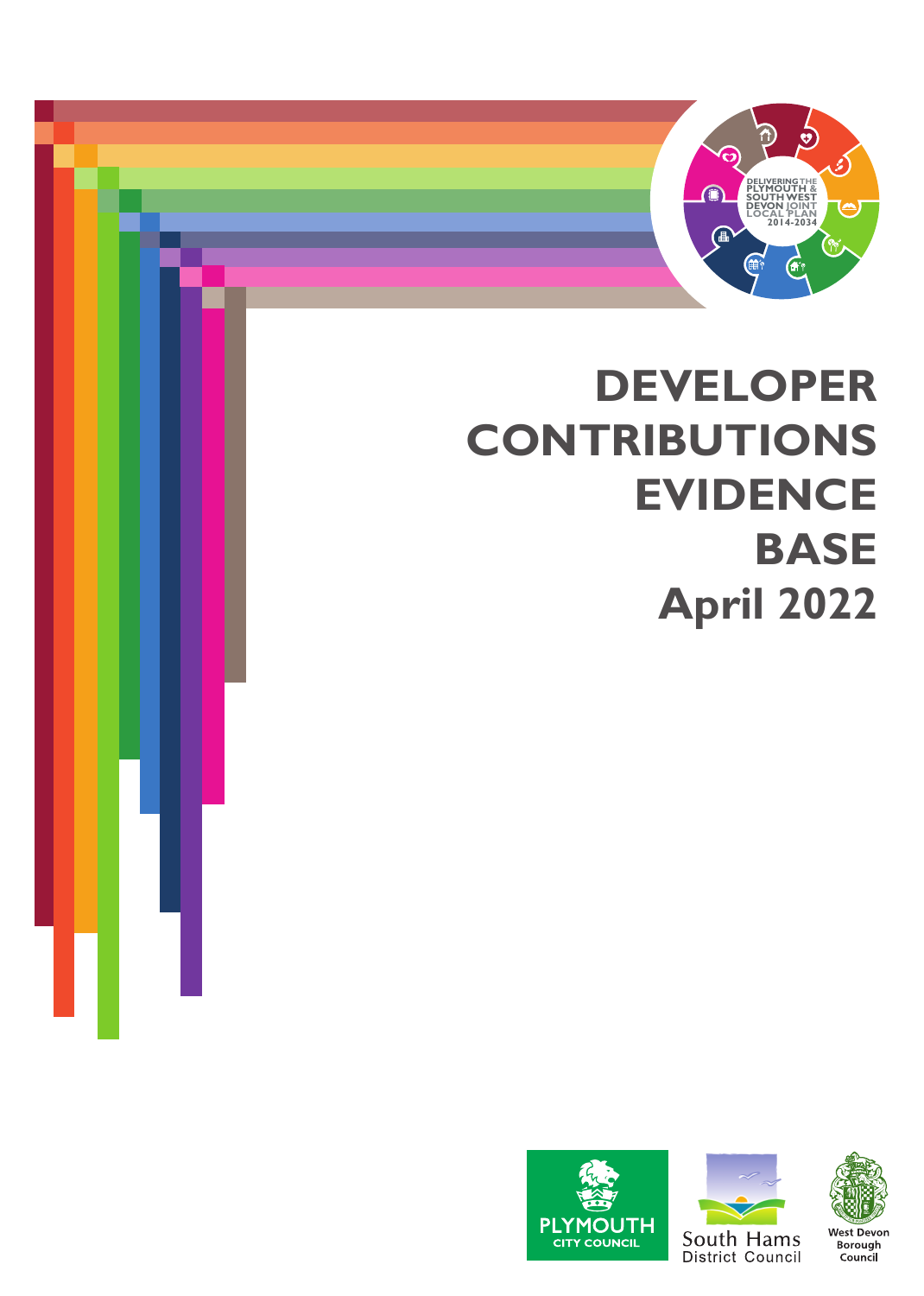## **Contents**

| 1.      |                                                                            |  |
|---------|----------------------------------------------------------------------------|--|
| 2.      |                                                                            |  |
|         |                                                                            |  |
| $3_{-}$ |                                                                            |  |
|         |                                                                            |  |
|         |                                                                            |  |
|         |                                                                            |  |
| 4.      |                                                                            |  |
|         |                                                                            |  |
|         |                                                                            |  |
|         |                                                                            |  |
| 5.      |                                                                            |  |
|         | 5A - Plymouth, South Hams and West Devon Councils28                        |  |
| 6.      |                                                                            |  |
|         | Article 1: Calculating the Contributions for Marine Recreational Impacts41 |  |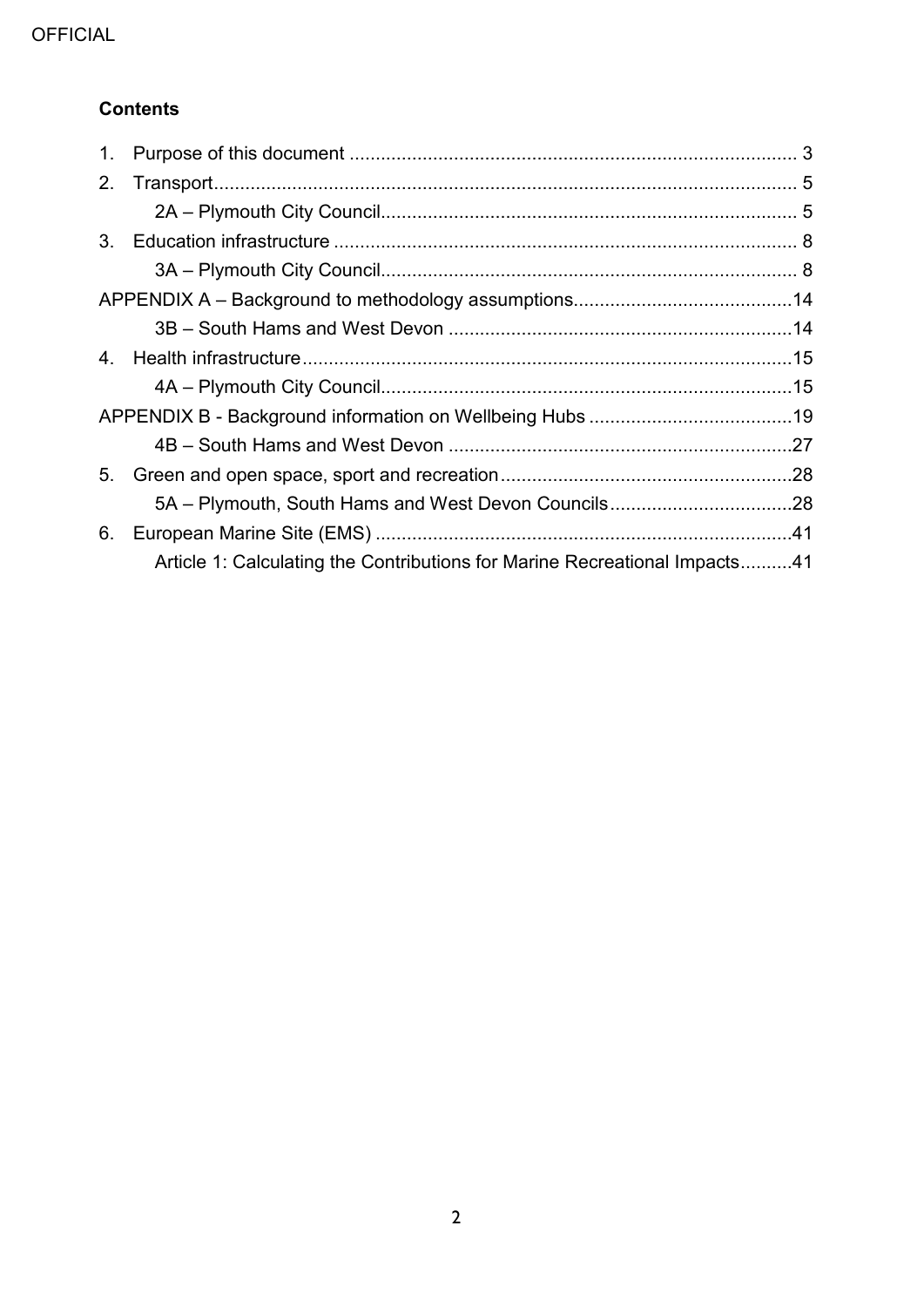# <span id="page-2-0"></span>**1. Purpose of this document**

1.1 This Developer Contributions Evidence Base document informs Section 12. 'Planning Obligations, Community Infrastructure Levy and Development Viability' of the Joint Local Plan Supplementary Planning Document (the JLP SPD). It presents methodologies to help identify the costs of mitigating the impacts of new development proposals on infrastructure, which itself helps guide the negotiation of planning obligations and the apportionment of Community Infrastructure Levy funds.

1.2 This Evidence Base covers the adopted JLP Plan Area which includes Plymouth, South Hams and West Devon councils. As far as possible and where appropriate, a consistent approach across the 3 authorities, and with it the Policy Areas of the JLP, has been sought. This has not always been possible. Plymouth City Council (PCC) is an urban unitary authority whilst South Hams District Council (SHDC) and West Devon Borough Council (WDBC) are largely rural districts. As such, evidence and methodologies may differ. Additionally, in South Hams and West Devon, developer contributions towards key infrastructure types such as Transport, Education, Health, Recycling Centres are the responsibility of Devon County Council (DCC) and will be subject to separate processes, not covered in this document.

1.3 There has been collaborative working with Devon County Council in the preparation of this document. This has been crucial in relation to the Plymouth Policy Area of the JLP in particular, where developer contributions will be sought by Devon County Councils and collected by South Hams Council for infrastructure provision inside Plymouth, e.g education or transport infrastructure to support development in the urban fringe.

1.4 The evidence presented in this document is based on available data at the time of writing. This includes details of infrastructure needs as identified at Annex 1 of the JLP and in the Infrastructure Needs Assessment which formed part of the evidence base for the JLP and is updated as and when required. Updated Evidence Base reports will be prepared from time to time, and will be published on the Council's websites.

1.5 In respect of the use of this document in negotiating planning obligations, it should be noted that simply because a specific developer contribution has been identified in relation to mitigating an infrastructure impact, it does not necessarily follow that the councils will seek to negotiate the contribution. The document is intended as an aid to the negotiation process. Planning obligations will be negotiated on a case-by-case basis and will need to meet the requirements of Regulations 122 of the Community Infrastructure Regulations April 2010 (as amended), including the effects of the Community Infrastructure Levy (Amendment) (England) (No. 2) Regulations 2019[1](#page-2-1) which came into force on 1 September 2019.

1.6 In particular, the councils must be satisfied that a planning obligation is necessary to make the development acceptable in planning terms; that the mitigation measures are directly related to the impacts of the development; and, are fairly and reasonably related in scale and kind to the development. It should also be noted that, in the case of re-developed sites, consideration will be given to existing or former development in the calculation of developer contributions, e.g. where existing housing is to be demolished

<span id="page-2-1"></span> <sup>1</sup> <https://www.legislation.gov.uk/uksi/2019/1103/contents/made>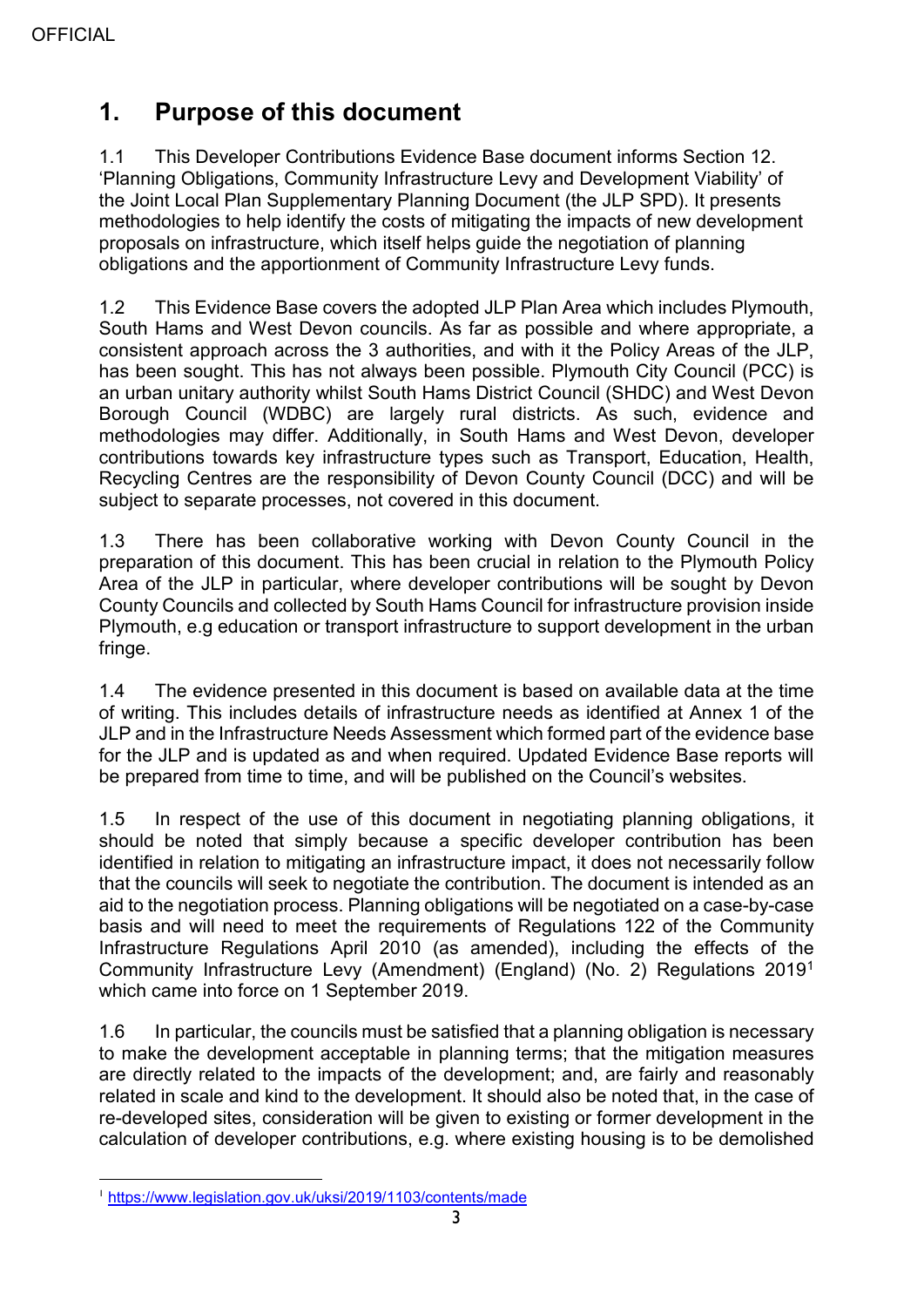and replaced by new housing then the developer contribution will be based on any net gain in housing numbers.

1.7 The evidence base focuses on developer contributions towards the following infrastructure types:

- Transport improvements, including strategic transport projects to address the cumulative impacts of growth, public transport provision, local highway and sustainable transport and behaviour change measures;
- Education early years, primary, secondary, post 16, SEN provision;
- Health and wellbeing;
- Green and open space including strategic spaces needed to address the cumulative impacts of the growth of the city, as well as local spaces to meet community needs for recreation and play;
- Sports and recreation infrastructure, including playing pitch provision; and,
- European Marine Site impact mitigation measures.

| Infrastructure type                           | <b>Approach</b>                                                                                                                                   |              |  |
|-----------------------------------------------|---------------------------------------------------------------------------------------------------------------------------------------------------|--------------|--|
|                                               | <b>PCC</b>                                                                                                                                        | <b>SH/WD</b> |  |
| Transport                                     | $PCC - case$ by case basis<br>$DCC - case$ by case basis                                                                                          |              |  |
| Education                                     | JLP wide approach to costs of provision based on DfE<br>guidance (N.B. PCC applies by bedroom numbers;<br>DCC applies flat rate for 2+ bedrooms)  |              |  |
| Health                                        | JLP wide approach to costs of provision (N.B. PCC<br>applies contributions towards Wellbeing Hubs; DCC<br>applies towards primary care provision) |              |  |
| Green and open space;<br>sport and recreation | JLP wide approach on PPA and TTVA basis – costings<br>may differ                                                                                  |              |  |
| European Marine Site                          | JLP wide approach on PPA and TTVA basis – costings<br>may differ                                                                                  |              |  |

1.8 Affordable housing contributions/provision are covered at Section 4. 'Housing' of the Joint Local Plan Supplementary Planning Document (the JLP SPD).

1.9 Other potential developer contributions, such as for the loss of employment land; replacement tree planting; public realm; community facilities; travel plans; air quality improvements; bio-diversity net gain, fluvial and surface water flood risk management measures, low carbon and carbon off-setting and others, may also be sought on a bespoke, case by case basis.

1.10 The contributions received will be pooled towards measures needed to mitigate the impacts of the development, and will be inclusive of all fees and costs.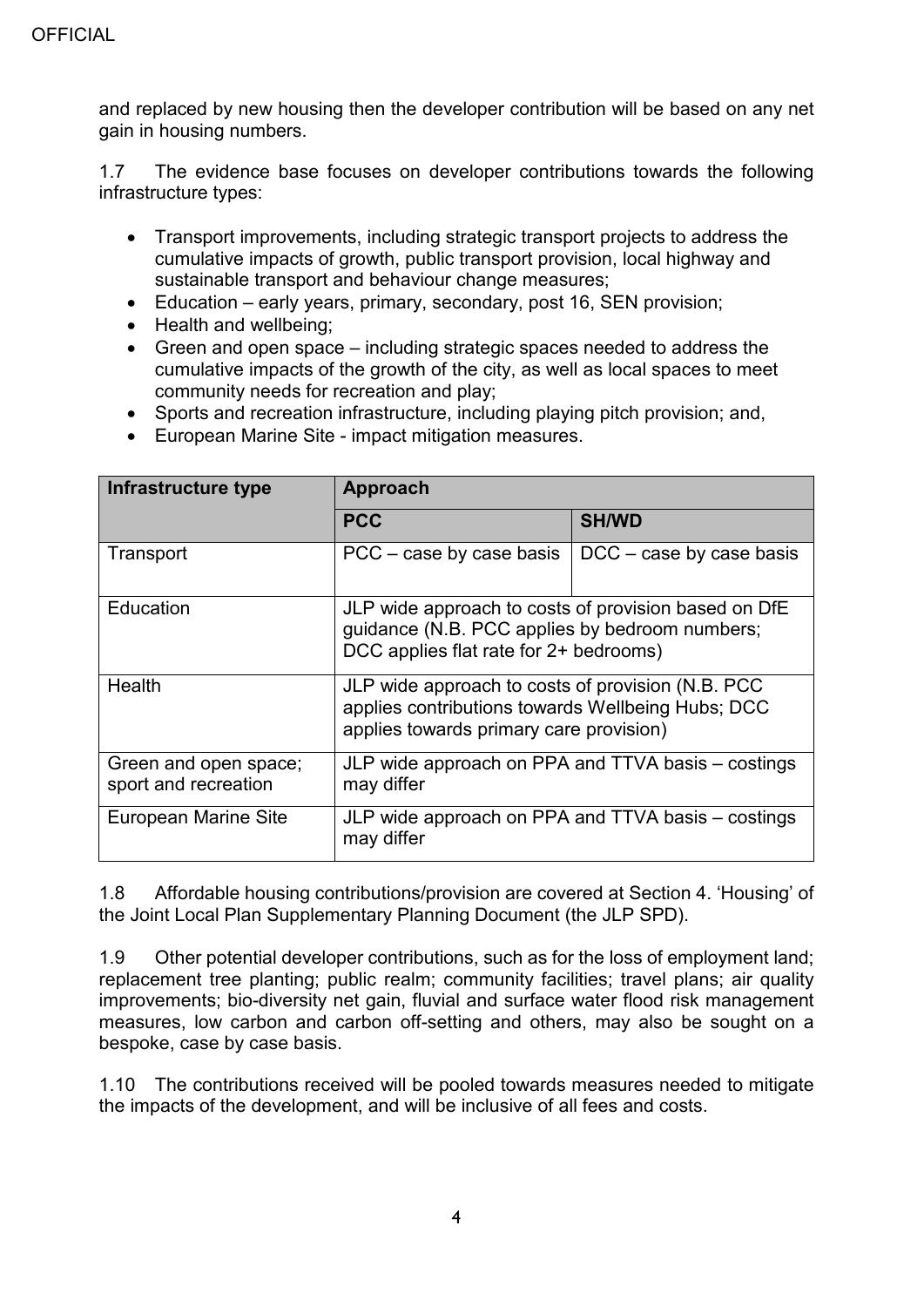# <span id="page-4-0"></span>**2. Transport**

## <span id="page-4-1"></span>**2A – Plymouth City Council**

2.1 Development that generates a transport need will have an impact on the city's local and strategic transport infrastructure that is likely to require mitigation. As the population of the JLP Plan Area grows as a result of new housing development and as new commercial development attracts new customers, so there will be an increase in trip generation and the demand for travel. The scale of growth necessitates major infrastructure investments to provide greater real travel choices with more reliable journey times across all modes of transport, alongside smarter choices measures to encourage people to try alternative means of sustainable transport.

2.2 In order to deliver sustainable development, the adopted JLP makes provision for a range of infrastructure and facilities to be delivered alongside the growth in housing and other development. Delivering this infrastructure in a planned and timely manner, enables development to happen when needed, and helps to protect communities.

2.3 Policy SPT9 of the JLP sets out the strategic principles for transport planning strategy and this is reinforced at Policy DEV29 which states that development will be required to contribute positively to the achievement of a high quality, effective and safe transport system in the Plan Area, and promote sustainable transport choices and facilitate sustainable growth.

2.4 Measures to mitigate the impacts of new development can be met by reducing the demand for travel or reducing/removing the additional impact on the transport network. This might take the form of undertaking on-site measures or, contributing to demand management, e.g. sustainable travel solutions or travel planning, where it can be shown that this has a positive impact. Measures can also involve increasing network capacity through improvements or new provision, and providing walking and cycling facilities and subsidies for new public transport services to help establish sustainable travel behaviours from the outset. Where public transport contributions are sought, this will be inclusive of the costs of concessionary fares associated with those routes.

2.5 The transport infrastructure required to meet the growth aspirations of the JLP was identified in the accompanying Infrastructure Needs Assessment (INA) evidence base, as submitted at July 2017 (and periodically updated as new information emerges).

2.6 As at September 2019, there are over 140 transport infrastructure projects in the INA for the Plymouth Policy Area of the JLP with a total value of over £740m. Of these, 90 are 'key' infrastructure projects (defined as being strategic critical, local critical or strategic necessary), mostly new highway infrastructure, valued at £540 million over the period 2014 – 2034. It should be noted that not all projects have been costed, especially those that are medium or long term and therefore this figure is likely to be an underestimate of what is required.

2.7 The Plymouth Policy Area includes development sites in the urban fringe of Plymouth, e.g. at Sherford or Woolwell, but most of the required off site transport infrastructure falls within the Plymouth built up area. Behavioural change has been factored-in in determining the level of new transport infrastructure required to support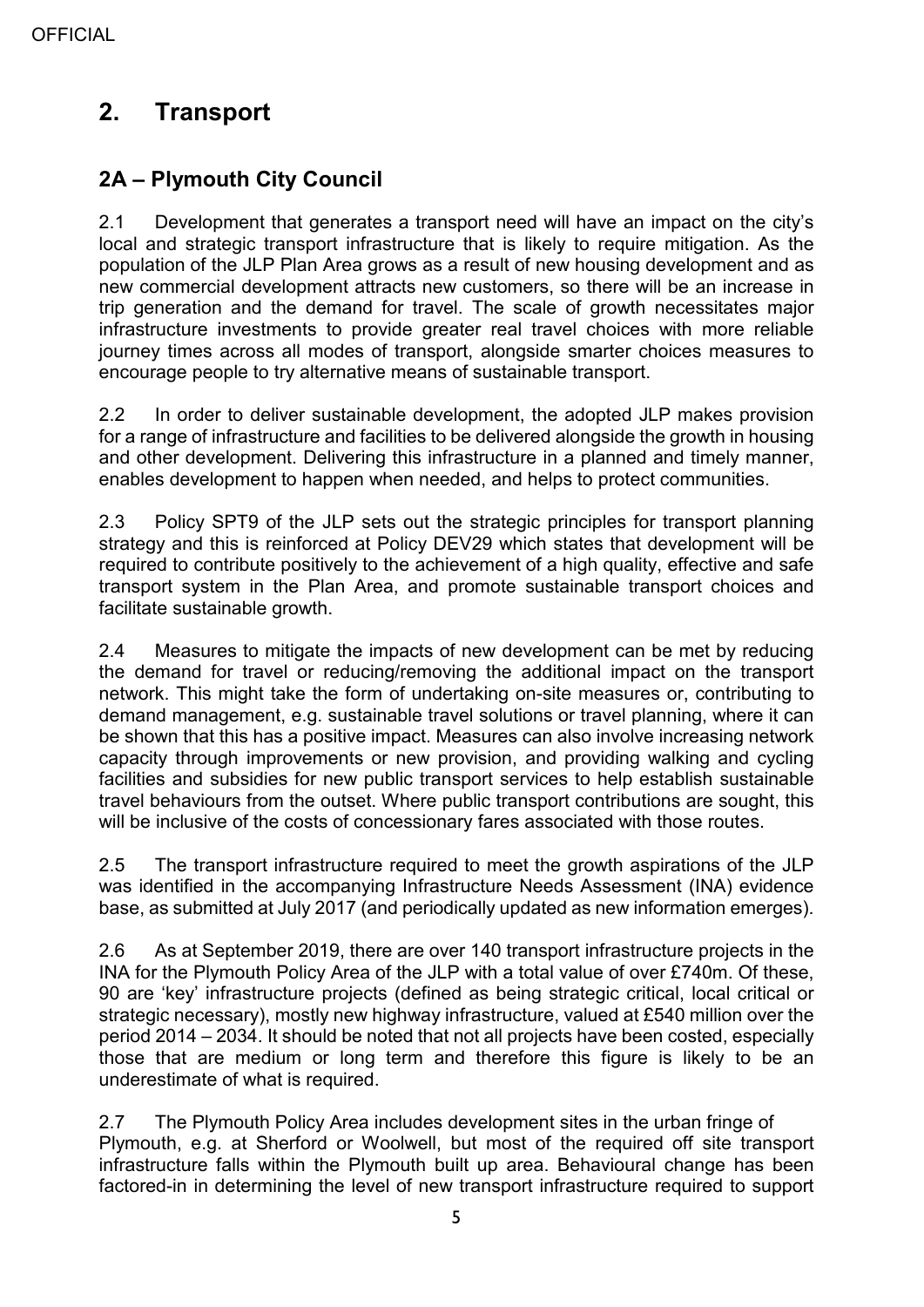Plymouth Policy Area's growth as part of the JLP. It may be considered appropriate that a proportion of the total developer contribution sought is used towards behavioural change measures to ensure that transport impacts are mitigated in the most sustainable way.

2.8 Apportioning this infrastructure investment across the levels of development proposed in the Plan is the starting point for negotiations about transport developer contributions. Although transport infrastructure has a number of established funding sources, including grants, historically approximately 25 per cent of transport scheme funding has come from developer contributions, principally from S106. Whilst this will never be enough, it does acknowledge that the scale of developer contributions should not affect the viability of development overall. It reflects the impact that new development has on increased travel demand but also acknowledges that the transport measures help to deal with the impact of natural growth. It is right that developers should continue to contribute, as one of the ways that they can mitigate the impacts of their developments.

2.9 Using this same proportion of the key infrastructure provision would equate to approximately **£135 million** spread across the quantum and types of development proposed in the JLP.

2.10 Additionally, it is estimated that around 80 per cent of developer contributions should be sought from new residential development with 20 per cent from commercial development, which equates to **£108 million** from new residential development; **£27 million** from new commercial development.

#### **New housing development**

2.11 The JLP identifies the provision of 19,000 new homes in the Plymouth Policy Area from 2014 - 2034. £108 million divided by 19,000 homes is equivalent to an indicative figure of £5,684 per house, taken to be a 3 bedroom dwelling. This can then be factored up and down by average household size from 1 bed to 5+ bedroom dwellings; and to include a figure for HMO/student bed space.

Applying £5,684 for a 3 bedroom house, then this results in the following:

| <b>Development size</b> | <b>Average house size</b> | $\frac{9}{6}$ | <b>Contribution per dwelling</b> |
|-------------------------|---------------------------|---------------|----------------------------------|
| 1 bedroom               | 1.33                      | 51            | £2,899                           |
| 2 bedroom flat          | 1.86                      | 71            | £4,036                           |
| 2 bedroom house         | 2.45                      | 93            | £5,286                           |
| 3 bedroom               | 2.63                      | 100           | £5,684                           |
| 4 bedroom               | 2.85                      | 108           | £6,139                           |
| 5+ bedroom              | 3.13                      | 119           | £6,764                           |
| HMO/student bedspace    | 1                         | 38            | £2,160                           |

#### **New commercial development**

2.12 The JLP refers to 375,206 square meters (equating to approximately 82 ha. Of land required) of employment floorspace within the Plan Area, of which 291,400 square meters falls in the Plymouth Policy Area, within the plan period.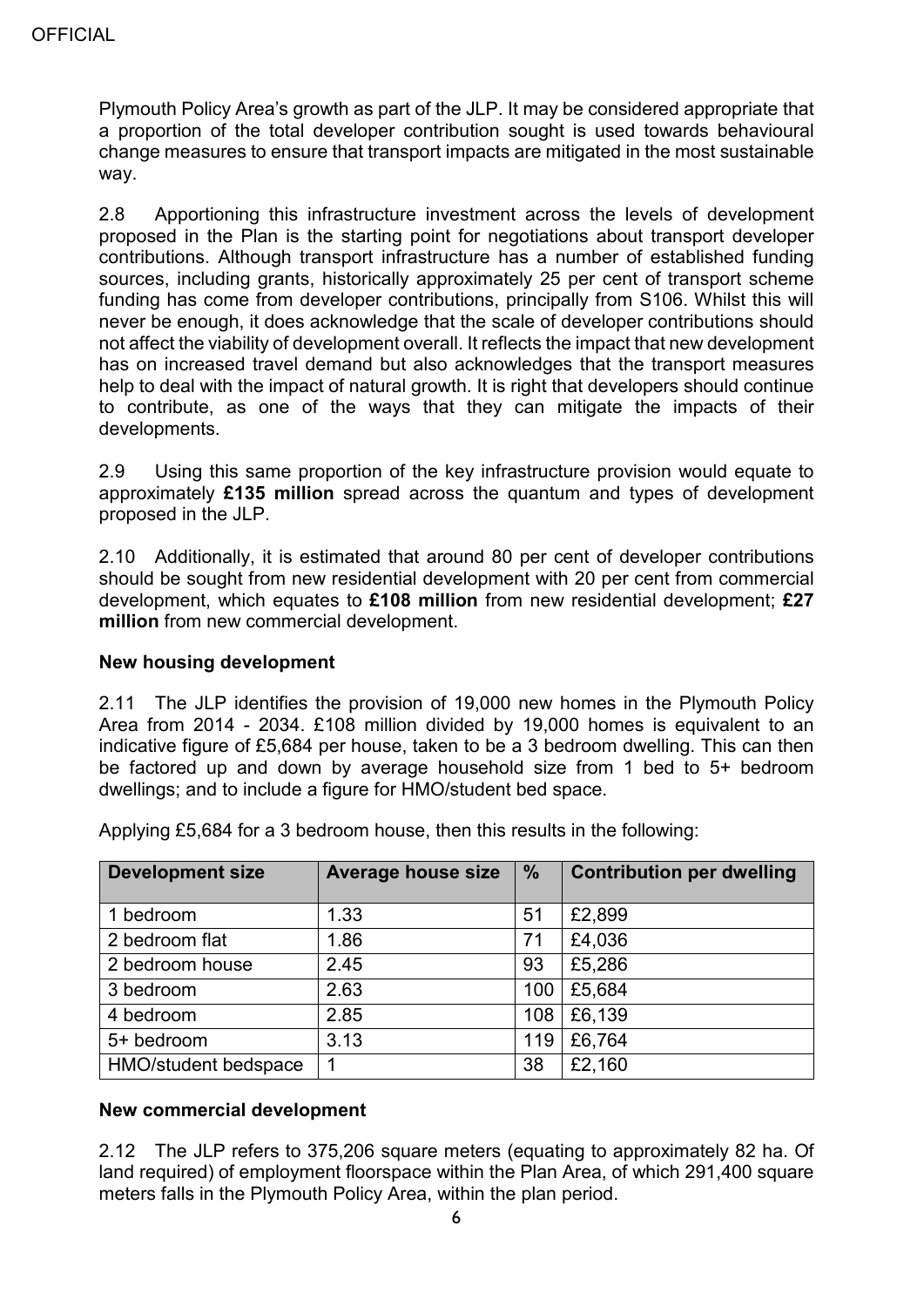2.13 £27 million divided by 291,400 is equivalent to £93 per square meters or £9,300 per 100 square meters. This indicative figure will be used in developer contribution negotiations to mitigate against the impact of new commercial development. However, it is recognized that some commercial uses, such as retail, will result in higher levels of trip generation than others. As such, developer will be negotiated on a case by case basis and it is possible that some uses will generate higher asks whilst others will be lower than the indicative figure.

| <b>Commercial use</b> | Indicative contribution per 100 sq. m |
|-----------------------|---------------------------------------|
| All commercial uses   | £9,300                                |

2.14 The impact of each development will clearly vary, and each negotiated contribution will need to comply with the three statutory tests. Some sites may have higher impacts than others, and this will be a function of the nature and quantity of development proposed, and the extent and state of the transport network over which the development is likely to impact. Hence some sites may need contributions higher than this and some lower.

2.15 For example, a site which is reliant on a transport intervention being in place before it can commence would be expected to make a significant contribution to the funding of that scheme. However, another site may only have impacts on parts of the network that are further away, and consequently the contribution to the improvement of those parts of the network would be less.

### **2B – South Hams and West Devon**

2.16 Refer to separate guidance provided by Devon County Council.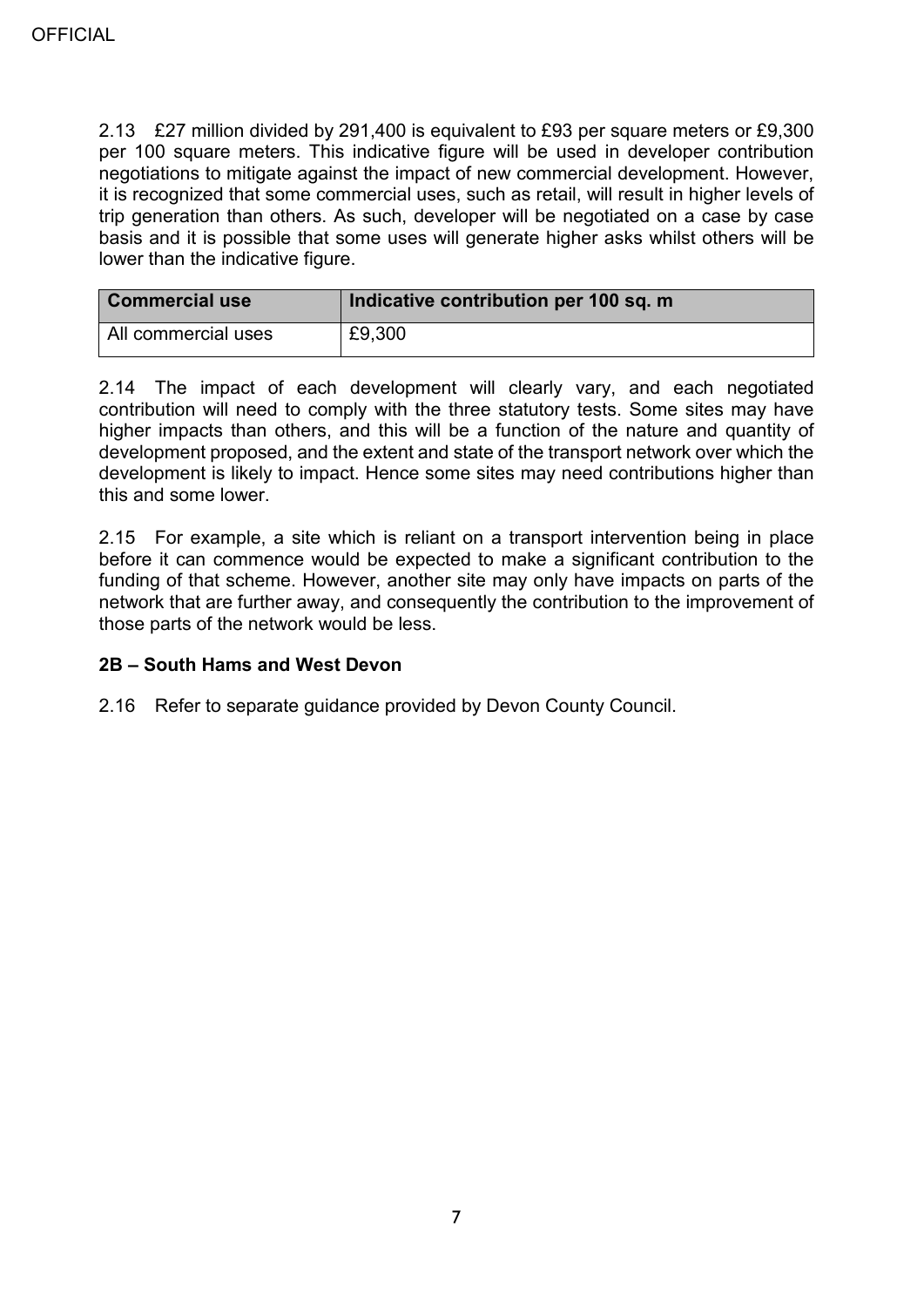# <span id="page-7-0"></span>**3. Education infrastructure**

## <span id="page-7-1"></span>**3A – Plymouth City Council**

3.1 As the population of the JLP area grows, so too will the demand for education. The scale of growth through to 2034 will necessitate expanded and potentially new school, early years and Special Educational Needs provision.

3.2 Plymouth City Council has worked together with Devon County Council to establish an approach that strives for consistency across the JLP area, whilst reflecting the needs of an urban city and rural district areas. Devon County Council is the Education Authority for South Hams and West Devon. Both Plymouth City Council and Devon County Council have statutory responsibility for the provision of education infrastructure.

3.3 The National Planning Policy Framework (NPPF) was first published on 27 March 2012 and most recently updated on 20 July 2021. NPPF paragraph 95 highlights that it is important that a sufficient choice of school places is available to meet the needs of existing and new communities. Local planning authorities should take a proactive, positive and collaborative approach to meeting this requirement, and to development that will widen choice in education.

3.4 Planning Practice Guidance sets out more detailed government advice on the use of planning obligations and process for changing obligations. <https://www.gov.uk/guidance/planning-obligations>

3.5 Paragraphs 007 and 008 deals specifically with education needs and states that local authorities should, 'agree the most appropriate developer funding mechanisms for education, assessing the extent to which developments should be required to mitigate their direct impacts'. The Planning Practice Guidance also states that central government funding for schools is 'reduced' to 'take account of developer contributions, to avoid double-funding of new school places'.

3.6 Subsequent guidance from the Department for Education (Securing developer contributions for education, November 2019) is available at: [https://assets.publishing.service.gov.uk/government/uploads/system/uploads/attachme](https://assets.publishing.service.gov.uk/government/uploads/system/uploads/attachment_data/file/793661/Securing_developer_contributions_for_education.pdf) [nt\\_data/file/793661/Securing\\_developer\\_contributions\\_for\\_education.pdf](https://assets.publishing.service.gov.uk/government/uploads/system/uploads/attachment_data/file/793661/Securing_developer_contributions_for_education.pdf)

3.7 The table below sets out the pupil numbers in Plymouth as at January 2021, showing the breakdown across all sectors of education need.

| <b>Education Need</b>                                                                      | Pupil numbers (% of total) January 2021 |
|--------------------------------------------------------------------------------------------|-----------------------------------------|
| <b>Special Education Need* *includes</b><br>pupils in an Education and Health<br>Care Plan | 6,922<br>$(17.6\%)$                     |
| Mainstream                                                                                 | 32,417 (82.4%)                          |
| <b>Total pupils</b><br>$0.0001$ $0.0001$ $0.0001$ $0.0001$ $0.0001$ $0.0001$               | 39,339                                  |

*Source: Plymouth City Council Education August 2021*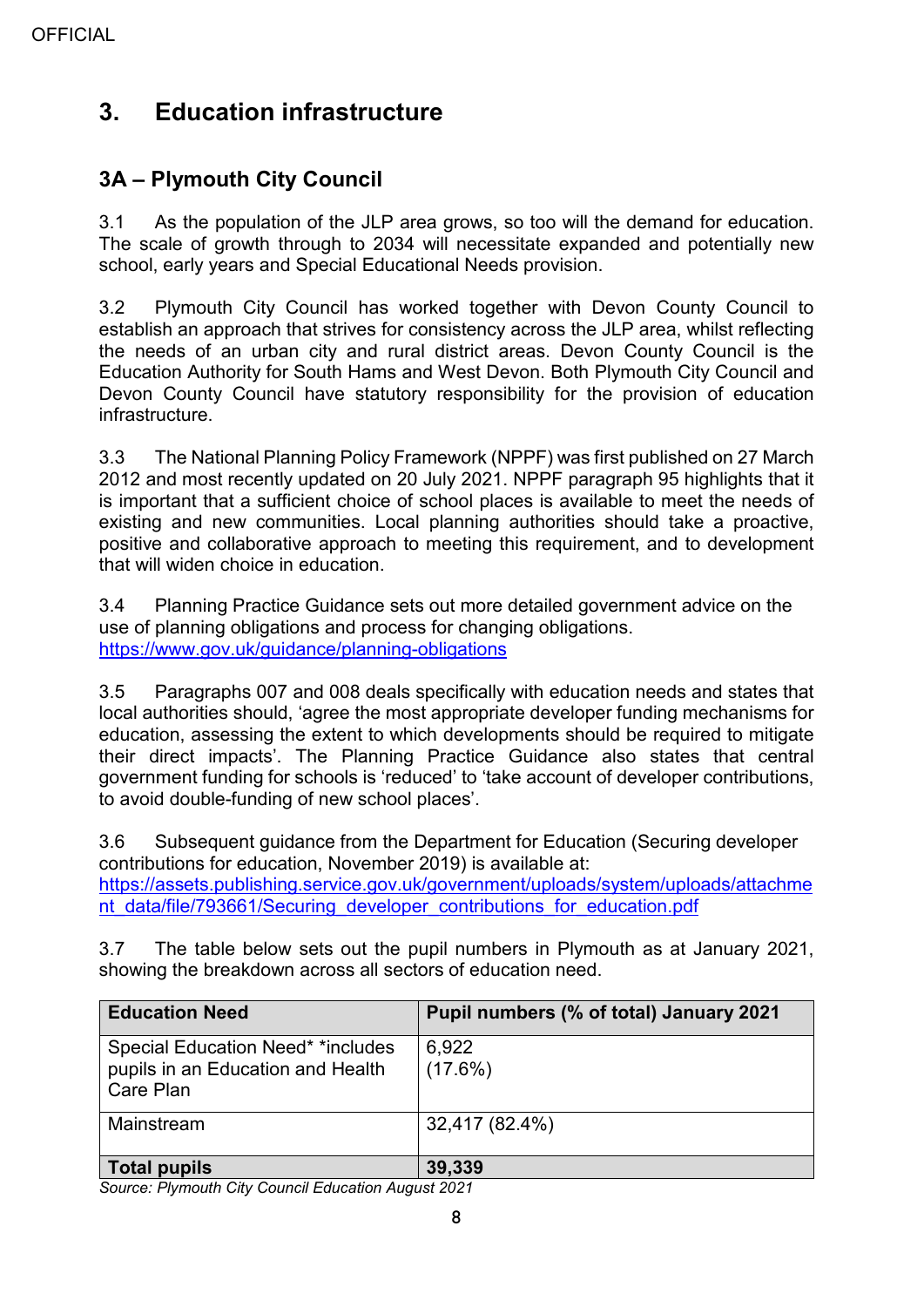3.8 This reinforces the message that new school places across the education need necessitated by development should be funded through developer contributions.

3.9 Where a need is identified, education infrastructure contributions may be sought for the following areas:

- Early Years 0-5;
- Primary Schools;
- Secondary Schools;
- Post 16;
- Special Educational Needs (SEN); and,
- Sustainable Travel.
- 3.10 This approach for calculating education developer contributions seeks to:
	- Make development acceptable in terms of education by ensuring that the need for additional pupil places generated by new development is mitigated;
	- Ensure education and childcare requirements are justified and directly related to development proposed;
	- Take account of committed and planned development;
	- Recognise available capacity in existing provision; and,
	- Avoid unacceptable travel distances to provision.

#### **Calculating education infrastructure mitigation costs**

3.11 The contribution sought for addressing impacts on education capacity will be assessed on the net increase in the number of new school places generated by a development and the resulting capital cost to accommodate the increased demand.

#### **Establishing pupil numbers arising from new development**

3.12 To establish the impact of existing and new development proposals on education facilities it is necessary to identify the likely number of pupils that will be generated.

3.13 Plymouth City Council has worked alongside Devon County Council to identify appropriate pupil generation figures. Using empirical research undertaken by Devon County Council (see Appendix for more details), it has been established that, on average, a 'family dwelling' generates approximately the following:

| <b>Age range</b>                | <b>Pupil ratio</b> |
|---------------------------------|--------------------|
| $0$ to 1                        | 0.07               |
| $2$ to 4                        | 0.11               |
| 5 to 11 (Primary School age)    | 0.25               |
| 12 to 16 (Secondary School age) | 0.15               |
| 17 to 18 (post 16)              | 0.06               |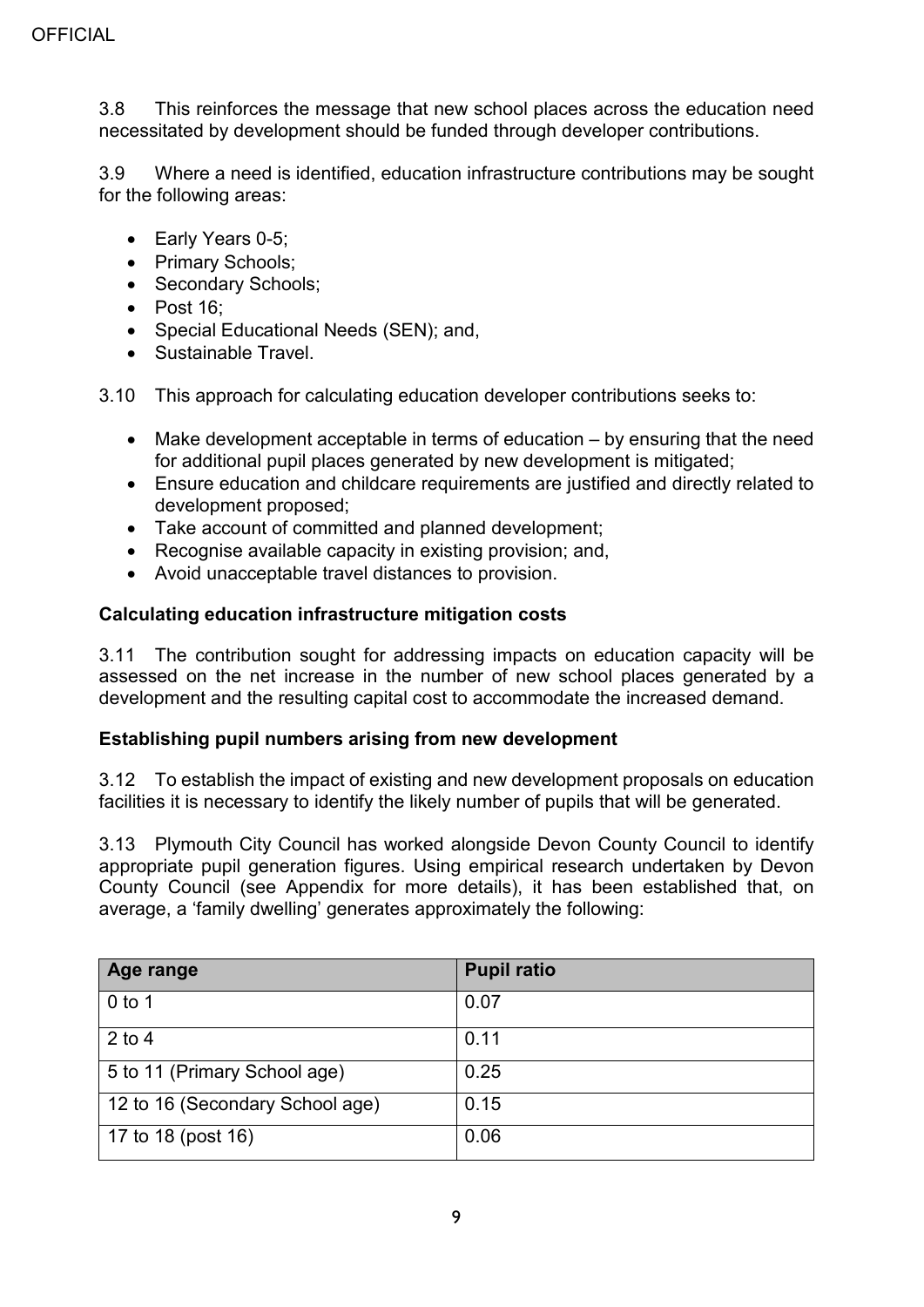3.14 Early Years provision (0-4) would have a pupil ratio of 0.09 (an average of 0.07 and 0.11).

3.15 Applying the above to different bedroom numbers results in the following recommended pupil ratios (These have been amended to include the percentage split between mainstream (82.4) and SEN (17.6) places:

| <b>Bedrooms</b> | <b>Early years</b> | <b>Primary</b> | <b>Secondary</b> | Post 16 | <b>SEN</b> |
|-----------------|--------------------|----------------|------------------|---------|------------|
|                 | 0.06               | 0.18           | 0.10             | 0.03    | 0.08       |
|                 | 0.07               | 0.21           | 0.12             | 0.05    | 0.10       |
| $4+$            | 0.9                | 0.23           | 0.15             | 0.07    | 0.11       |

3.16 The DfE is currently producing a detailed methodology for calculating pupil yields which will be published in due course. Once published, the pupil ratio multipliers outlined above will be reviewed to ensure consistency with any national approach which may emerge.

3.17 Special educational needs and disabilities can affect a child or young person's ability to learn without specialist support. In total, the city council estimates that approximately 17.6 per cent of the school population in Plymouth requires specific Special Education provision, in the main delivered through a local Special School. Special Educational Need pupils are currently showing a year on year increase.

3.18 It should be noted that affordable housing is included in education capacity and contribution calculations, as it generates a need for additional education facilities within a specific locality. In addition, the empirical evidence on which future requirements are based, takes account of education requirements associated with affordable housing.

3.19 Student accommodation, holiday homes and housing designated for older people will be excluded, assuming a condition to restrict occupation is attached to any planning permission.

## **Establishing baseline school capacity**

3.20 When assessing the contribution appropriate from each planning application or development proposal, Plymouth City Council will factor in any current spare capacity in existing education and early years provision within the locality. When calculating the existing spare school places, two key factors will be incorporated:

- 1. The number of existing spare school places there are within the locality (or across the city in the case of Secondary provision), adjusted with an assessment of the likely places that are expected to be taken up by children in future years based on the number of known  $0 - 5$  year olds (who are in many instances already attending early years providers) for primary provision and known primary numbers for secondary provision.
- 2. The number of school places taken up by existing but yet to be implemented planning permissions (factoring in capacity provided by developer contributions).
- 3.21 This approach will also be followed when considering baseline capacity for SEN.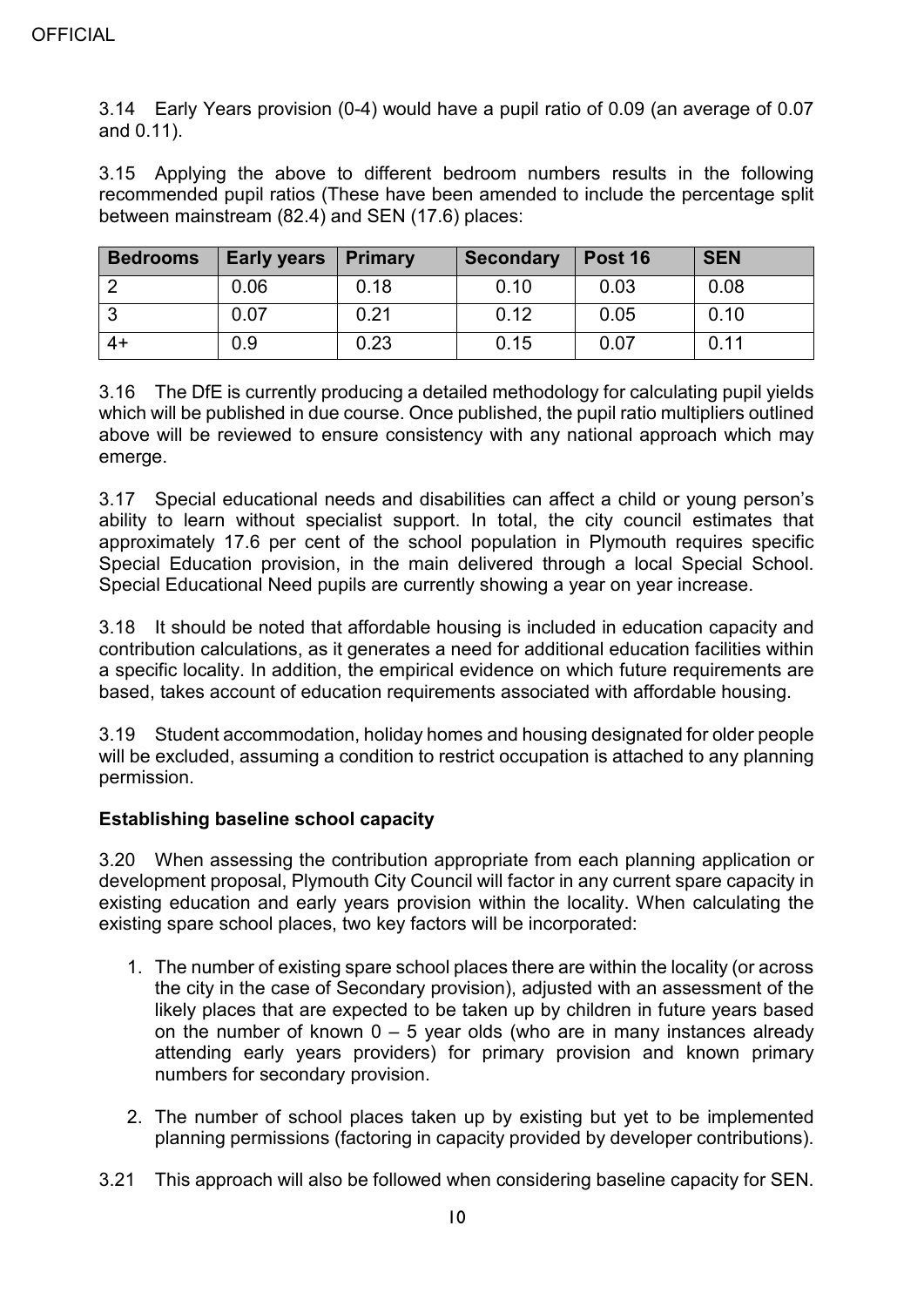3.22 When calculating the existing spare early years places, the capacity within schools, childminders, day nurseries and preschools will be considered and adjusted with an assessment of the likely places that are expected to be taken up in future years based on projections using data on live births secured from the NHS.

3.23 If insufficient capacity is identified in this process, then it is assumed that need will be met at the next nearest appropriate provision to the development site which does have uncommitted capacity, taking into account any additional costs associated with the need to provide school transport for pupils.

3.24 Plymouth City Council will seek contributions from developers where pupils arising from the development cannot be accommodated within existing capacity.

3.25 Additional facilities will either be provided through the expansion of an existing provision or through the development of a new provision – this will be determined by the circumstances of the nearest provision and the scale of the development on a case by case basis, taking account of wider development allocations. In respect of Special School places, within Plymouth each of these schools serve the whole of the city by catering for specific individual need and therefore it is recognised that it is possible provision will not necessarily be within close proximity. This may also require the provision of school transport.

## **Calculating the developer contribution**

3.26 The Department for Education report (Securing developer contributions for education, November 2019) provides guidance on the costs of provision, with para 15. advising that the assumed costs of mainstream school places are based on national average costs published annually in the DfE school place scorecards [https://www.gov.uk/government/collections/school-places-scorecardsa](https://www.gov.uk/government/collections/school-places-scorecards)djusted to reflect costs in the region, using BCIS location factors ( 1.02 regional factor for the South West). It also advises that the per pupil cost of early years provision is assumed to be the same as for a primary school; that further education places provided within secondary sixth form will cost broadly the same as a secondary school place. SEN schools need to provide for a wide range of children's needs each requiring specialist and bespoke facilities and, are set at four times the cost of mainstream places to reflect the need for additional cost of providing learning opportunities.

| <b>Education infrastructure</b> | Plymouth cost per place informed by DfE guidance |
|---------------------------------|--------------------------------------------------|
| Early Years new build           | £20,918                                          |
| <b>Early Years extension</b>    | £17,613                                          |
| Primary new build               | £20,918                                          |
| <b>Primary extension</b>        | £17,613                                          |
| Secondary new build             | £25,428                                          |
| Secondary extension             | £24,251                                          |
| Post 16                         | £25,428                                          |
| Post 16                         | £24,251                                          |
| SEN new build                   | £92,692                                          |
| <b>SEN</b> extension            | £83,728                                          |

3.27 The cost of pupil places in Plymouth using this approach is set out below: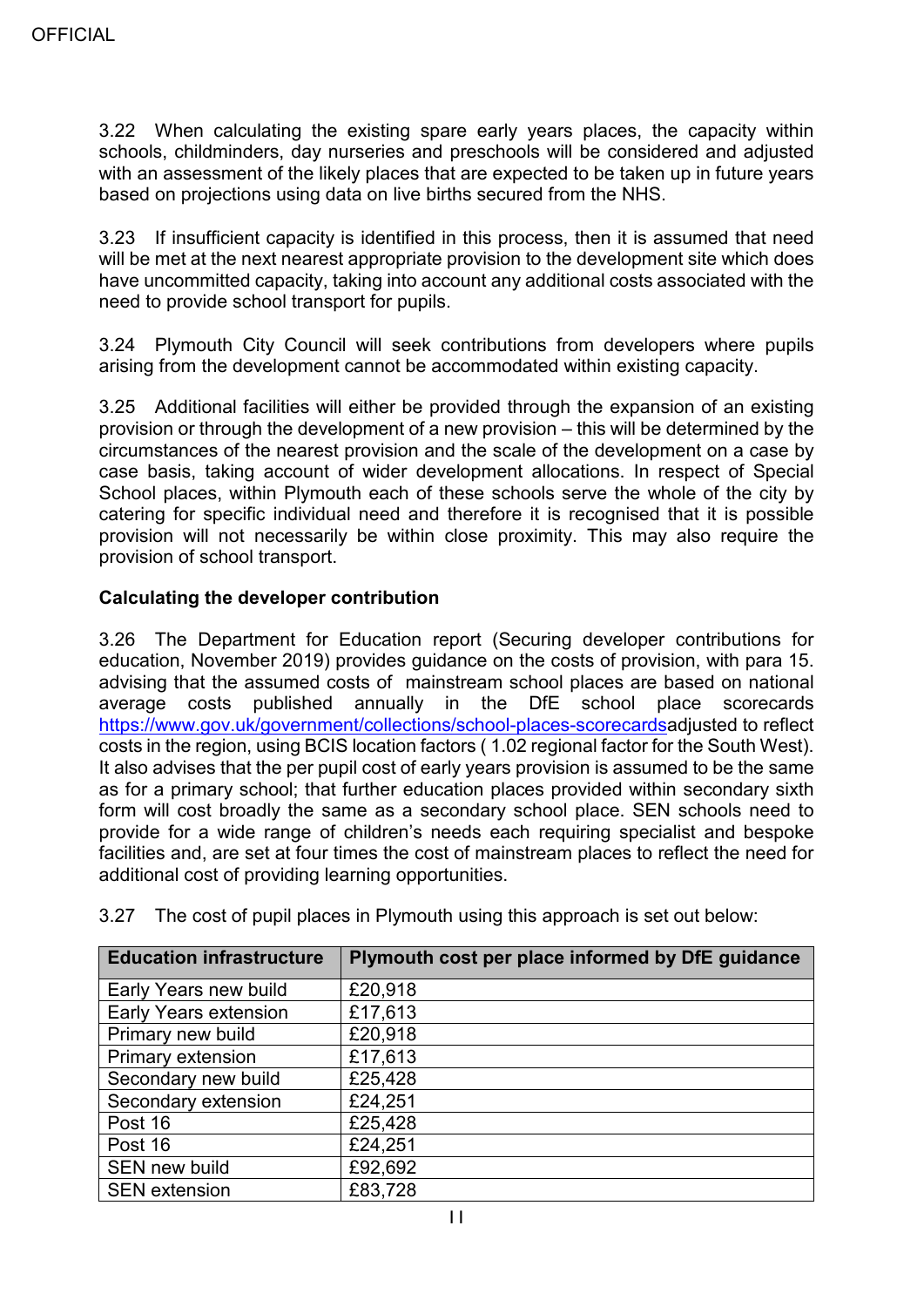3.28 The table below applies the number of pupils generated from 2, 3 and 4+ dwellings and relates them to the cost of providing early years, primary, secondary and post 16 provision to show an indicative cost per dwelling.

| <b>Education</b>   | <b>Bedrooms</b> |                  | Indicative cost per dwelling | <b>Pupil ratio</b> |
|--------------------|-----------------|------------------|------------------------------|--------------------|
|                    |                 | <b>New build</b> | <b>Extension</b>             |                    |
|                    | $\overline{2}$  | £1,255           | £1,057                       | 0.06               |
| <b>Early Years</b> | 3               | £1,464           | £1,233                       | 0.07               |
|                    | $4+$            | £1,883           | £1,585                       | 0.09               |
|                    | $\overline{2}$  | £3,765           | £3,170                       | 0.18               |
| Primary            | 3               | £4,393           | £3,699                       | 0.21               |
|                    | $4+$            | £4,811           | £4,051                       | 0.23               |
|                    | $\overline{2}$  | £2,543           | £2,451                       | 0.10               |
| Secondary          | 3               | £3,051           | £2,910                       | 0.12               |
|                    | $4+$            | £3,814           | £3,638                       | 0.15               |
|                    | $\overline{2}$  | £743             | £728                         | 0.03               |
| Post 16            | 3               | £1,271           | £1,213                       | 0.05               |
|                    | $4+$            | £1,780           | £1,698                       | 0.07               |

3.29 For example, one 2 bed primary new build place £20,918 x 0.18 = £3,765

3.30 The new build or school expansion rate per pupil will be applied to each pupil for whom new capacity will need to be secured.

3.31 In accordance with DfE guidance, contributions towards Early Years provision will be sought at the same build cost rate as primary places. All new primary schools should incorporate early years provision.

3.32 Informed by DfE guidance, the rate required for Special Education places is estimated at 4 times the cost of mainstream places. The cost per place rates for SEN provision do not distinguish between primary or secondary but rather uses an average of the two. The table below sets out the costs for SEN provision:

| <b>Education</b> | <b>Bedrooms</b> | Indicative cost per dwelling | <b>Pupil ratio</b> |      |
|------------------|-----------------|------------------------------|--------------------|------|
|                  |                 | <b>New build</b>             | <b>Extension</b>   |      |
|                  | 2               | £7,415                       | £6,698             | 0.08 |
| <b>SEN</b>       | 3               | £9,269                       | £8,373             | 0.10 |
|                  | $4+$            | £10,196                      | £9,210             | 0.11 |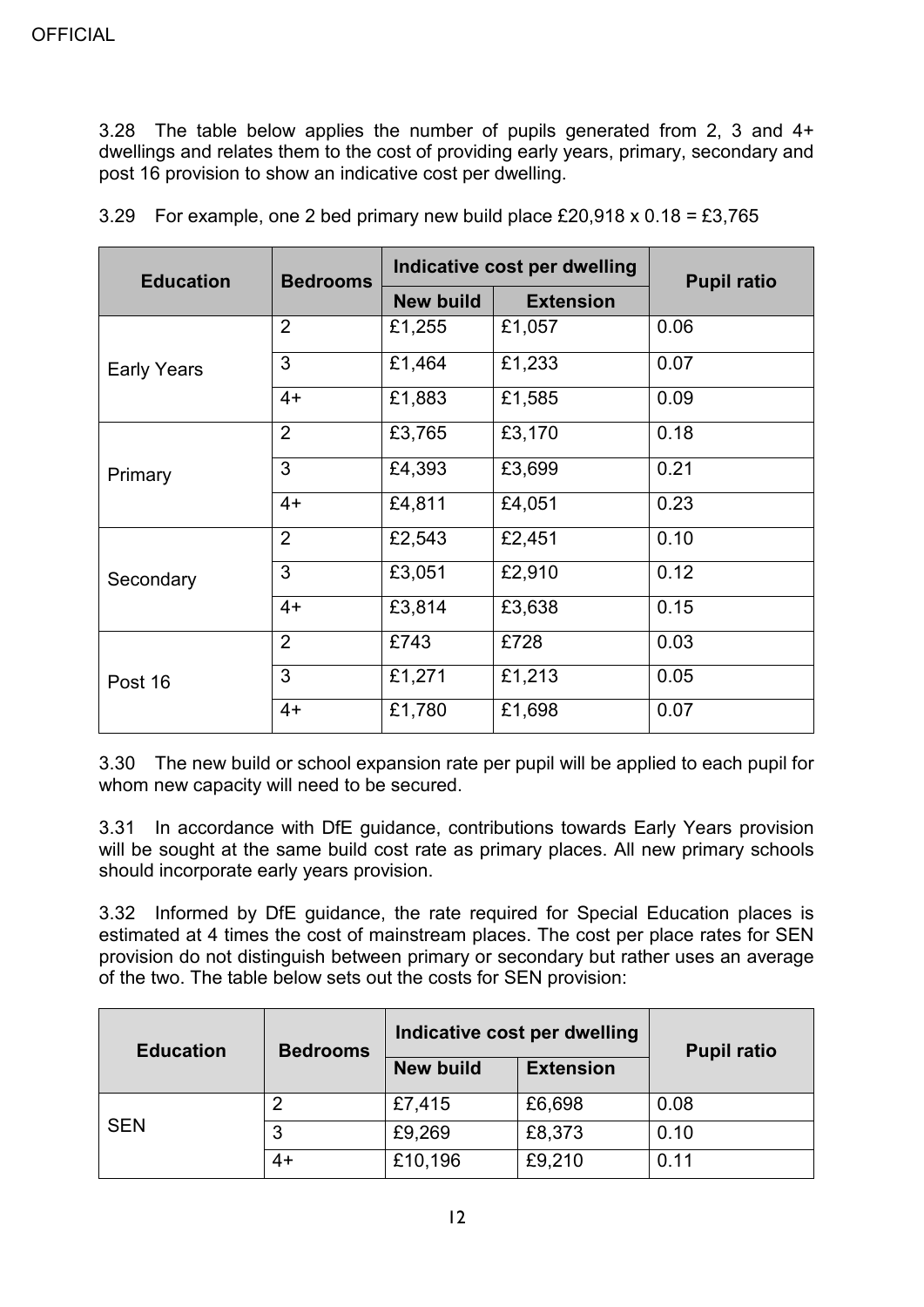3.33 Where it is necessary to build a new school or early years provision in order to provide places, a proportional contribution, directly related to the scale of development, will be sought towards the cost of land acquisition. Alternatively, suitable land may be set aside by the developer or the developer may provide the facility.

3.34 The cost of home to school transport, where applicable, will be based on actual costs on a development by development basis. In the main these costs will be based on existing routes already serving the area in accordance with the council's approach to entitlement to school transport.

#### **Payment triggers**

3.35 As a general rule, Plymouth City Council will seek financial contributions towards education provision to be paid in the following instalments:

- 50 per cent payment on commencement of the development
- 50 per cent payment on occupation of 50 per cent of dwellings.

3.36 Payment of financial contributions in advance of the triggers outlined above will be welcomed. Later triggers may be accepted if developers demonstrate a valid reason for a delayed payment. Equally the Council may seek contributions to be paid at an earlier date if the circumstances require it.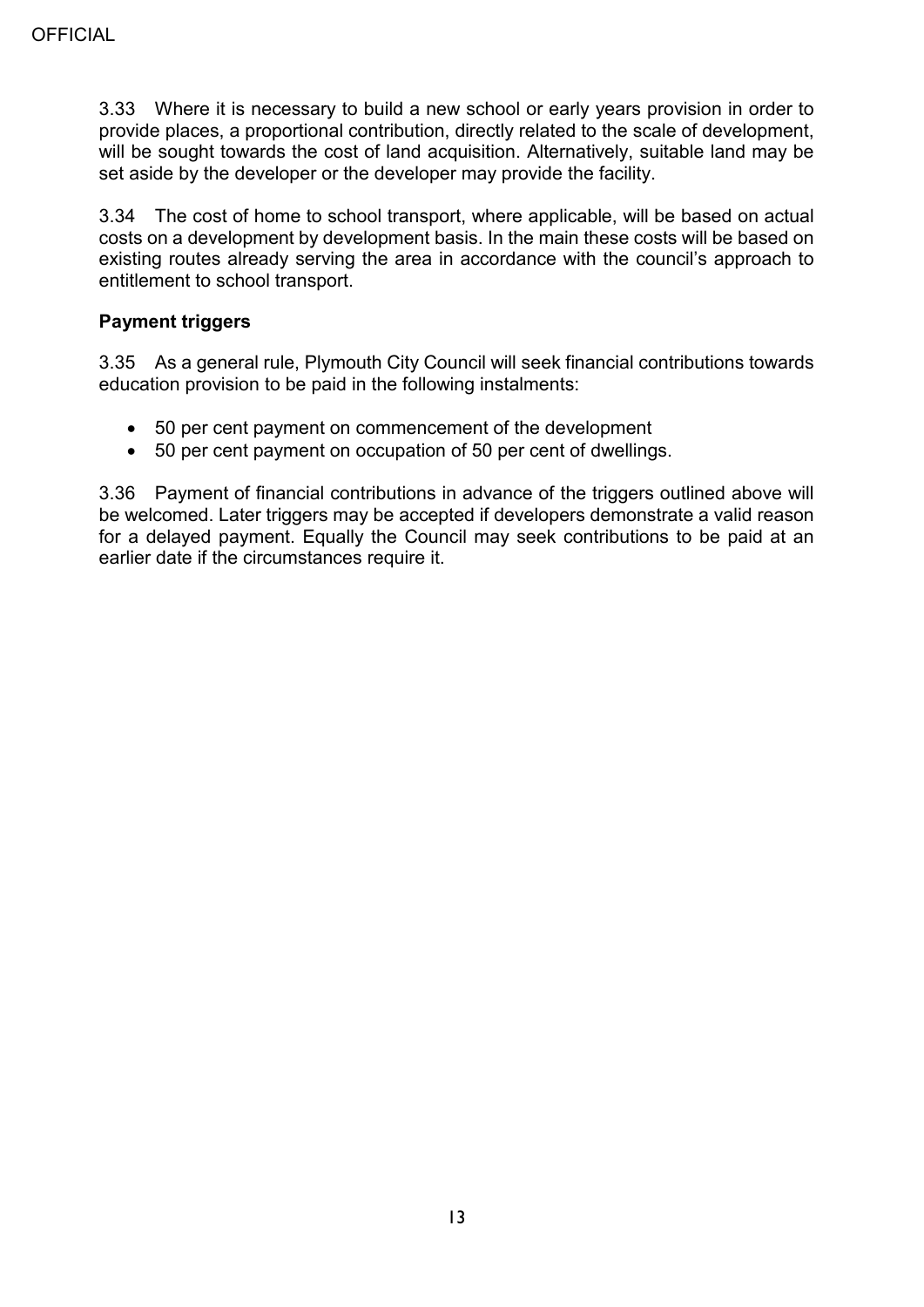# <span id="page-13-0"></span>**APPENDIX A – Background to methodology assumptions**

### **Pupil generation**

3.37 The pupil yields used to identify the number of pupils generated by each development are based on empirical research undertaken by Devon County Council based upon a door to door survey of new housing completed and occupied in all District Council areas in 1999. This survey included both market and affordable housing. This identified an occupancy level of 0.072 0-1 year olds; 0.108 2, 3 and 4 year olds; 0.25 primary age children; and, 0.18 secondary age children. Based on this, the same indices are used for early years and primary (0.25) with 0.15 at secondary level and 0.06 at post 16. Approximately 1.5 per cent of children were found to require a specialist place.

3.38 An analysis in 2009 of the completed housing in the Kings/Clyst Heath area in Exeter, and the number of pupils known to be living there, confirmed that the above indices were appropriate for applying to new housing developments. In 2015, a further analysis at Cranbrook suggested these indices are prudent.

3.39 Figures from the Plymouth City Council Education Team shows that within the local authority area those pupils requiring SEN in August 2021 totals 17.6 per cent of school places and therefore pupil ratios have been amended to recognise this need.

3.40 Plymouth City Council, working with Devon County Council, will keep the rates under review as nationally, other Local Authorities have reported higher indices.

3.41 The DfE is currently producing a detailed methodology for calculating pupil yields which will be published in due course. Once published, the multipliers outlined above will be reviewed to ensure consistency with any national approach which may emerge.

## <span id="page-13-1"></span>**3B – South Hams and West Devon**

3.42 Refer to separate guidance provided by Devon County Council.

3.43 The Devon County Council approach to the provision of education infrastructure is set out in the December 2021 Education Approach for Developer Contributions which can be viewed here (under Policy documents): Pupil place planning - Planning (devon.gov.uk) The Education Infrastructure Plan 2016-2033 also available at: Pupil place planning - Planning (devon.gov.uk) is due to reviewed.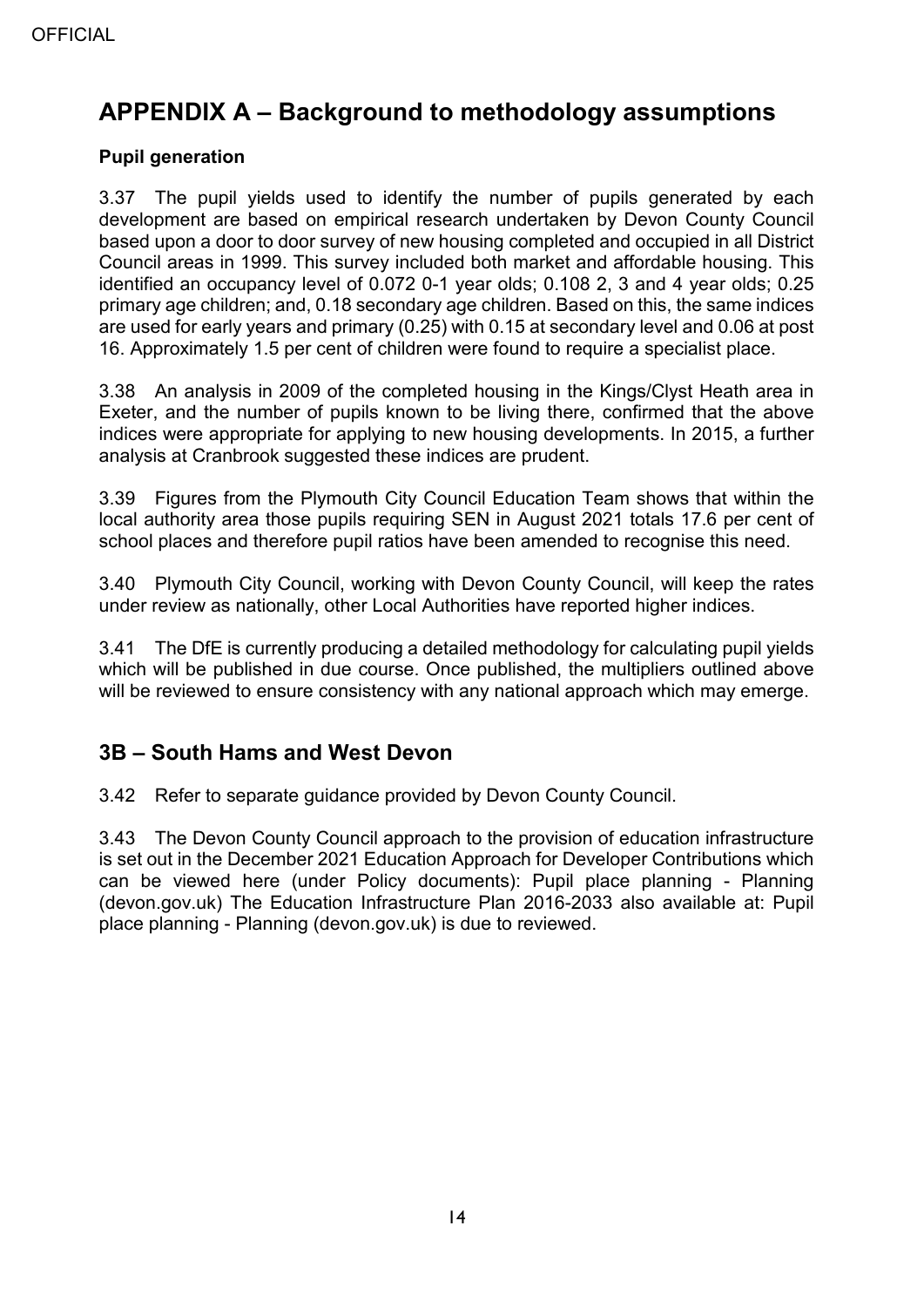# <span id="page-14-0"></span>**4. Health infrastructure**

## <span id="page-14-1"></span>**4A – Plymouth City Council**

4.1 New development, in particular housing development, leads to population growth which places additional pressures on existing health services including primary care such as general practice, community pharmacy, dental, and optometry services and secondary care through hospitals and specialists. Student housing will also add to these pressures. Whilst health services are in receipt of Government block funding, a combination of an ageing population and medical advances in particular is placing significant financial pressures on health and social care services. Consequently, in order to mitigate the impacts, it is considered appropriate that new housing development should make a contribution towards necessary improvements in the city's health infrastructure.

4.2 The preferred approach for the use of developer contributions is to invest in the city's network of Wellbeing Hubs (see APPENDIX B for more details). Wellbeing Hubs enable more people to be healthy and stay healthy by enhancing self-care and community resilience, empowering communities to take active roles in their health and wellbeing. This is consistent with the Devon STP strategic priority to enhance self-care and community resilience. Wellbeing Hubs will contribute to the improved resilience of existing primary care services.

4.3 The methodology for calculating appropriate levels of developer contributions is based on costs that would otherwise be sought from development towards direct improvements to primary care infrastructure, in particular GP facilities. As such, the calculation of the cost of GP facilities is used as a proxy to determine the value of the contribution towards the network of Wellbeing Hubs across the city.

The approach to the calculation of the cost of GP facilities is consistent with that currently used across the Districts within Devon County Council.

## **Calculation of developer contributions**

## **New housing development**

4.4 For new housing development, the calculation is based on a combination of average household size and new dwelling size (number of bedrooms) data, to provide an indicator of population increase, together with estimated cost of primary care space data, as below:

- 1. Calculate the expected population increase resulting from the development (including affordable units). Average household size ranges from 1.33 for a 1 bedroom dwelling to 3.13 for 5+ bedrooms. Where the mix is not known, an assumed average of 2.2 people per household is used until further detail is available.
- 2. Calculate the amount of additional Primary Care Space that would otherwise be required as a result of the population increase. NHS England has published 'size and space standards' which set out the appropriate size of GP premises  $(m<sup>2</sup>)$ Gross Internal Area) in relation to the number of patients to be accommodated at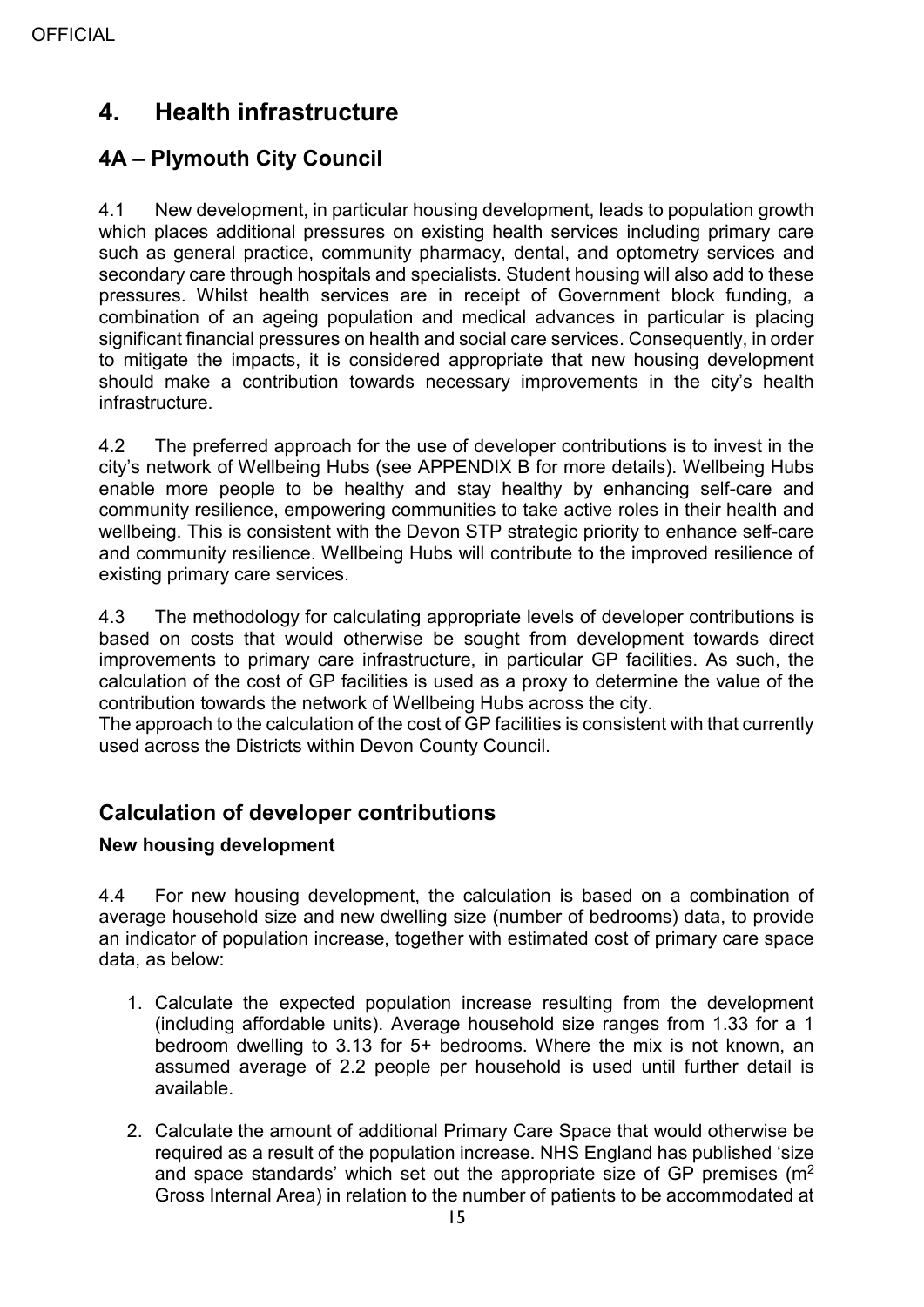| No. of patients | <b>GIA</b>         | <b>GIA per patient</b> |
|-----------------|--------------------|------------------------|
| $0 - 2,000$     | 199m <sup>2</sup>  | 0.1 <sup>m²</sup>      |
| 2,001-4,000     | 333m <sup>2</sup>  | 0.08m <sup>2</sup>     |
| 4,001-6,000     | 500m <sup>2</sup>  | 0.08m <sup>2</sup>     |
| 6,001-8,000     | 667m <sup>2</sup>  | 0.08m <sup>2</sup>     |
| 8,001-10,000    | 833m <sup>2</sup>  | 0.08m <sup>2</sup>     |
| 10,001-12,000   | 916m <sup>2</sup>  | 0.08m <sup>2</sup>     |
| 12,001-14,000   | 1000m <sup>2</sup> | 0.07 <sup>2</sup>      |
| 14,001-16,000   | 1083m <sup>2</sup> | 0.07m <sup>2</sup>     |
| 16,001-18,000   | 1167m <sup>2</sup> | 0.06m <sup>2</sup>     |
| 18,001-20,000   | 1250m <sup>2</sup> | 0.06m <sup>2</sup>     |

the premises. These standards are given in Table 1 below. The table also shows the corresponding Gross Internal Area per patient (in  $m^2$ ):

*Table 1: NHS size and space standards*

The size standards have been produced by the NHS as part of a document entitled 'Premises Principles of Best Practice Part 1 – Procurement and Development' which is yet to be published. The space standards are used with Health Building Note 1-01 which is used within this methodology to determine costs.

In most instances, GP premises would fall within the range 2,001 – 12,000 patients giving an average requirement of 0.08m2 per patient.

3. Calculate the cost of new healthcare premises.

Cost guidance is based on a Healthcare Premises Cost Guide (HPCG) published by the Department of Health. This provides a cost per square metre for building and engineering services for different healthcare departments based on overall gross internal area for real, built schemes.

The methodology for costings can be found in the HPCG4 (2010). Table 2 below identifies the 2010 HPCG costs per  $m<sup>2</sup>$  for 'Facilities for primary and community care services' (as covered by Health Building Note 11-015). Costs are based on new-build, two-storey premises operating independently on a greenfield site. The figures given are based on a Median Index of Public Sector (MIPS) of 480.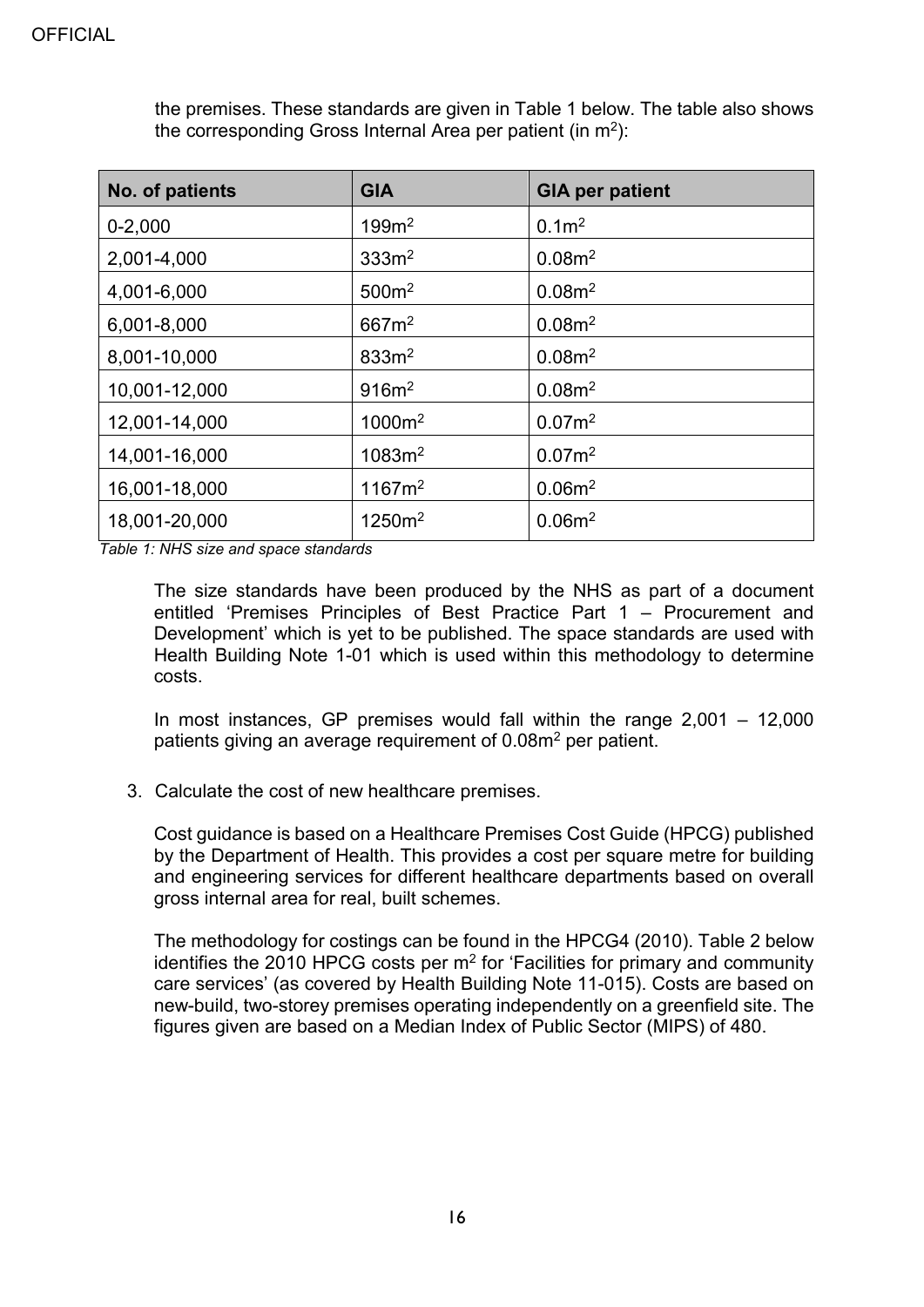| <b>Type</b>                                        | 2010 HPCG (based on a MIPS index of 480) per m <sup>2</sup> |                    |                       |                      |  |
|----------------------------------------------------|-------------------------------------------------------------|--------------------|-----------------------|----------------------|--|
|                                                    | <b>Public space</b>                                         | <b>Staff space</b> | <b>Clinical space</b> | <b>Overall space</b> |  |
| <b>Primary Care</b><br>(including GP<br>surgeries) | £2,060                                                      | £1,820             | £2,160                | £2,040               |  |
| Extended<br><b>Primary Care</b>                    | £1,870                                                      | £1,650             | £2,210                | £1,990               |  |
| Community<br>Hospital                              | £1,840                                                      | £1,620             | £2,440                | £2,200               |  |

*Table 2: 2010 Healthcare Premises Cost Guidance for 'facilities for primary and community care'*

The MIPS index upon which these figures are reported is no longer published. Accordingly, it is recommended by the Department for Business Innovation and Skills (now the Department for Business, Energy and Industrial Strategy) that the PUBSEC index should be used as an alternative. Using a conversion factor of 2.778, MIPS 480 is equivalent to PUBSEC 173.

As at April 2019, it was reported by the Building Cost Information Service (BCIS) that the PUBSEC 'reporting level' is 250 (a 44.5 per cent increase from the 2010 index). Taking this increase into account, figures adjusted from the HPCG 2010 figures are presented in Table 3:

| <b>Type</b>                                        | Adjusted HPCG (based on a PUBSEC index of 250) per m <sup>2</sup> |                    |                       |                      |  |  |
|----------------------------------------------------|-------------------------------------------------------------------|--------------------|-----------------------|----------------------|--|--|
|                                                    | <b>Public space</b>                                               | <b>Staff space</b> | <b>Clinical space</b> | <b>Overall space</b> |  |  |
| <b>Primary Care</b><br>(including GP<br>surgeries) | £2,977                                                            | £2,643             | £3,121                | £3,207               |  |  |
| Extended<br><b>Primary Care</b>                    | £2,702                                                            | £2,384             | £3,193                | £2,876               |  |  |
| Community<br>Hospital                              | £2,659                                                            | £2,341             | £3,526                | £3,179               |  |  |

*Table 3: Adjusted Healthcare Premises Cost Guidance for 'facilities for primary and community care'*

4. Calculate the value of developer contributions:

Table 4 below shows the value of developer contributions for various dwelling sizes, using the information identified at steps 1-3 above. An average GIA of 0.08 per m2 has been used together with the overall primary care space cost of £3,207 per m2, i.e. for 1 person, 3207/0.08 =257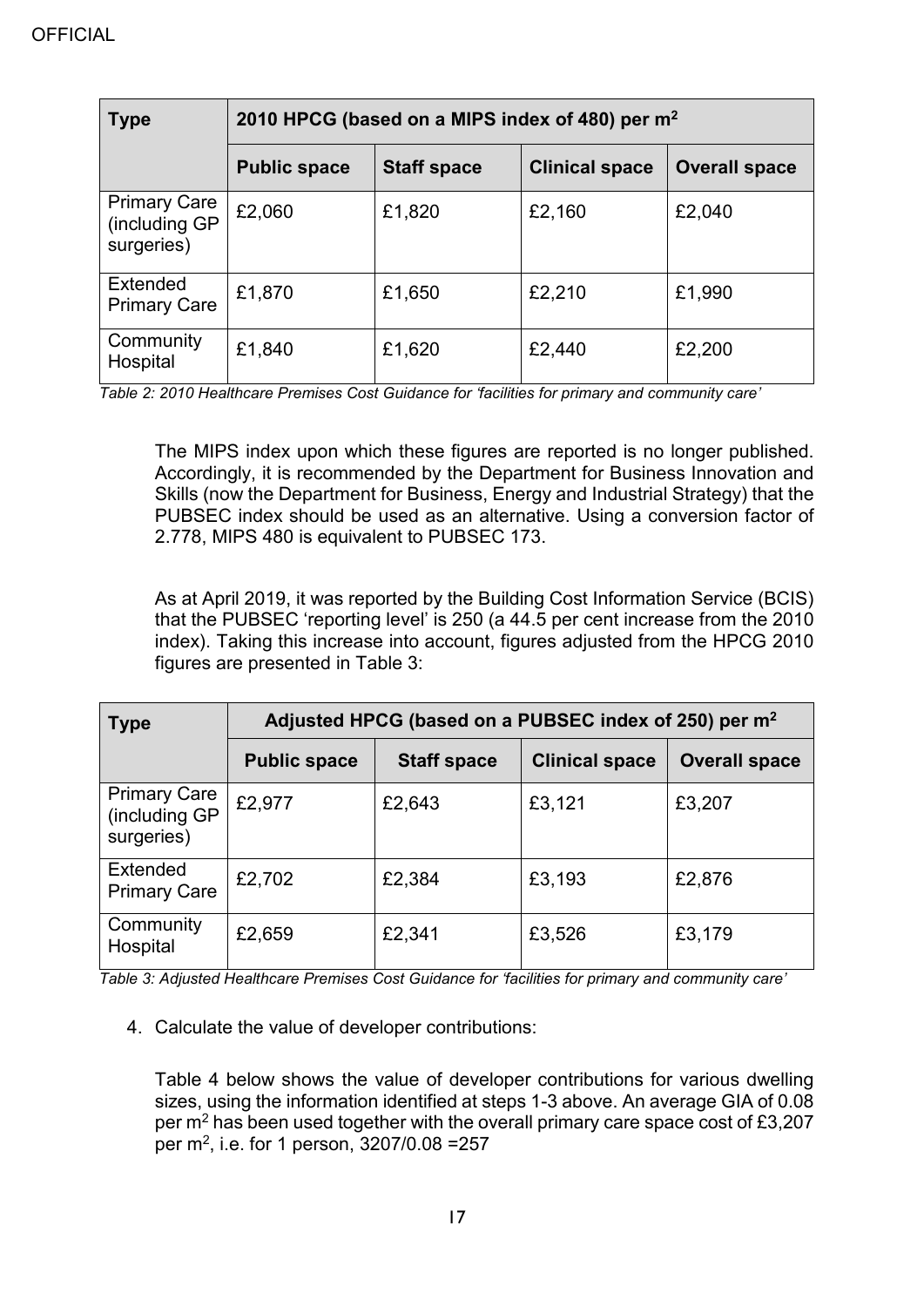| <b>Dwelling size</b>              | Average household size | Contribution $(E)$ |
|-----------------------------------|------------------------|--------------------|
| bedroom                           | 1.33                   | 342                |
| 2 bedroom flat                    | 1.86                   | 470                |
| 2 bedroom house                   | 2.45                   | 630                |
| 3 bedroom                         | 2.62                   | 673                |
| 4 bedroom                         | 2.85                   | 732                |
| 5+ bedroom                        | 3.13                   | 804                |
| Per bed space (other residential) | 1                      | 257                |

*Table 4: Developer contribution per dwelling*

Based on the above, an example housing development would be as follows:

100 houses comprised of 30 x 2 bed houses; 40 x 3 bed houses; 30 x 4 bed houses.

2 bed 30 x £630 = £18,900 (based on 30 x 2.45 x 630)

3 bed 40 x £673 = £26,920 (based on 40 x 2.62 x 673)

4 bed 30 x £732 = £21,960 (based on 30 x 2.85 x 732)

 $Total = £67.780$ 

In this example, a health developer contribution of £67,780 would be sought towards the network of Wellbeing Hubs across the city.

#### **Purpose built student accommodation**

4.5 Developer contributions towards purpose built student accommodation is calculated at an average household size of 1 per bed space. To allow for 40 week occupation, the calculation is reduced to 0.8.

4.6 Based on the above, an example purpose built student accommodation development would be calculated as follows:

100 bedspace purpose built student accommodation development.  $100 \times 0.8 \times 257 = \text{\pounds}20,560$ 

4.7 In this example, a health developer contribution of £20,560 would be sought towards the network of Wellbeing Hubs across the city.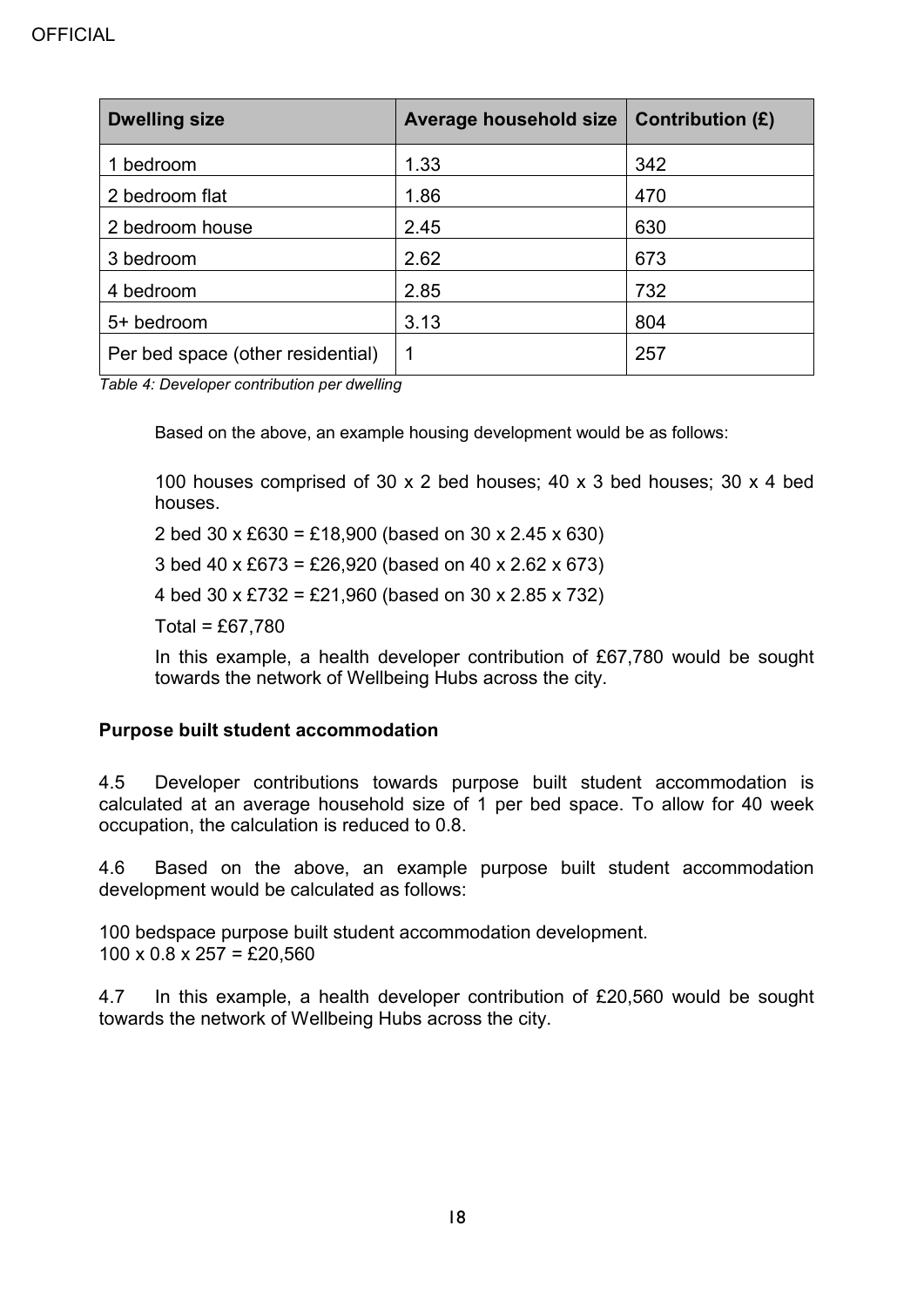# <span id="page-18-0"></span>**APPENDIX B - Background information on Wellbeing Hubs**

## **Local Care Partnership (Integrated Care System) Plan 2021**

4.8 Plymouth City Council and the Devon CCG have a long and established record of cooperation and collaboration. Since December 2016, partners in the health and care system across Devon have been working with a shared purpose to create a clinically and financially sustainable health and care system that will improve the health, wellbeing and care of the population. The Plymouth Local Care Partnership has agreed the following:

- To improve health and wellbeing outcomes for the local population
- To reduce inequalities in the health and wellbeing of the local population
- To improve people's experience of care
- To improve the sustainability of the health and wellbeing system

#### **Wellbeing Hubs**

4.9 Health and Wellbeing Hubs are an integral part of the Local Care Partnership (Integrated Care System) approach to integrated health and wellbeing ICM, with a focus on prevention, early intervention, empowering communities and providing support for those in need. They began through a series of collaborative workshops with providers and the VSCE, exploring the opportunities to improve pathways between preventative services and primary care.

It was through this collaborative process, and in particular through the analysis of patient/citizen journeys, that the vision and principles of Health and Wellbeing Hubs was developed. This approach outlined in "The Wellbeing Hub Strategic Commissioning Framework" was agreed by Plymouth City Council Cabinet in January 2018 and set out the vision, structure and principles.

4.10 Wellbeing Hubs will:

- Offer services provided by community members, volunteers, paid staff across public, private, and community/voluntary sectors
- Communicate and work together to provide joined up, quality, consistent information and support for individuals to promote wellbeing, independence, recovery and reablement.
- Make sense locally; the Hub will reflect the local population's needs, and work with the different networks in different neighbourhoods
- Make the best use of available estate
- Be accessible and inclusive e.g. Dementia Friendly
- 4.11 The integrated resources would include (but not be limited to):
	- Housing, benefits, debt, health and social care advice and advocacy
	- Healthy Lifestyles and health and wellbeing promotion (e.g. smoking cessation)
	- Counselling, befriending and other mental health support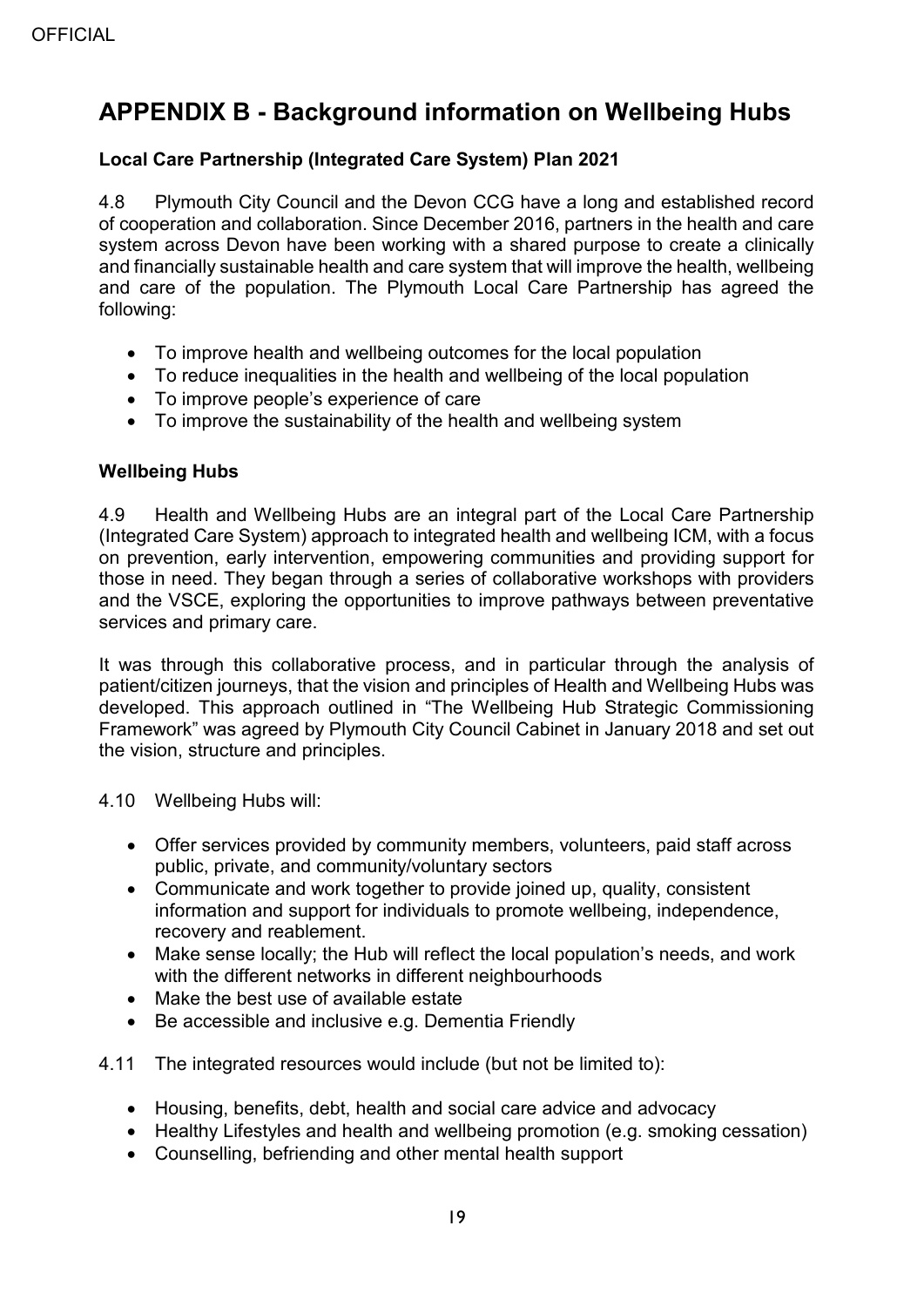- Long-term conditions (physical and mental) self-management education, and 1 to 1 support
- Employment, education, training, volunteering, learning and digital inclusion
- Social, arts, crafts and peer support activities

4.12 The Wellbeing Hubs will be underpinned by a comprehensive social prescribing service, supporting people identified as in need to access the right support for them, as well as staff trained in brief interventions and MECC (Making Every Contact Count), and an IT system containing all the relevant information required, providing a 'virtual hub' with an online advice and information offer that can be accessed from anywhere. Some Wellbeing Hubs will take a lead on specific groups or topics city-wide; for example, veterans' health, accelerating mental health needs, carers' health, learning disabilities and sensory impairment. Support provided includes:

## **Social prescribing**

4.13 Social prescribing schemes offer a range of benefits to the healthcare system (as well as benefits to the individual), through reductions in demand. The total value of all benefits accruing to all stakeholders gives a very supportive picture of social prescribing. To estimate the potential benefits in Plymouth, we have referred heavily on evaluation of the Rotherham Social Prescribing Service, which found significant reductions in the use of acute hospital services:

## **Signposting and support**

4.14 The Health and Wellbeing Hubs will offer a wider offer of signposting and community engagement than simply social prescribing. The evidence base is less strong for this, since the definition of the intervention tends to be broad.

4.15 As an estimate, the impact of this support in terms of NHS use might be 10-20 per cent of that from social prescribing; but this is still considerable as numbers of people accessing these services will be larger once each hub is up and running. Footfall will vary in each hub but we know that the Jan Cutting HLC has a footfall of around 750 per week; given that there are differing patterns of attendance, an estimate of annual footfall is at least 3000 people.

## **Behaviour change**

4.16 Behaviour change will be an important part of the work of Wellbeing Hubs. The four behaviours that we focus on are those which cause the most disease and disability in our populations; alcohol, diet, physical activity and smoking.

## **Advice and information**

4.17 Though there is no robust cost saving data available for information and advice, there is a simple logic model which suggests that this service is worthwhile. Each quarter, 2500 people are supported with some information and advice. 50-150 are complex issues and there is evidence of multiple issues being resolved. For example, around £1 million of benefit payments that have not been reaching the right individual have been achieved, often for people and families who are disabled. This is likely to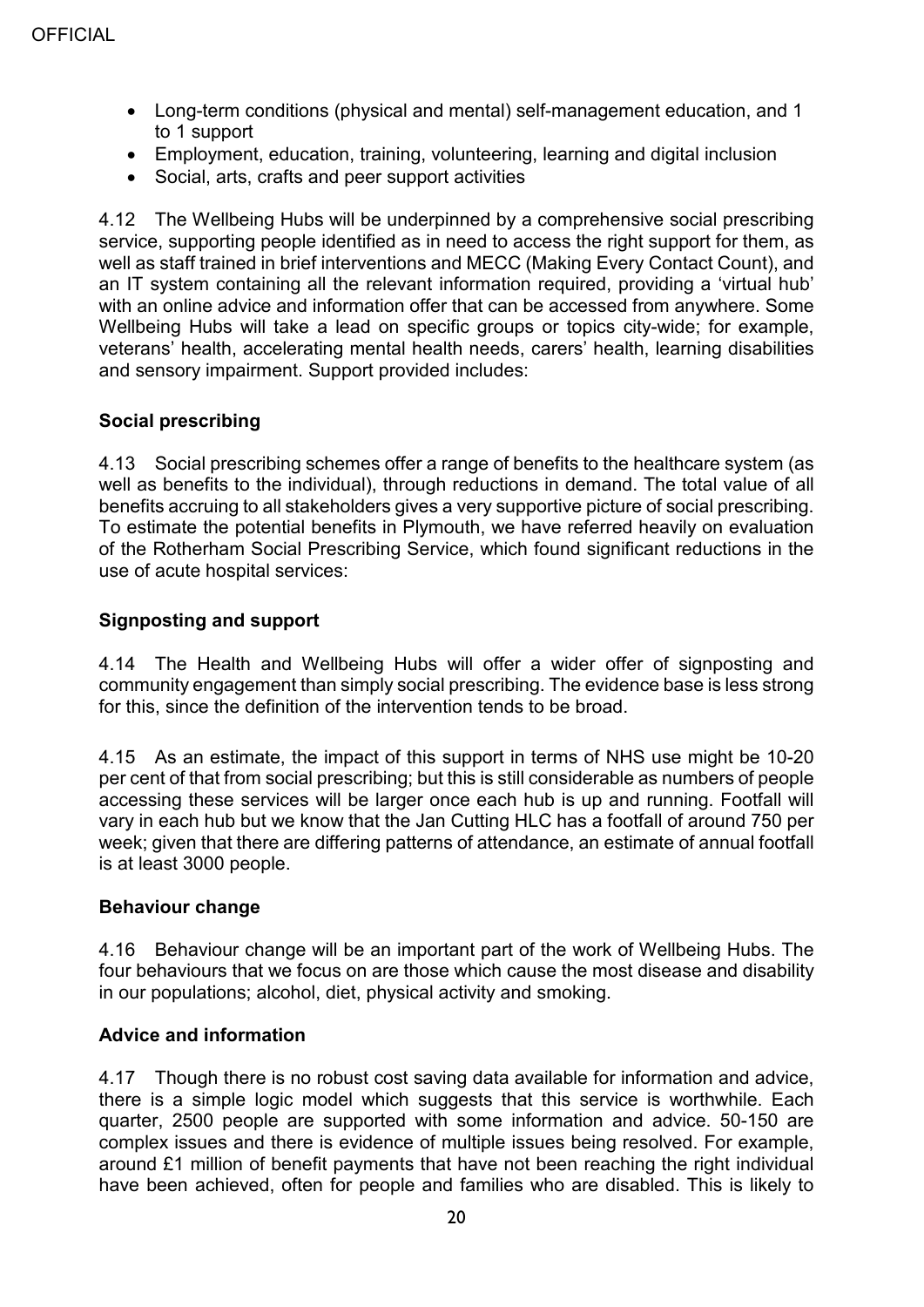make a significant difference to their lives, and is highly likely to result in improvements to the management of their condition, which in turn reduces healthcare need.

- 4.18 The network of integrated resources will cover 4 tiers:
	- **Specialist Health Hubs** Places where people already go for medical interventions; people will be supported and signposted into services that can help them to address some of their wider needs which would not be met through a medical intervention, with the aim of improving their health and wellbeing, helping them to manage the health condition and preventing the onset of others.
	- **Targeted Health and Wellbeing Hubs** Places where Primary Care (particularly GP practices) can be brought together with wellbeing and social care, providing a comprehensive offer of health and wellbeing under one roof. (This requires new build or refurbishment of premises to provide better integration of services)
	- **Targeted Wellbeing Hubs** Places where people and services naturally congregate, where wellbeing and social care services will be brought to local communities. Links to Primary Care will be strengthened particularly through social prescribing.
	- **Universal Tier** Places where people go for other services. The ambition here is to ensure that all community assets (libraries, primary care, churches and other community groups) are able to carry out brief interventions with people, and signpost them onto the best service and/or the local Hub to meet their needs. (Making Every Contact Count model). The robust use of ICT is key here; we have a 'Plymouth Online Directory' which is currently being improved to include better, more accessible engagement tools, simple, clear access to advice and information and better reporting to assist with maintenance and to gain insight on usage. We also have a volunteering website 'Our Plymouth' which will link in closely and provides a social network style platform to foster social engagement and increase awareness of wellbeing services.

| Hub                                            | <b>Hub Tier</b> | <b>Date</b><br>completed | <b>Progress since</b><br>launch                                                                                                                                                                                                                                                  | <b>Organisations</b><br>involved |
|------------------------------------------------|-----------------|--------------------------|----------------------------------------------------------------------------------------------------------------------------------------------------------------------------------------------------------------------------------------------------------------------------------|----------------------------------|
| Jan Cutting<br>Healthy<br><b>Living Centre</b> | Targeted        | 23 March<br>2018         | Wide range of<br>wellbeing activity in<br>place; support to<br>families and young<br>people during<br>lockdowns including<br>food, befriending etc;<br>new service of<br>employability advice<br>which is also offered at<br><b>Keyham Green Places</b><br>as outreach location. | <b>Wolseley Trust</b>            |

4.19 The current list of Hubs is as follows: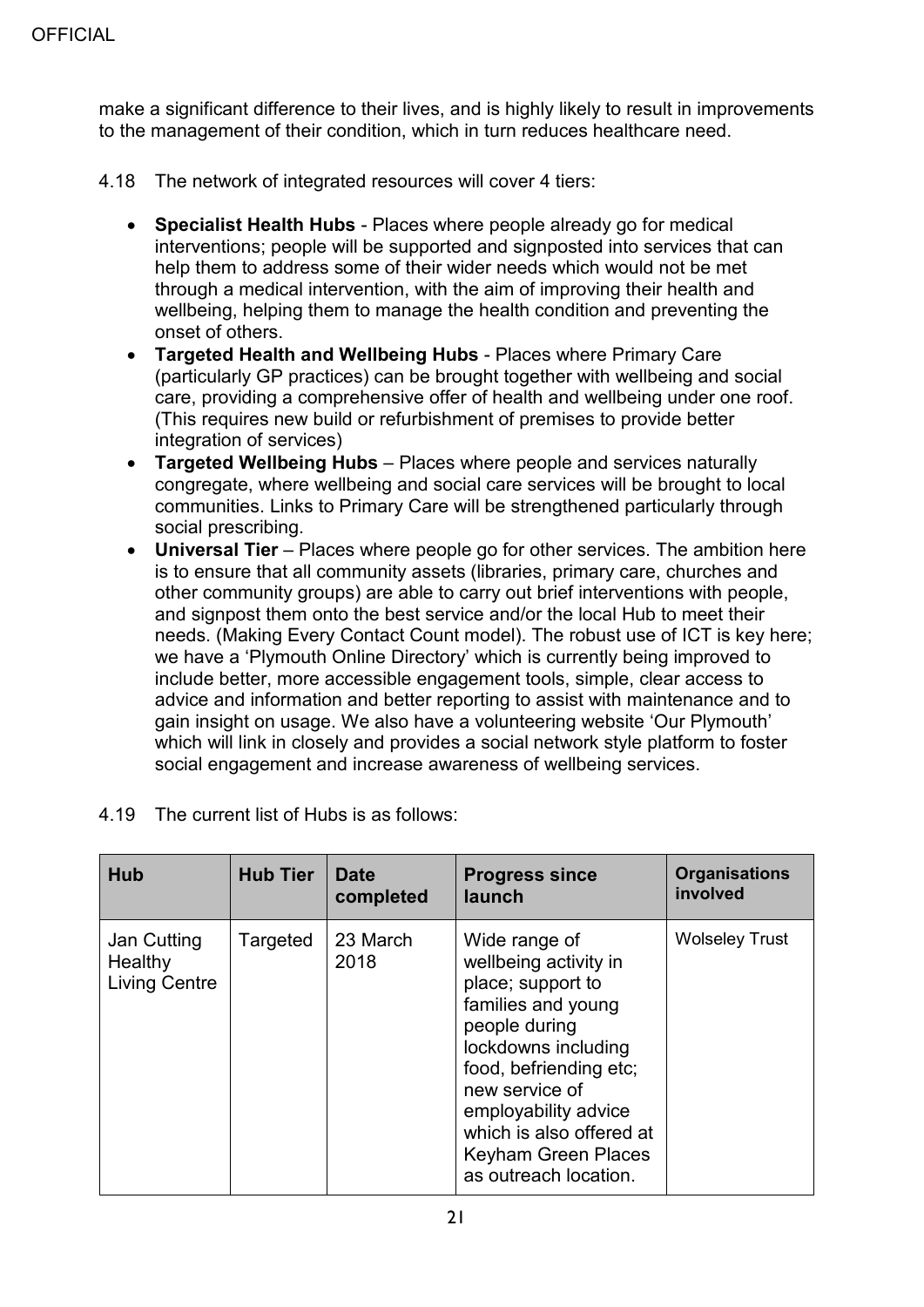| <b>Four Greens</b><br>Wellbeing<br>Hub                       | Targeted | 12 October<br>2018 | Wide range of activities<br>in partnership with<br>organisations such as<br>Livewell Southwest and<br><b>Plymouth Argyle</b><br><b>Community Trust;</b><br>during lockdowns the<br>hub became a more<br>embedded and<br>recognised community<br>asset providing food,<br>befriending and a<br>growing number of<br>volunteers; outreach<br>sessions at<br>Honicknowle Phoenix<br>Centre, The Space<br><b>Centre Ernesettle and</b><br>the Manadon Football<br>Development Centre.          | <b>Four Greens</b><br><b>CEDT</b>  |
|--------------------------------------------------------------|----------|--------------------|--------------------------------------------------------------------------------------------------------------------------------------------------------------------------------------------------------------------------------------------------------------------------------------------------------------------------------------------------------------------------------------------------------------------------------------------------------------------------------------------|------------------------------------|
| Mannamead<br>Wellbeing<br>Hub<br>(previously<br>Guild House) | Targeted | 7 November<br>2018 | Provides specialist<br>support to people with<br>disabilities, long-term<br>conditions and carers.<br>New CEO in place<br>accelerating plans to<br>put the Mannamead<br>hub at the centre of the<br>local community,<br>building a wider range<br>of services run by<br>partnership agencies<br>including evenings and<br>weekends, e.g. peer<br>support groups, Health<br>Living activities,<br>Recovery Courses,<br>Weight Watchers,<br>Young Mums, Men's<br>groups, exercise<br>groups. | <b>Improving Lives</b><br>Plymouth |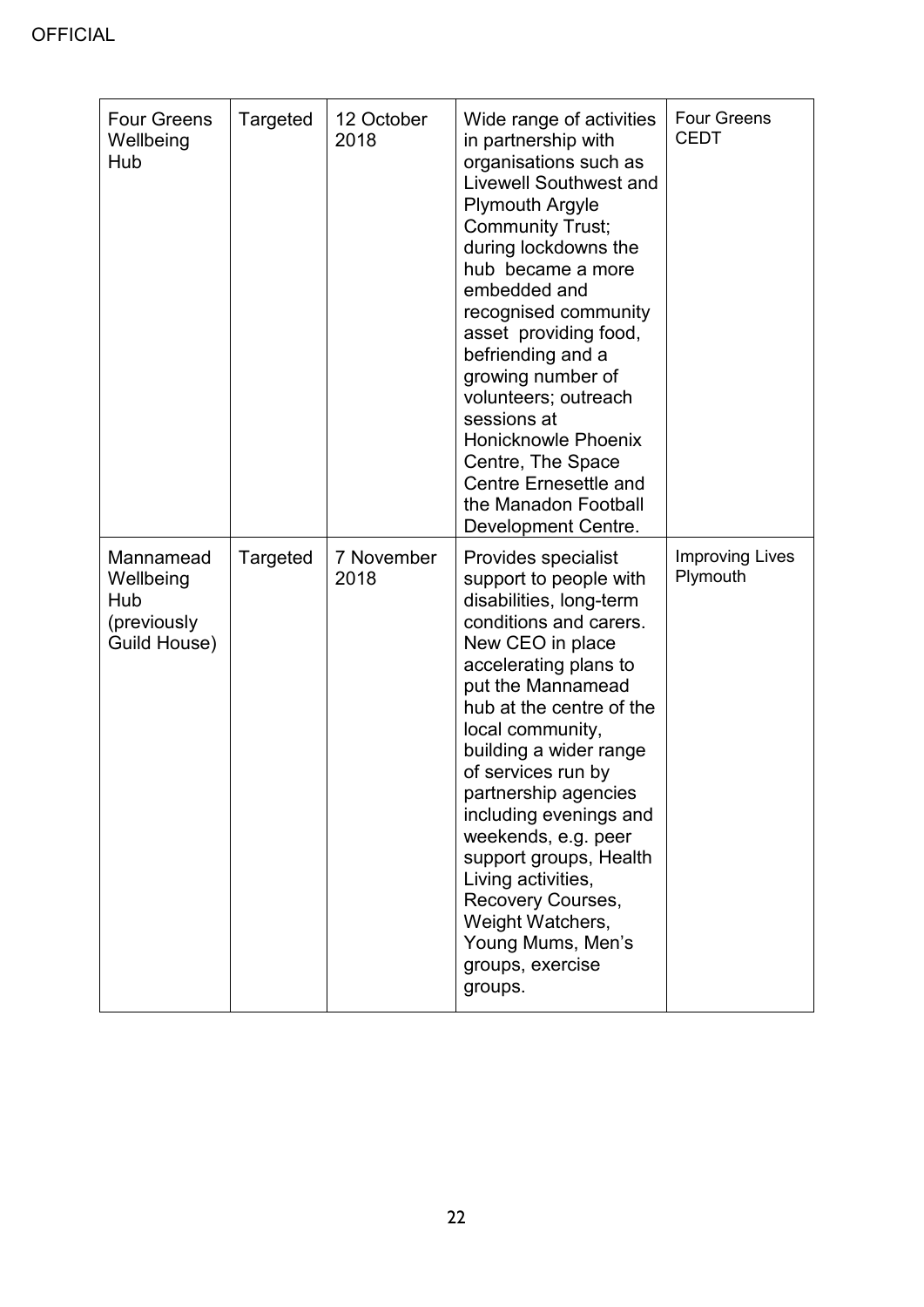| Cumberland<br>Centre                                                | Specialist | 22 March<br>2019  | Some activities have<br>been on hold due to<br>Livewell's focus on<br>COVID-19 response,<br>but some such as<br>Timebanking and<br>Befriending remain<br>active. Wellbeing<br>activities will re-<br>commence as COVID-<br>19 pressures ease.                                                               | Livewell<br>Southwest                            |
|---------------------------------------------------------------------|------------|-------------------|-------------------------------------------------------------------------------------------------------------------------------------------------------------------------------------------------------------------------------------------------------------------------------------------------------------|--------------------------------------------------|
| Manadon<br><b>Sports Hub</b>                                        | Targeted   | 28 June<br>2019   | <b>Plymouth Argyle</b><br><b>Community Trust</b><br>provide a wide range of<br>physical and wellbeing<br>activity with partners,<br>both inside the building<br>and on the associated<br>sports pitches; with a<br>focus on people with<br>disabilities and other<br>multiple disadvantages                 | <b>Plymouth Argyle</b><br><b>Community Trust</b> |
| <b>St Budeaux</b><br>and Barne<br><b>Barton</b><br>Wellbeing<br>Hub | Targeted   | 3 January<br>2020 | The Wellbeing Hub is<br>based in Colebrook's<br>premises at William<br><b>Sutton Memorial Hall;</b><br>the hub provides a<br>wide range of support<br>groups, walking<br>groups, volunteering,<br>befriending.                                                                                              | Colebrook<br>Southwest                           |
| Rees<br>Wellbeing<br>Hub<br>(previously<br>Rees Centre)             | Targeted   | 13 March<br>2020  | <b>Barnardos providing</b><br>the PIC duty for the<br>building on behalf of<br>the Council; strong<br>links with lots of local<br>organisations,<br>residents groups, etc;<br>neighbourhood network<br>and youth groups in<br>place; increasing<br>number of activities<br>and volunteers in the<br>centre. | <b>Barnardos</b>                                 |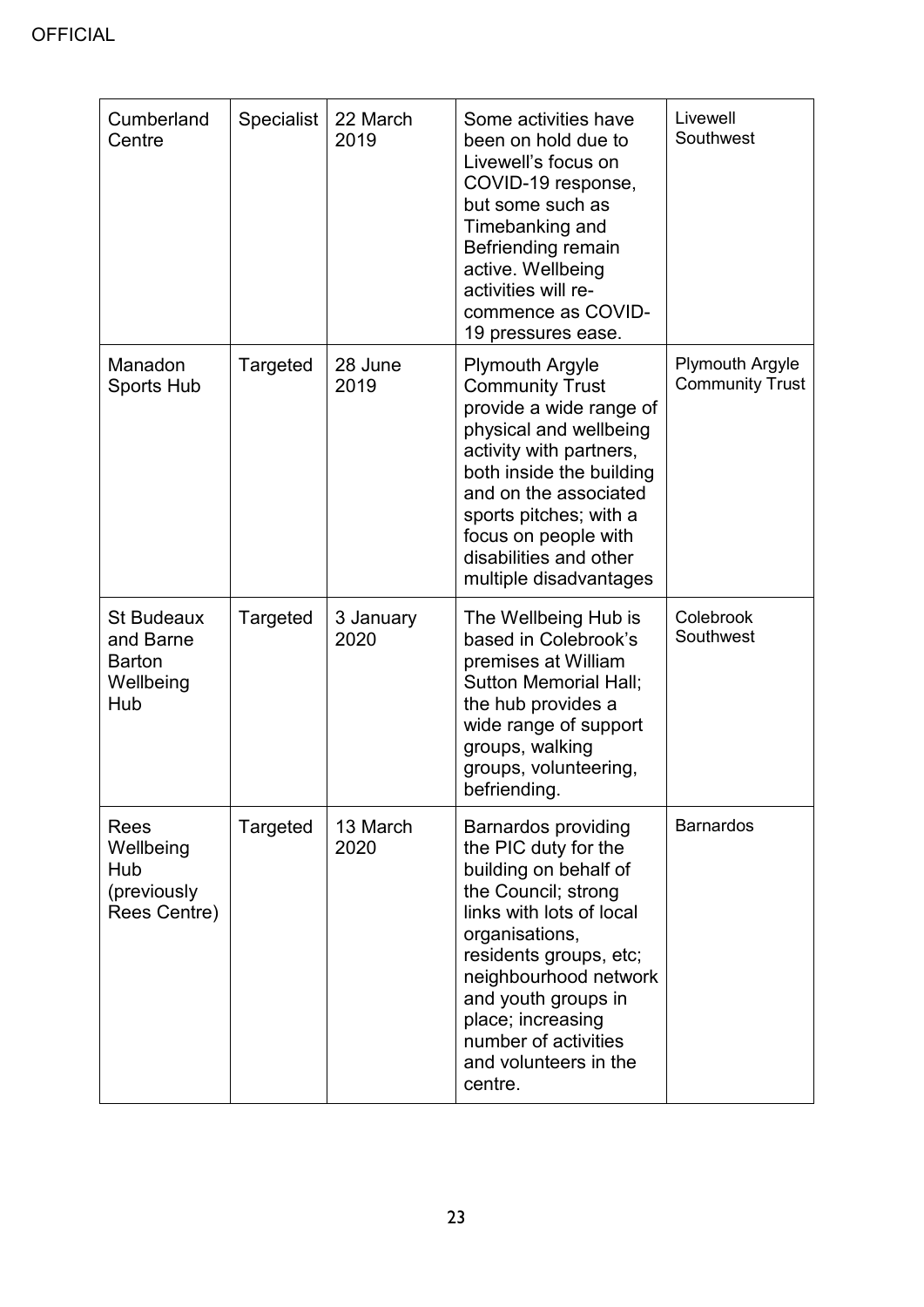| <b>Central Park</b> | Targeted | 12 March<br>2020 | <b>Environment Planning</b><br>(SPI) have invested<br>£900k capital funds to<br>develop the Central<br><b>Park Community</b><br>Sports Hub as a park-<br>based health and<br>wellbeing site with<br>improved facilities to<br>support various sports<br>within the Park.<br>Opened in 2021 and<br>run by Plymouth Argyle<br>Community Trust, it<br>aims to provide a range<br>of physical and<br>wellbeing activity from<br>the building and in the<br>wider park. It will work<br>with the rest of the<br>hubs network as a<br>green spaces and<br>outdoor hub. Currently<br>running a pilot Green<br><b>Social Prescribing</b> | <b>Plymouth Argyle</b><br><b>Community Trust</b> |
|---------------------|----------|------------------|----------------------------------------------------------------------------------------------------------------------------------------------------------------------------------------------------------------------------------------------------------------------------------------------------------------------------------------------------------------------------------------------------------------------------------------------------------------------------------------------------------------------------------------------------------------------------------------------------------------------------------|--------------------------------------------------|
|                     |          |                  | project.                                                                                                                                                                                                                                                                                                                                                                                                                                                                                                                                                                                                                         |                                                  |

4.20 The next phase of planned hubs is as follows:

| <b>Next phase</b>                                                       | <b>Hub Tier</b> | <b>Current position</b>                                                                                                                                                                                                                                                                                                                                                                                                       | <b>Organisations</b><br>involved                                                                | <b>Target date</b> |
|-------------------------------------------------------------------------|-----------------|-------------------------------------------------------------------------------------------------------------------------------------------------------------------------------------------------------------------------------------------------------------------------------------------------------------------------------------------------------------------------------------------------------------------------------|-------------------------------------------------------------------------------------------------|--------------------|
| <b>City Centre</b><br>and<br>Stonehouse<br>– Colin<br>Campbell<br>Court | Specialist      | Plans to develop a<br><b>City Centre Hub were</b><br>progressing during<br>2019/20, but were<br>given a boost when<br>the CCG and PCC<br>successfully bid to be<br>one of 6 national<br>NHS pilots to develop<br>an integrated Cavell<br><b>Centre at Colin</b><br>Campbell Court. The<br><b>Cavell Centre will</b><br>follow the same<br>principles as the<br>other hubs, being part<br>of the hubs network<br>and promoting | Devon CCG,<br>GPs, UHP,<br>Livewell<br>Southwest and<br>a range of<br><b>VCSE</b><br>providers. | 2024               |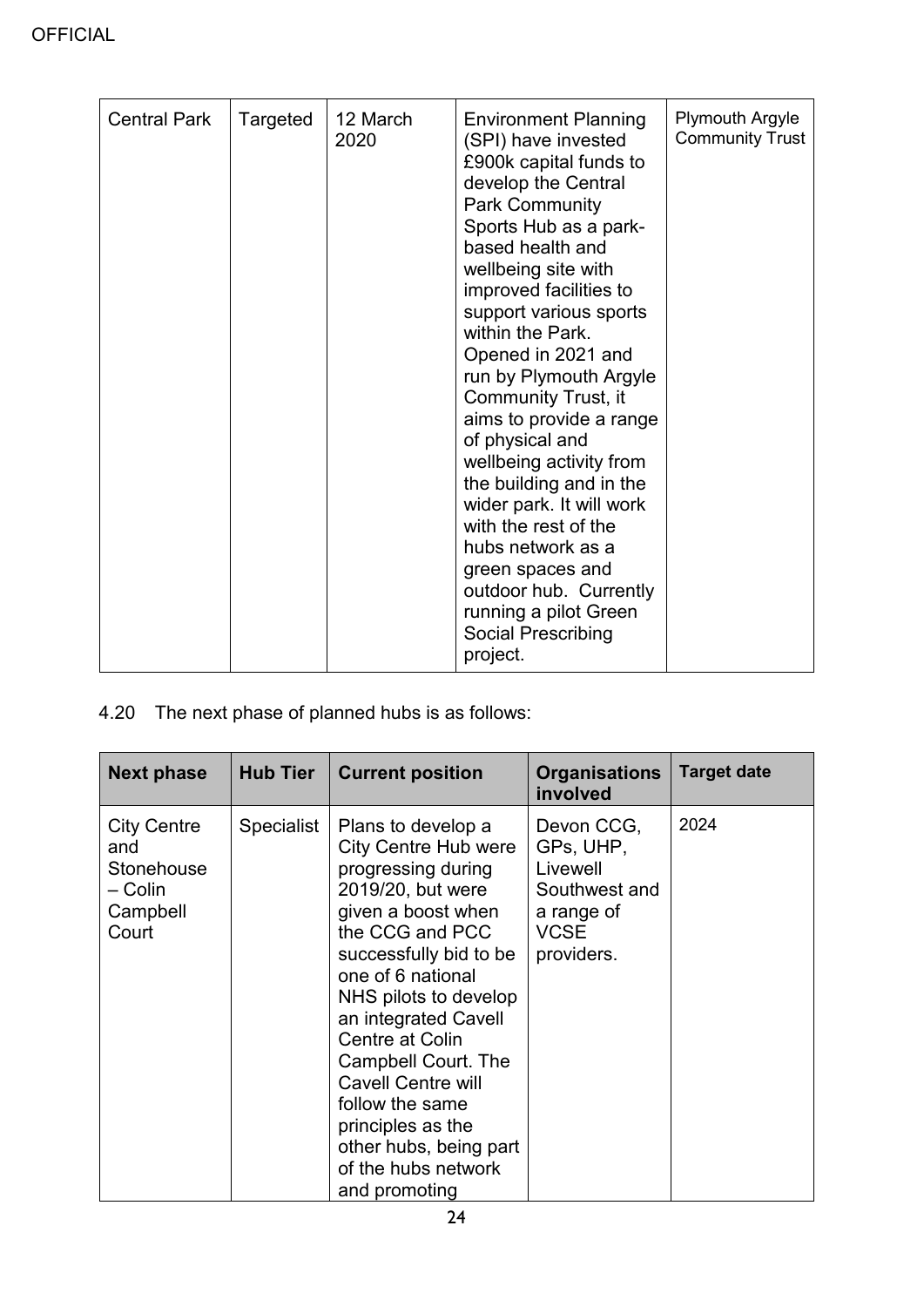| <b>Mount Gould</b>          | <b>Specialist</b> | prevention and early<br>intervention, but with<br>a range of city wide<br>clinical services that<br>allow for greater<br>integration of health<br>and wellbeing.<br>Now a part of the<br><b>Mount Gould master</b><br>planning programme<br>which has been<br>delayed. Opportunity<br>to work with Age UK<br>and see if the Patricia<br>Venton Centre could<br>fulfil a wider role.                                                                                         | <b>TBC</b> |  |
|-----------------------------|-------------------|-----------------------------------------------------------------------------------------------------------------------------------------------------------------------------------------------------------------------------------------------------------------------------------------------------------------------------------------------------------------------------------------------------------------------------------------------------------------------------|------------|--|
| Plymstock                   | Targeted          | NHS are now looking<br>at replacing existing<br>GP practices and<br>finding a new site.<br>This provides the<br>opportunity to co-<br>locate services, there<br>are currently not any<br>'Wellbeing' providers<br>willing/able to move<br>to the building as a<br>full-time tenant, but<br>we are working to<br>provide ad-hoc<br>services. We would<br>need to identify a<br><b>VCSE/health lead for</b><br>the Wellbeing Hub<br>once the site is<br>nearer to completion. | CCG, GPs   |  |
| Southway/No<br>rth Plymouth | Targeted          | A feasibility study<br>was carried out to<br>identify suitable<br>existing premises or<br>to build a new facility<br>near to the Southway<br>shopping centre. The<br>existing facilities are<br>either fully utilised or,<br>as in the case of the<br><b>Community Centre,</b><br>not in an ideal                                                                                                                                                                           | <b>TBC</b> |  |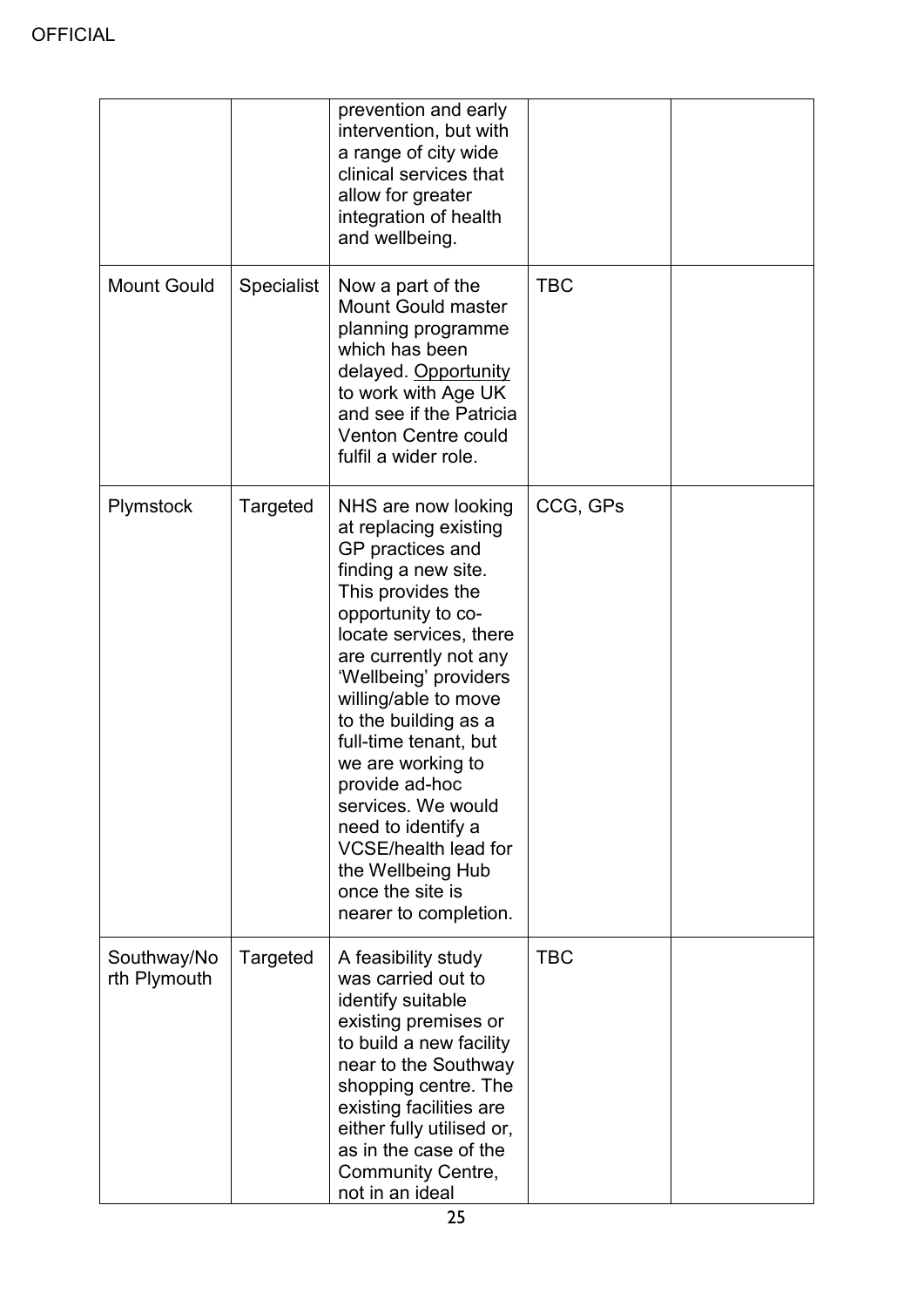|         |          | location. A new build<br>proved not to be<br>financially viable with<br>a potential capital<br>cost of £3 million. We<br>are exploring other<br>options, including<br>working with Four<br><b>Greens Community</b><br>Trust to consider if<br>they could offer<br>outreach Wellbeing<br>Hub activities in the<br>Southway Library or<br><b>Community Centre;</b><br>or another building in<br>the Derriford/North<br>Plymouth area.                                      |                      |  |
|---------|----------|--------------------------------------------------------------------------------------------------------------------------------------------------------------------------------------------------------------------------------------------------------------------------------------------------------------------------------------------------------------------------------------------------------------------------------------------------------------------------|----------------------|--|
| Estover | Targeted | No appropriate<br>locations have been<br>identified, but there is<br>potential to provide<br>some activity in the<br>library or one of the<br>community centres.                                                                                                                                                                                                                                                                                                         | <b>TBC</b>           |  |
| Efford  | Targeted | <b>One Public Estate</b><br>funding was used to<br>complete a feasibility<br>study for a potential<br>Wellbeing Hub at<br>Douglass House, and<br>then at the Efford<br>Youth and<br><b>Community Centre</b><br>both proving to not be<br>financially viable at<br>the time (2018/19),<br>with capital borrowing<br>of £3m required.<br>NHS are now looking<br>at replacing existing<br>GP practices across<br>Laira and Efford<br>which could provide<br>an opportunity. | CCG, GP<br>practices |  |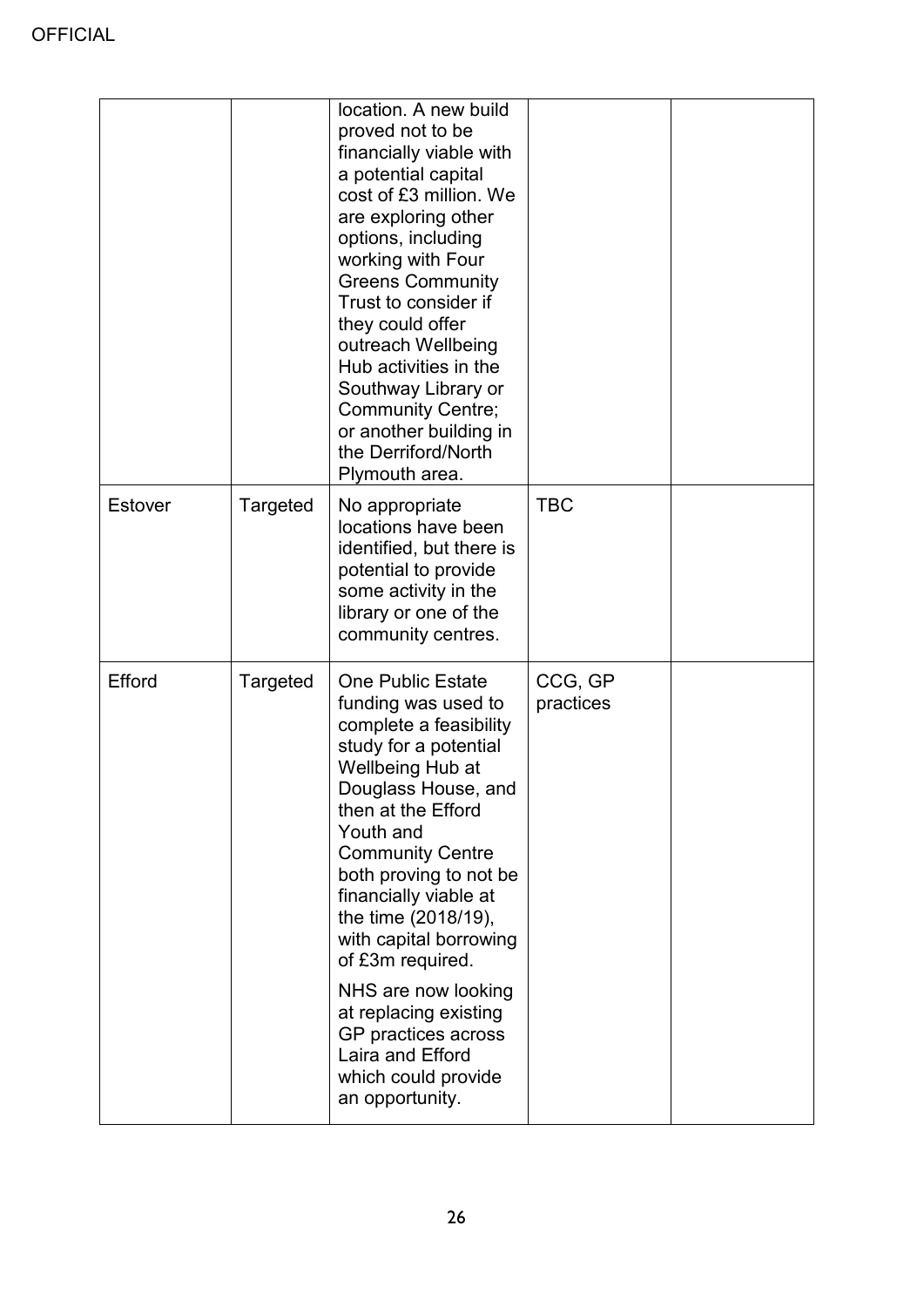

Contains public sector information licensed under the Open Government Licence v3.0.

## <span id="page-26-0"></span>**4B – South Hams and West Devon**

<span id="page-26-1"></span>Refer to separate guidance provided by Devon County Council.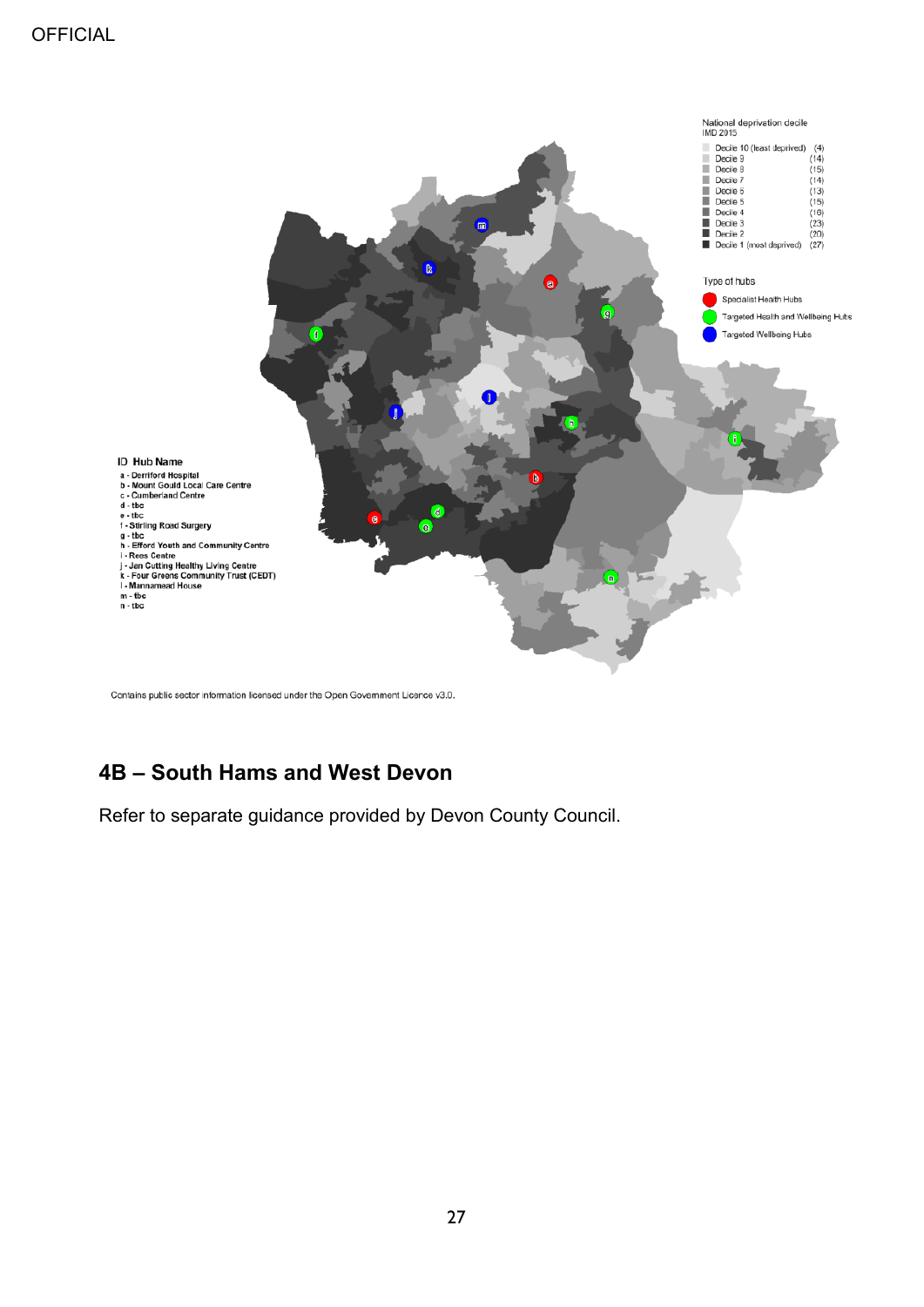# **5. Green and open space, sport and recreation**

## <span id="page-27-0"></span>**5A – Plymouth, South Hams and West Devon Councils**

5.1 Developer contributions have an important role to play in ensuring that the green infrastructure impacts and needs of new development are met. The Plymouth and South West Devon Joint Local Plan (the JLP), supported by the various Open Space Assessments building on the 2010 Plymouth Green Infrastructure Delivery Plan, provides a strong local policy and delivery justification for the use of planning obligations in relation to both local and strategic green infrastructure impacts.

5.2 Each new home potentially has an impact on the city's existing green infrastructure, or creates a need for new green spaces. Developer provision of, or contributions to, green infrastructure delivery and/or management may therefore be necessary to make the development acceptable in planning terms.

5.3 Figure 3.2 of the JLP sets out measures against which the sustainability of development can be assessed including in relation to the quantity, quality and accessibility of greenspace across the JLP area.

5.4 The Plymouth Policy Area Open Space Assessment (POSA) defines Accessible Natural Greenspace as Amenity Green Space, Parks and Gardens, and Natural and Semi-natural greenspace within the PPA and sets the following quantity standards for its provision:

| Type of open space                  | Quantity standard (ha per 1,000<br>population) |
|-------------------------------------|------------------------------------------------|
| Amenity greenspace                  | 1.44                                           |
| Parks and gardens                   | 1.15                                           |
| Natural and semi-natural greenspace | 2.5                                            |
| Total accessible natural greenspace | 5.09                                           |
| Allotments                          | 0.15                                           |

*Table 1: Quantity standards for PPA greenspace provisions*

5.5 The Plymouth Play assessment 2017 sets out the following play space provision standard for the Plymouth Policy Area.

| Type of open space | Quantity standard (ha per 1,000<br>population) |
|--------------------|------------------------------------------------|
| Play space         | 0.08                                           |

*Table 2: Quantity standards for PPA play space provision*

5.6 In relation to sport provision within the Plymouth Policy Area the JLP and the Plymouth and South West Devon Sports and Leisure Facilities Plan 2016 to 2034: Assessment report require the following for sport provision within the Plymouth Policy Area: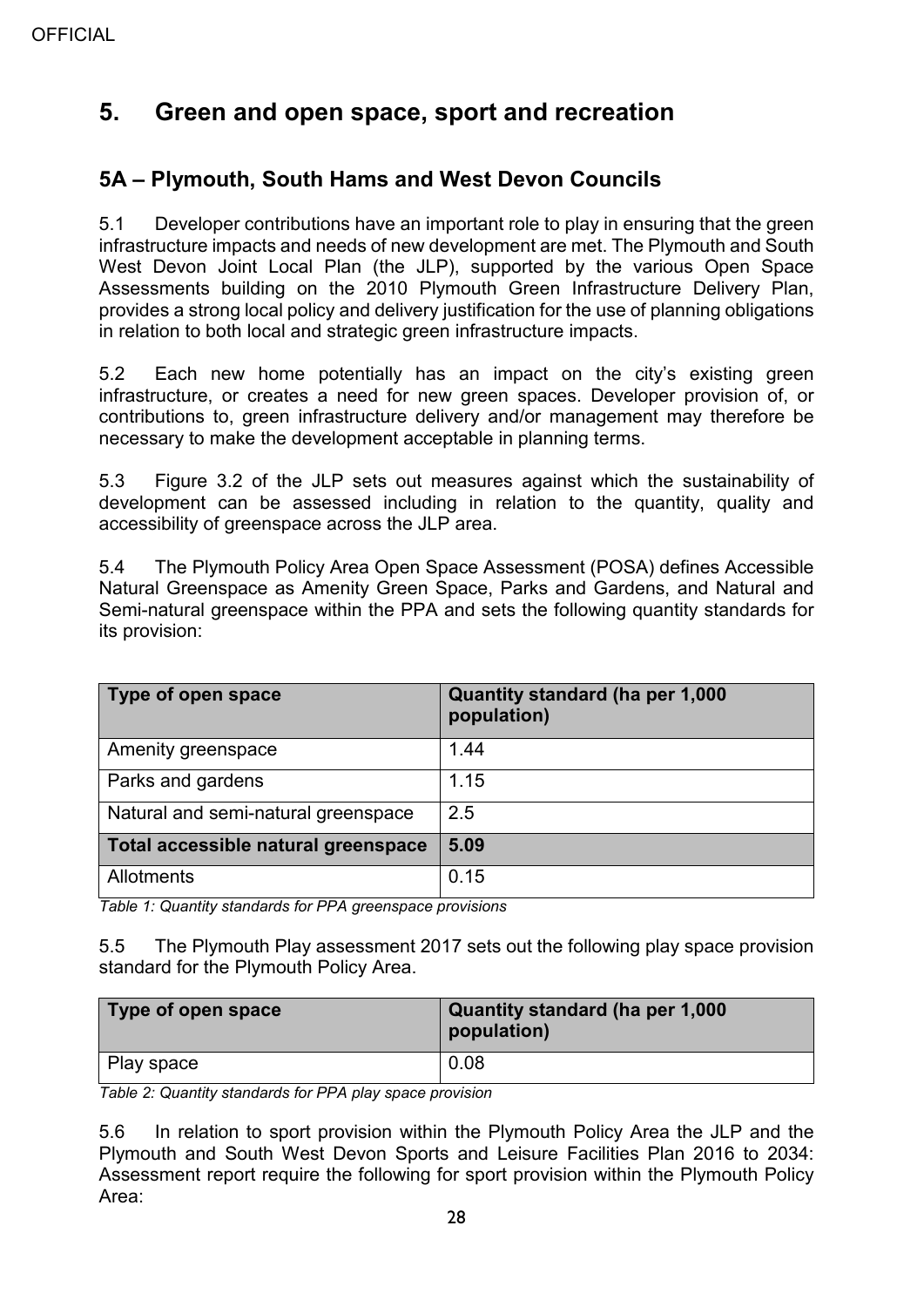| Type of open space        | Quantity standard (ha per 1,000<br>population) |
|---------------------------|------------------------------------------------|
| <b>Playing pitches</b>    | 0.79                                           |
| Wet sports facilities     | 0.00107                                        |
| Dry sports facilities     | 0.0049                                         |
| Outdoor sports facilities | 0.00951                                        |

*Table 3: Quantity standards for PPA Sports provision*

5.7 The Thriving Towns and Villages Open Space, Sport and Recreation (OSSR) Study has determined quantity standards of green and open space, sports, play and recreation provision based on an audit of need and provision. These standards are shown in Table 4 below:

| Type of open space                                                                                                       | Quantity standard (ha per 1,000<br>population)                                                                                 |
|--------------------------------------------------------------------------------------------------------------------------|--------------------------------------------------------------------------------------------------------------------------------|
| Accessible natural greenspace (may<br>be parks and gardens or amenity<br>greenspace depending on<br>local circumstances) | 1.91                                                                                                                           |
| Playing pitches                                                                                                          | 1.27                                                                                                                           |
| Playing pitches – changing rooms                                                                                         | 0.006                                                                                                                          |
| Play facilities (equipped and to be<br>buffered in accordance with FIT<br>guidance)                                      | 0.09                                                                                                                           |
| Wet sports facilities                                                                                                    | 0.00101                                                                                                                        |
| Dry sports facilities                                                                                                    | 0.00449                                                                                                                        |
| Outdoor sports facilities (tennis courts<br>and bowling greens)                                                          | 0.046                                                                                                                          |
| Allotments                                                                                                               | 0.15                                                                                                                           |
| Greenways                                                                                                                | As required to provide effective links<br>between destinations                                                                 |
| Cemeteries and churchyards                                                                                               | As defined by Town/Parish level need                                                                                           |
| Civic space                                                                                                              | Developments of 50+ dwellings may seek<br>to incorporate new civic spaces in line with<br>quality and accessibility standards. |

*Table 4: Quantity standards for TTV open space, sport and recreation provisions*

5.8 Besides the above standards the JLP designates a number of Strategic Green Spaces (SGSs), which will assist in mitigating any potential recreational impacts on the South Dartmoor Woods SAC and protected landscapes. The LPAs will take a pro-active approach towards delivering and improving these SGSs: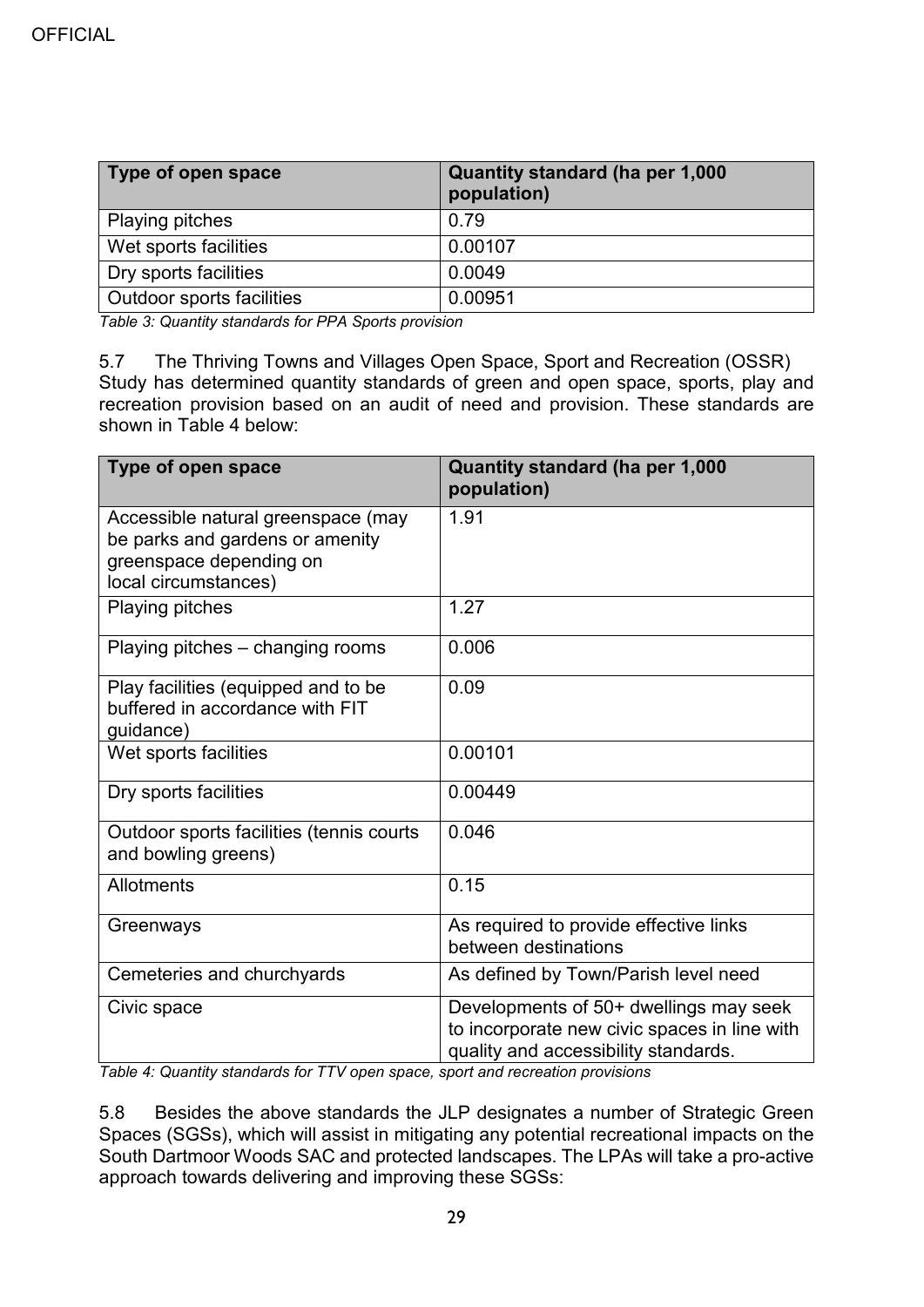- Sherford Community Park will be delivered as part of Sherford New Community.
- Woolwell Community Park will be delivered as part of Woolwell New Community as set out in JLP policy PLY44
- Central Park, Saltram Countryside Park, Derriford Community Park and The Plym Valley SGSs will be delivered through a number of funding streams which will include developer contributions from development within the PPA towards specific improvement projects within these green spaces in line with the below charging schedule. These SGSs are essential to deliver sustainable Development within the PPA.

5.9 Mitigation of greenspace impacts of development can be either on-site or off-site, depending on the circumstances of the case (see Table 5). Reflecting the rural nature of the TTVA (i.e. where a minor development can apply significant pressure on existing facilities or the need new facilities), contributions towards improving existing/new facilities may be sought for developments of 5-10 dwellings.

|                                                                              | <b>Number of dwellings</b>               |           |          |                 |                                                                                                                                                                             |  |  |  |
|------------------------------------------------------------------------------|------------------------------------------|-----------|----------|-----------------|-----------------------------------------------------------------------------------------------------------------------------------------------------------------------------|--|--|--|
| <b>OSSR type</b>                                                             | $5 - 10$<br>(applies<br>in TTVA<br>only) | $10 - 49$ | 50-199   | $200+$          | <b>Comments and minimum</b><br>size for on-site provision                                                                                                                   |  |  |  |
|                                                                              | N/A                                      | Off site  | Off site | On site         | <b>PPA:</b> Projects will be<br>identified for each S106<br>request.                                                                                                        |  |  |  |
| <b>PPA only <math>-</math></b><br>Amenity<br>greenspace                      |                                          | On site   | On site  | On site         |                                                                                                                                                                             |  |  |  |
| <b>PPA only <math>-</math></b><br>Natural and semi-<br>natural<br>greenspace |                                          | Off site  | Off site | On site         | PPA: Projects will be<br>identified for each S106<br>request.                                                                                                               |  |  |  |
|                                                                              |                                          | On site   | On site  |                 |                                                                                                                                                                             |  |  |  |
| TTVA only -<br>Accessible<br>natural<br>greenspace                           | Off site                                 | Off site  | Off site | On site         | <b>TTVA: Refer to South</b><br>Hams/West Devon Green<br><b>Infrastructure Framework</b><br>and Town/Parish OSSR<br>Plans for information on<br>projects in locality, and to |  |  |  |
|                                                                              | On site                                  | On site   | On site  |                 | Greenspace Audit. No<br>fixed minimum size but<br>facility must function well<br>and be an integral part of<br>design and layout.                                           |  |  |  |
| <b>Playing pitches</b>                                                       | <b>Off site</b>                          | Off site  | Off site | <b>Off site</b> | Will need to meet minimum<br><b>Governing Body</b><br>standards. See Sport<br><b>England 'Comparative</b>                                                                   |  |  |  |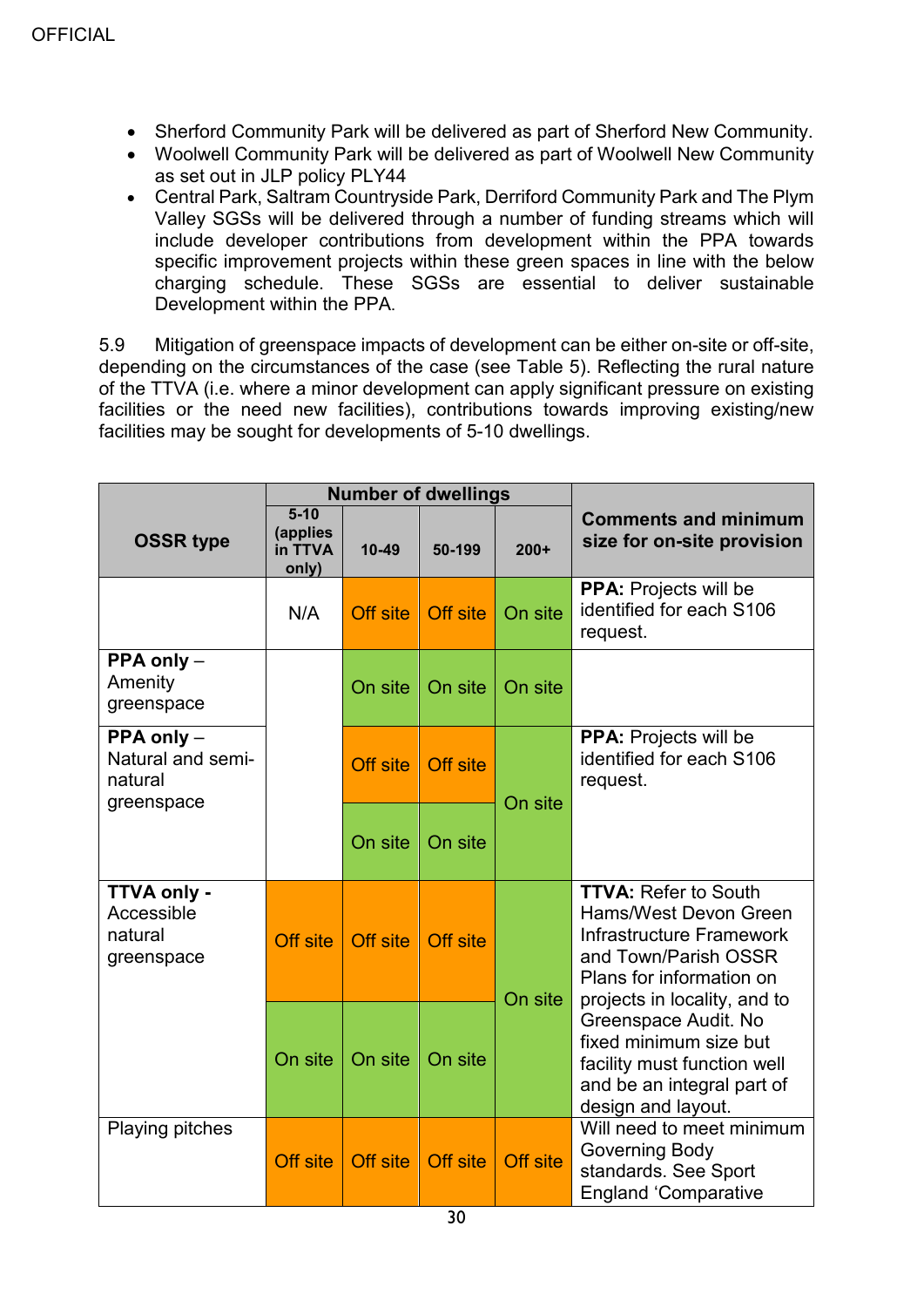|                                                               |                 |                 | On site         | On site  | sizes of Sports Pitches and<br>Courts'.                                                                                                                                                                                                                                                                                                                                              |  |
|---------------------------------------------------------------|-----------------|-----------------|-----------------|----------|--------------------------------------------------------------------------------------------------------------------------------------------------------------------------------------------------------------------------------------------------------------------------------------------------------------------------------------------------------------------------------------|--|
| Play<br>spaces/provisions<br>for children and<br>young people | <b>Off site</b> | <b>Off site</b> | On site         | On site  | While in general LAPs are<br>not supported, in the 10-49<br>range the Councils may<br>consider a split of LAP on<br>site and off site<br>contribution to a LEAP (if<br>there is evidence of local<br>need), or a sole off-site<br>contribution to LEAP.<br>Minimum size for onsite<br>LAP is $100m^2$ (excluding                                                                     |  |
|                                                               |                 | On site         |                 |          | buffer zone) and has to<br>demonstrably work in<br>design and functional<br>terms. Small, isolated<br>LAPs will not be supported<br>and off site provision may<br>be sought in lieu. Minimum<br>size for onsite LEAP is<br>400m <sup>2</sup> (excluding buffer<br>zone).                                                                                                             |  |
| <b>Allotments</b>                                             |                 |                 | <b>Off site</b> |          | <b>TTVA: normal minimum is</b><br>6 plots giving 0.18ha.<br>Smaller sites may be<br>considered where local<br>circumstances provide                                                                                                                                                                                                                                                  |  |
|                                                               | <b>Off site</b> | <b>Off site</b> | On site         | On site  | opportunities.<br><b>PPA: new allotments</b><br>areas shall be no smaller<br>than 0.5ha.                                                                                                                                                                                                                                                                                             |  |
| Greenways<br>(TTVA) and green<br>corridors<br>(PPA)           | Off site        | <b>Off</b> site | Off site        | Off site | Each development will<br>need to deliver a well-<br>connected development<br>incorporating where<br>appropriate green<br>connection to the wider<br>town and landscape.<br><b>TTVA: Off-site</b><br>contributions towards<br>greenway/recreational<br>links may be sought<br>reflecting both objectives<br>and specific projects<br>identified in the South<br>Hams/West Devon Green |  |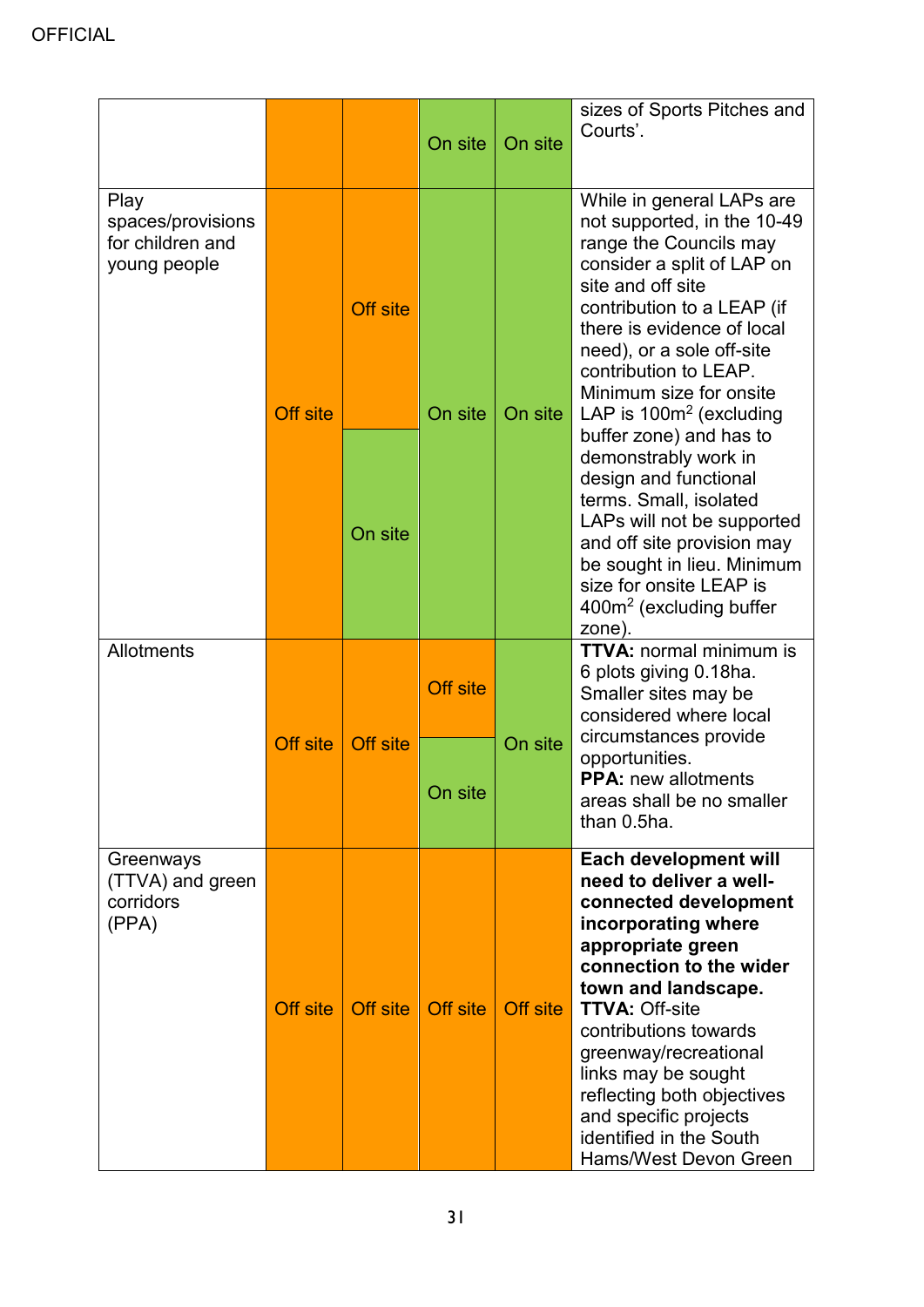|                                 |          |                 |                 |                 | <b>Infrastructure Framework</b><br>and Town/Parish OSSR<br>Plans.<br>PPA: S106 request will<br>depend on the site<br>location.                                                                                               |
|---------------------------------|----------|-----------------|-----------------|-----------------|------------------------------------------------------------------------------------------------------------------------------------------------------------------------------------------------------------------------------|
| Sport and leisure<br>facilities | Off site | Off site        | Off site        | <b>Off site</b> | <b>TTVA: As defined by</b><br><b>Town/Parish level need</b><br>(including Neighbourhood<br>Plans/Town or Parish<br>OSSR Plans).<br><b>PPA:</b> As identified in the<br>relevant strategy.                                    |
| Cemeteries<br>and churchyards   | Off site | Off site        | Off site        | Off site        | <b>TTVA: As defined by</b><br>Town/Parish level need.<br><b>PPA:</b> As identified in the<br>relevant strategy.                                                                                                              |
| Parks and<br>gardens            |          |                 | <b>Off site</b> | <b>Off site</b> | <b>TTVA: Developments in</b><br>Area Centres may be<br>required to contribute to<br>improving quality and<br>accessibility to existing<br>parks and gardens in those<br>towns.<br><b>PPA:</b> Developments may               |
|                                 | Off site | <b>Off site</b> | On site         | On site         | be required to contribute to<br>improving quality and<br>accessibility to existing<br>parks and gardens. Where<br>development is of a<br>sufficient scale and a local<br>need is present on-site<br>provision may be sought. |
| TTVA only -<br>Civic spaces     | Off site | Off site        | Off site        | <b>Off site</b> | <b>TTVA: Developments may</b><br>be required to contribute<br>towards enhancing and<br>improving accessibility to<br>existing civic space.<br>Developments of 50+                                                            |
|                                 |          |                 | On site         | On site         | dwellings may seek to<br>incorporate new civic<br>spaces in line with quality<br>and accessibility<br>standards.                                                                                                             |

*Table 5: On site Provision or Off Site Financial Contribution*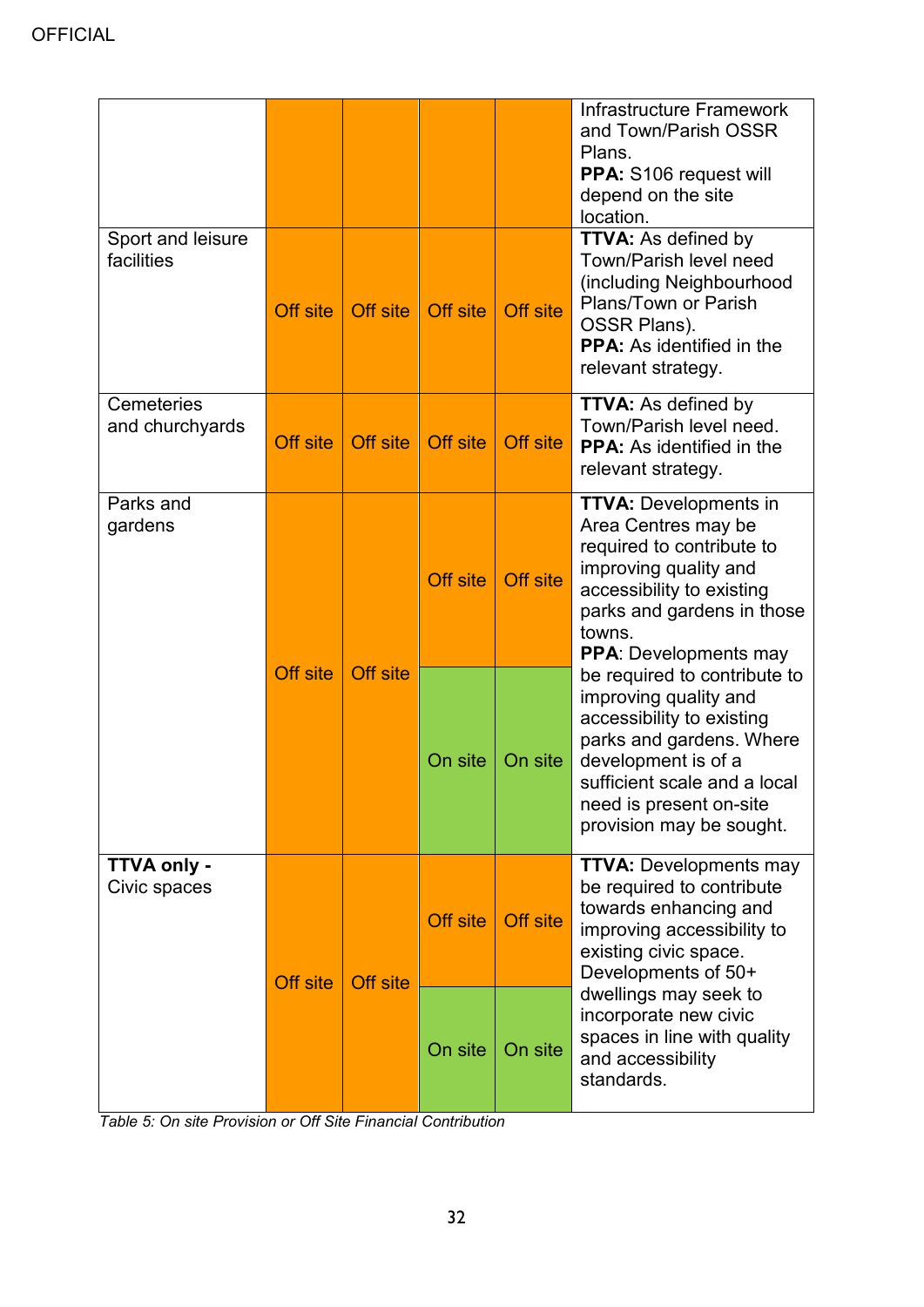5.10 Table 6 sets out the quantity of Green and Open Space, Sport and Recreation Measures provisions per 1,000 population and per person, and offsite financial contribution per m² and per person for the Plymouth Policy Area.

| <b>Green and</b><br>open space,                                            | On site provision |                            | <b>Off-site financial</b><br>contribution |          |                                                                                                                                                                                                                                                                                                     |
|----------------------------------------------------------------------------|-------------------|----------------------------|-------------------------------------------|----------|-----------------------------------------------------------------------------------------------------------------------------------------------------------------------------------------------------------------------------------------------------------------------------------------------------|
| sport and<br>recreation<br>measure                                         | ha/1,000          | m <sup>2</sup> /pers<br>on | E/m <sup>2</sup>                          | £/person | <b>Comment</b>                                                                                                                                                                                                                                                                                      |
| Amenity<br>greenspace                                                      | 1.44              | 14.4                       | 20.27                                     | 291.95   | These costs are based<br>on exemplar PCC street<br>services costings.                                                                                                                                                                                                                               |
| Parks and<br>gardens                                                       | 1.15              | 11.5                       | 47.38                                     | 544.92   | These costs are based<br>on exemplar PCC street<br>services costings.                                                                                                                                                                                                                               |
| Natural and<br>semi-natural<br>greenspace                                  | 2.5               | 25                         | 8.34                                      | 208.49   | These costs are based<br>on exemplar PCC street<br>services costings.                                                                                                                                                                                                                               |
| Playing pitch                                                              | 0.79              | 7.9                        | 70.97                                     | 560.70   | These costs are based<br>on previous SPD costs<br>adjusted for inflation.                                                                                                                                                                                                                           |
| <b>Allotments</b>                                                          | 0.15              | 1.5                        | 10.47                                     | 15.71    | These costs are based<br>on exemplar PCC street<br>services costings.                                                                                                                                                                                                                               |
| Play spaces<br>(equipped<br>area only, not<br>including<br>buffer)         | 0.08              | 0.8                        | 286.51                                    | 229.21   | These costs are based<br>on previous SPD costs<br>adjusted for inflation.                                                                                                                                                                                                                           |
| Outdoor<br>sports<br>facilities<br>(tennis<br>courts,<br>outdoor<br>bowls) | 0.00951           | 0.0951                     | 175                                       | 16.64    | Standard as set out in<br><b>Plymouth and South</b><br>West Devon Sports and<br>Leisure Facilities Plan<br>costs from Sport<br><b>England Quarterly Costs</b><br>(2nd qtr, 2021).<br>Requirements to be<br>based on evidence of<br>Local need/deficiencies<br>as identified<br>Neighbourhood Plans. |
| Green<br>corridors                                                         |                   |                            |                                           |          | Each development will<br>need to deliver a well-<br>connected development<br>incorporating where<br>appropriate green<br>connection to the wider<br>town and landscape.                                                                                                                             |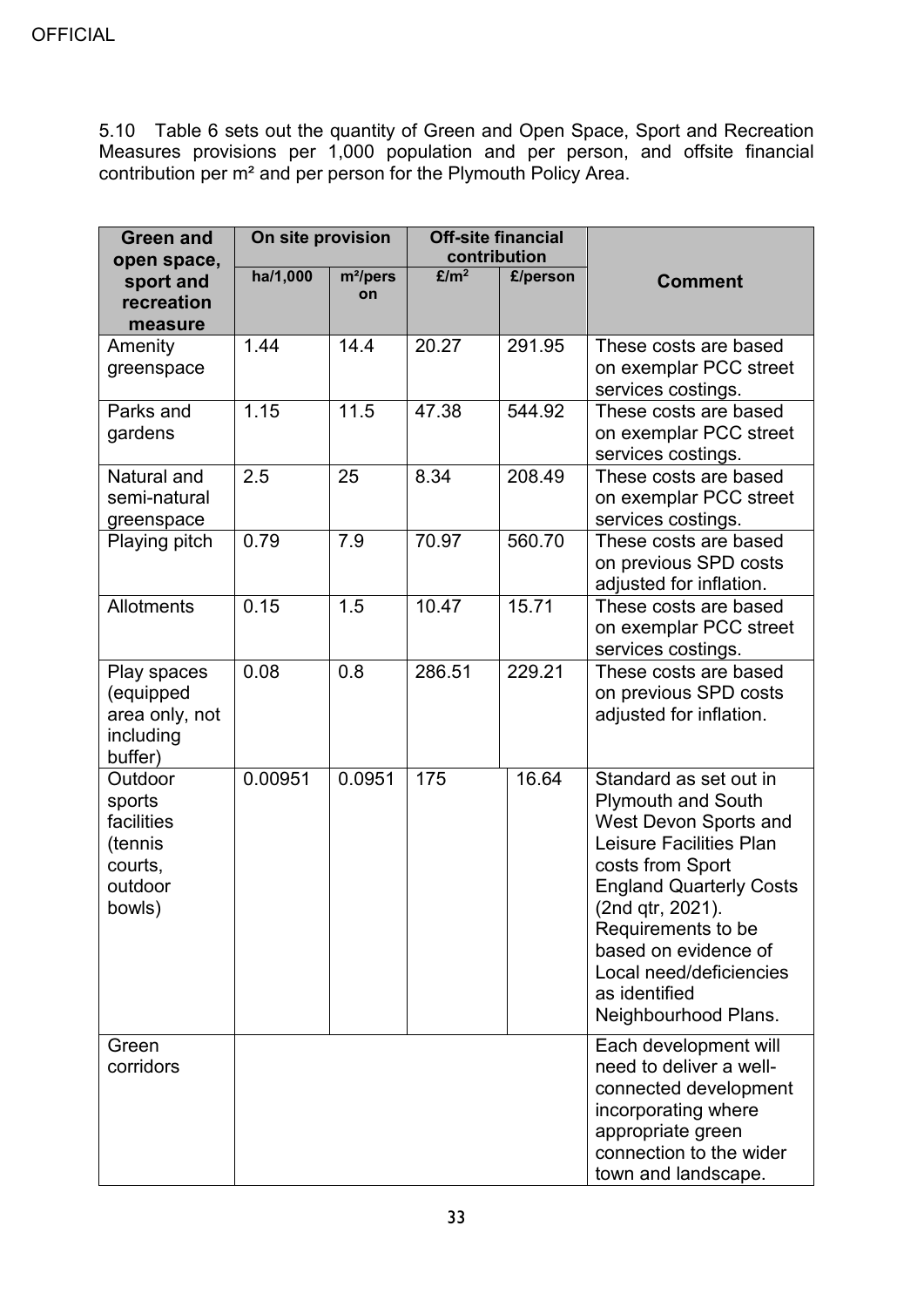|                                  |           | S106 request will depend<br>on the site location.                                                                                                                                                                                                                                                                                                                                                                                                                                                                                        |
|----------------------------------|-----------|------------------------------------------------------------------------------------------------------------------------------------------------------------------------------------------------------------------------------------------------------------------------------------------------------------------------------------------------------------------------------------------------------------------------------------------------------------------------------------------------------------------------------------------|
| Cemeteries<br>and<br>churchyards |           | As identified in the<br>relevant strategy.                                                                                                                                                                                                                                                                                                                                                                                                                                                                                               |
| <b>TOTAL</b>                     | £1,867.61 | This is the per person<br>cost of capital provision<br>of these standards of<br>open space. This cost<br>applies to provision of<br>new open space/facilities<br>or<br><b>Enhancing existing</b><br>facilities (notably outdoor<br>pitches or play which<br>may often include<br>provision of new<br>facilities). Contribution<br>per person is taken to be<br>a reasonable measure of<br>the impacts of a<br>proposed development,<br>irrespective of whether<br>new provision or<br>improvement of existing<br>facilities is required. |

*Table 6: Standards for on-site provision or off site financial contribution in the PPA*

5.11 Table 7 sets out the quantity of onsite OSSR provisions per 1,000 population and per person, and offsite financial contribution per m² and per person for the Thriving Towns and Villages area.

| <b>OSSR type</b>                    |          | On site provision      |                  | Off-site<br>financial<br>contribution | <b>Comment</b>                                                                                                                                                     |
|-------------------------------------|----------|------------------------|------------------|---------------------------------------|--------------------------------------------------------------------------------------------------------------------------------------------------------------------|
|                                     | ha/1,000 | m <sup>2</sup> /person | E/m <sup>2</sup> | £/person                              |                                                                                                                                                                    |
| Accessible<br>natural<br>greenspace | 1.91     | 19.1                   | 14.31            | 273                                   | These costs are based on<br>exemplar PCC street<br>services costings<br>(reflecting a midpoint<br>between the cost of<br>amenity space and natural<br>greenspace). |
| Playing pitch                       | 1.27     | 12.7                   | 13.47            | 171                                   | These costs are based on<br><b>Sport England Quarterly</b><br>Costs (2nd Quarter 2021)                                                                             |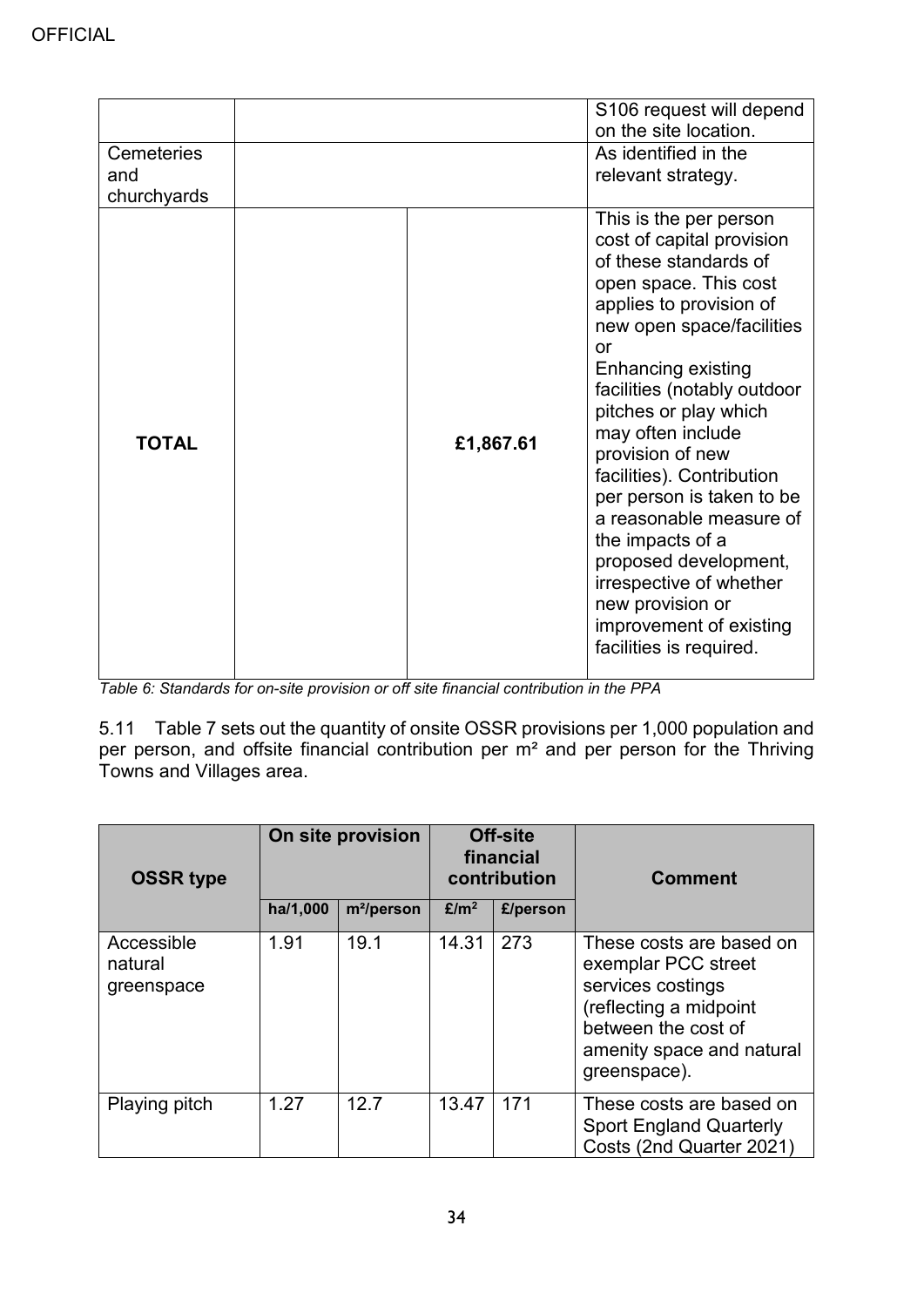## **OFFICIAL**

| Playing pitch<br>changing rooms                                   | 0.006 | 0.06 | 3,467 | 212         | <b>Sport England Quarterly</b><br>Costs (2nd Quarter 2021).                                                                                                                                                                                                                                                                                                                                   |
|-------------------------------------------------------------------|-------|------|-------|-------------|-----------------------------------------------------------------------------------------------------------------------------------------------------------------------------------------------------------------------------------------------------------------------------------------------------------------------------------------------------------------------------------------------|
| Play spaces<br>(equipped area<br>only, not<br>including buffer)   | 0.09  | 0.9  | 287   | 258         | These costs are based on<br>previous PCC SPD costs<br>adjusted for inflation.                                                                                                                                                                                                                                                                                                                 |
| Outdoor sports<br>facilities (tennis<br>courts, outdoor<br>bowls) | 0.046 | 0.46 | 175   | 81          | Standard calculated based<br>on assessment of existing<br>facilities (Appendices 5<br>and 6 of TTV OSSR<br>Study), and costs from<br><b>Sport England Quarterly</b><br>Costs (2nd qtr, 2021).                                                                                                                                                                                                 |
| Parks and<br>gardens                                              |       |      |       |             | Developments in Main<br>Towns may be required to<br>contribute to improving<br>quality and accessibility to<br>existing parks and<br>gardens. Off-site<br>contributions would fall<br>under the £/person rate<br>applicable to Accessible<br>Natural Space.                                                                                                                                   |
| Allotments                                                        | 0.15  | 1.5  | 10.47 | $\mathbf 1$ | These costs are based on<br>exemplar PCC street<br>services costings.                                                                                                                                                                                                                                                                                                                         |
| Greenways                                                         |       |      |       |             | Assumption is that on site<br>access routes will connect<br>to offsite routes and wider<br>greenways network. Off-<br>site contributions towards<br>greenway/recreational<br>links may be sought on a<br>case by case basis<br>reflecting both objectives<br>and specific projects<br>identified in the South<br><b>Hams Green Infrastructure</b><br>Framework and<br>Town/Parish OSSR Plans. |
| Cemeteries<br>and churchyards                                     |       |      |       |             | As defined by Town/Parish<br>level need. Negotiations                                                                                                                                                                                                                                                                                                                                         |
|                                                                   |       |      |       |             | with respect to level of<br>contributions would be<br>undertaken where need is<br>identified and on a case by<br>case basis.                                                                                                                                                                                                                                                                  |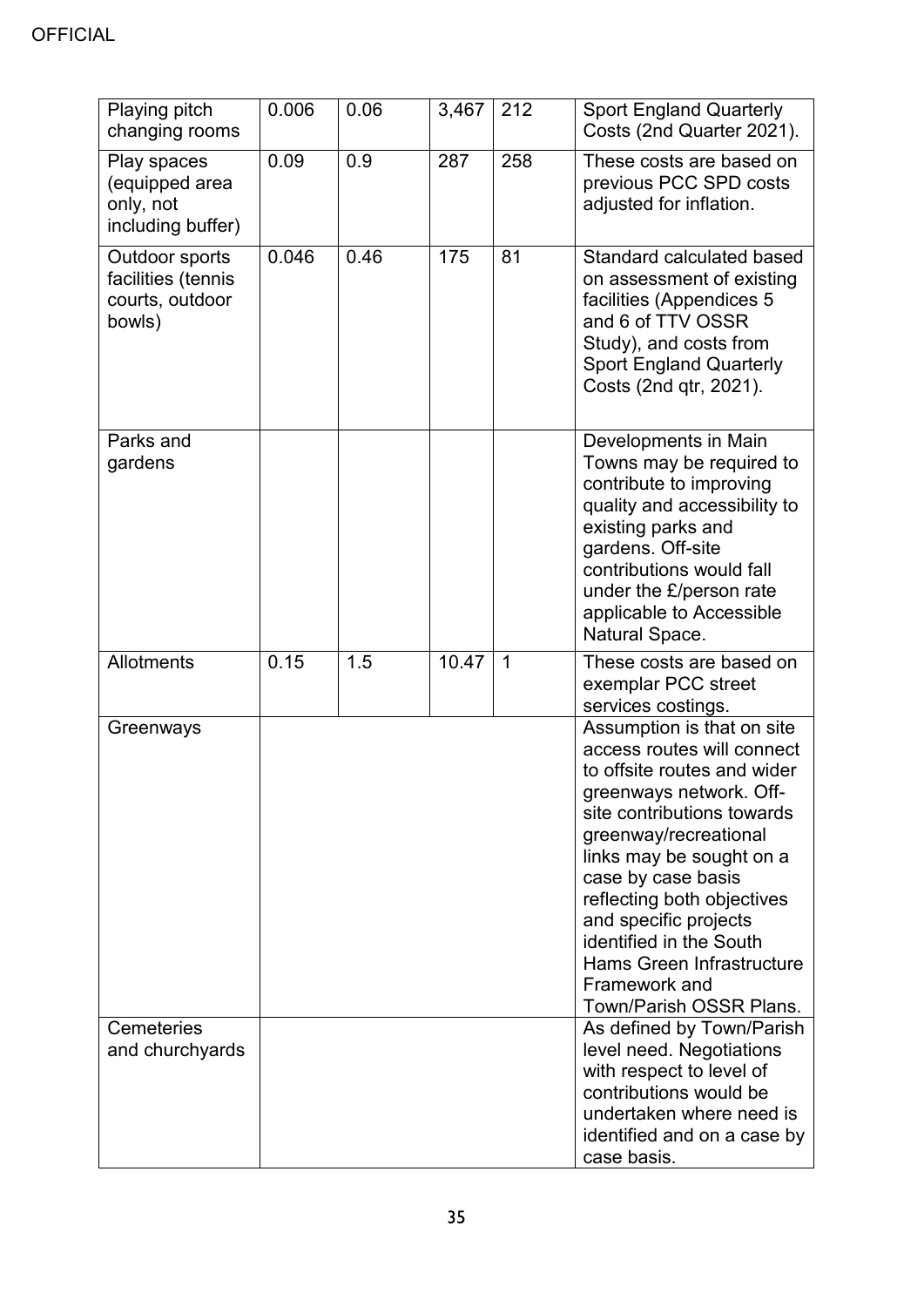| Civic spaces |           | Developments may be<br>required to contribute<br>towards enhancing and<br>improving accessibility to<br>existing civic space.<br>Developments of 50+<br>dwellings may seek to<br>incorporate new civic<br>spaces in line with quality<br>and accessibility<br>standards.                                                                                                                                                                                                                                                    |
|--------------|-----------|-----------------------------------------------------------------------------------------------------------------------------------------------------------------------------------------------------------------------------------------------------------------------------------------------------------------------------------------------------------------------------------------------------------------------------------------------------------------------------------------------------------------------------|
| <b>TOTAL</b> | £1,010.71 | This is the per person cost<br>of capital provision of<br>these standards of open<br>space. This cost applies to<br>provision of new open<br>space/facilities or<br>enhancing existing<br>facilities (notably outdoor<br>pitches or play which may<br>often include provision of<br>new facilities).<br>Contribution per person is<br>taken to be a reasonable<br>measure of the impacts of<br>a proposed development,<br>irrespective of whether<br>new provision or<br>improvement of existing<br>facilities is required. |

*Table 7: Standards for on-site provision or off site financial contribution in the TTVA*

5.12 Following the above and the evidence set out in the various Open Space Assessments, Tables 8 and 9 sets out the level of provision considered generally appropriate to mitigate greenspace impacts (note those facilities which would not be expected to be provided onsite have been omitted, as indicated in Table 5):

| <b>Dwelling size</b>                           | bed<br>1 | 2 bed<br>flat | 2 bed | 3 bed | 4 bed | 5 bed |
|------------------------------------------------|----------|---------------|-------|-------|-------|-------|
| Average household size                         | 1.33     | 1.86          | 2.45  | 2.63  | 2.85  | 3.13  |
| Amenity greenspace $(m2)$                      | 19.15    | 26.78         | 35.28 | 37.73 | 41.04 | 45.07 |
| Parks and gardens $(m2)$                       | 15.30    | 21.39         | 28.18 | 30.13 | 32.78 | 36.00 |
| Natural and semi-natural<br>greenspace $(m^2)$ | 33.25    | 46.50         | 61.25 | 65.50 | 71.25 | 78.25 |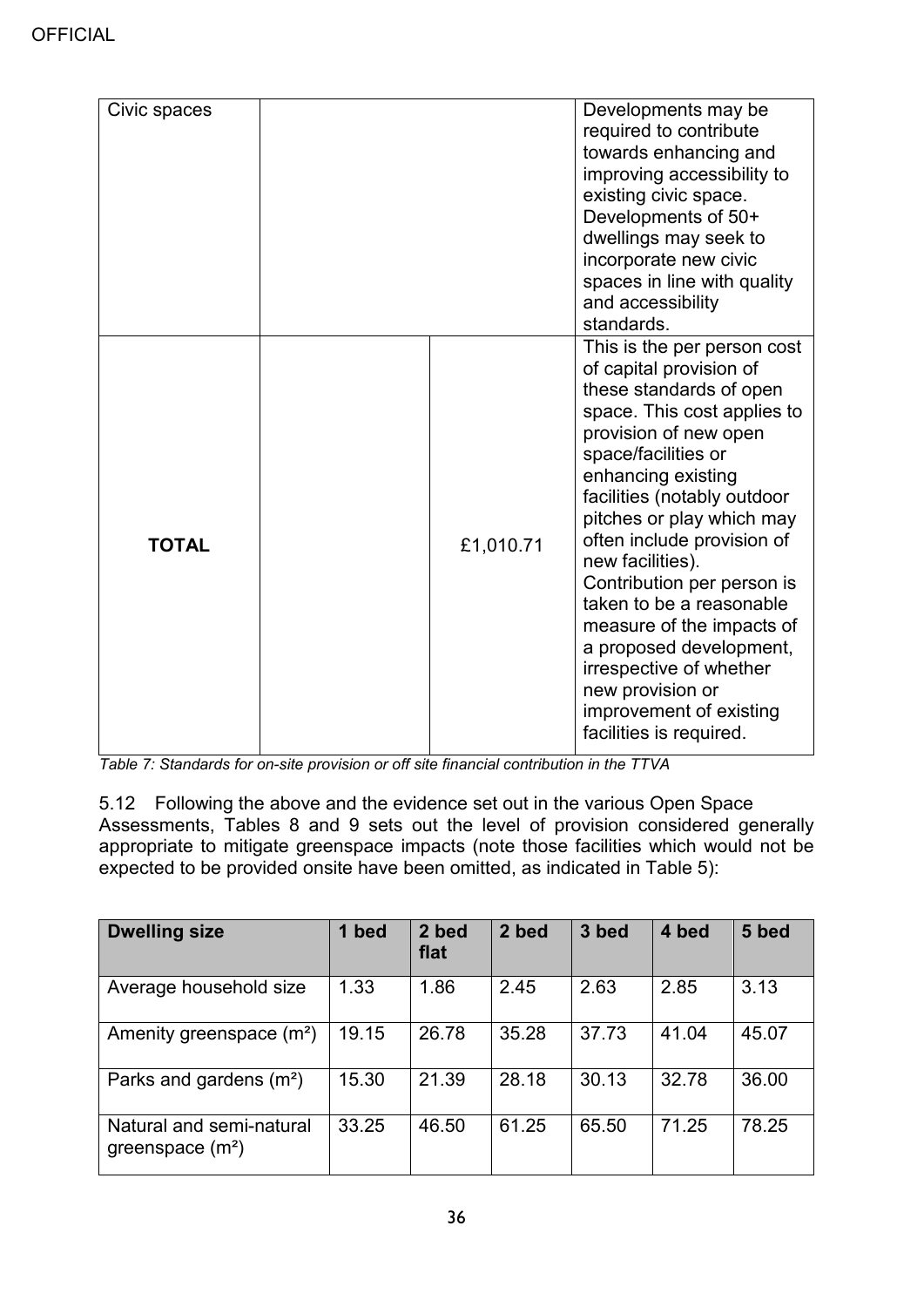| Playing pitches $(m^2)$ | 10.51 | 14.69 | 19.36 | 20.78 | 22.52 | 24.73 |
|-------------------------|-------|-------|-------|-------|-------|-------|
| Play spaces $(m^2)$     | 1.06  | 1.49  | 1.96  | 2.10  | 2.28  | 2.50  |
| Allotments $(m^2)$      | 2.00  | 2.79  | 3.68  | 3.93  | 4.28  | 4.70  |

*Table 8: Onsite provisions (in m2) for each open space typology according to dwelling size in the PPA*

| <b>Dwelling size</b>                      | 1 bed          | 2 bed<br>flat | 2 bed | 3 bed | 4 bed | 5 bed |
|-------------------------------------------|----------------|---------------|-------|-------|-------|-------|
| Average household size                    | 1.33           | 1.86          | 2.45  | 2.63  | 2.85  | 3.13  |
| Accessible natural<br>greenspace $(m^2)$  | 25.4           | 35.53         | 46.8  | 50.23 | 54.44 | 59.78 |
| Playing pitches $(m^2)$                   | 16.9           | 23.62         | 31.12 | 33.4  | 36.2  | 39.75 |
| Pitch changing rooms<br>(m <sup>2</sup> ) | 0.08           | 0.11          | 0.15  | 0.16  | 0.17  | 0.19  |
| Play spaces $(m^2)$                       | 1.2            | 1.67          | 2.21  | 2.37  | 2.57  | 2.82  |
| Allotments $(m^2)$                        | $\overline{2}$ | 2.79          | 3.68  | 3.95  | 4.28  | 4.7   |

*Table 9: Onsite provisions (in m2) for each OSSR type according to dwelling size in the TTVA*

5.13 Table 10 sets out benchmark levels of contribution for offsite works in the Plymouth Policy Area where the necessary Green and Play Space and outdoor Sport measures cannot be delivered on-site according to dwelling size.

Reference should be made to Table 5, and local circumstances when considering which provisions will apply, however a contribution will be sought for open space consisting of Accessible Natural Greenspace, Playing Pitches (and changing rooms), play spaces, outdoor pitches and allotments from all development of more than 9 residential units (where not provided onsite).

| <b>Dwelling size</b>        | 1 bed  | 2 bed<br>flat | 2 bed    | 3 bed    | 4 bed    | 5 bed    |
|-----------------------------|--------|---------------|----------|----------|----------|----------|
| Average<br>household size   | 1.33   | 1.86          | 2.45     | 2.63     | 2.85     | 3.13     |
| Amenity<br>greenspace $(E)$ | 388.29 | 543.03        | 715.28   | 767.83   | 832.06   | 913.80   |
| Parks and gardens<br>(£)    | 724.74 | 1,013.60      | 1,335.05 | 1,433.14 | 1,553.02 | 1,705.60 |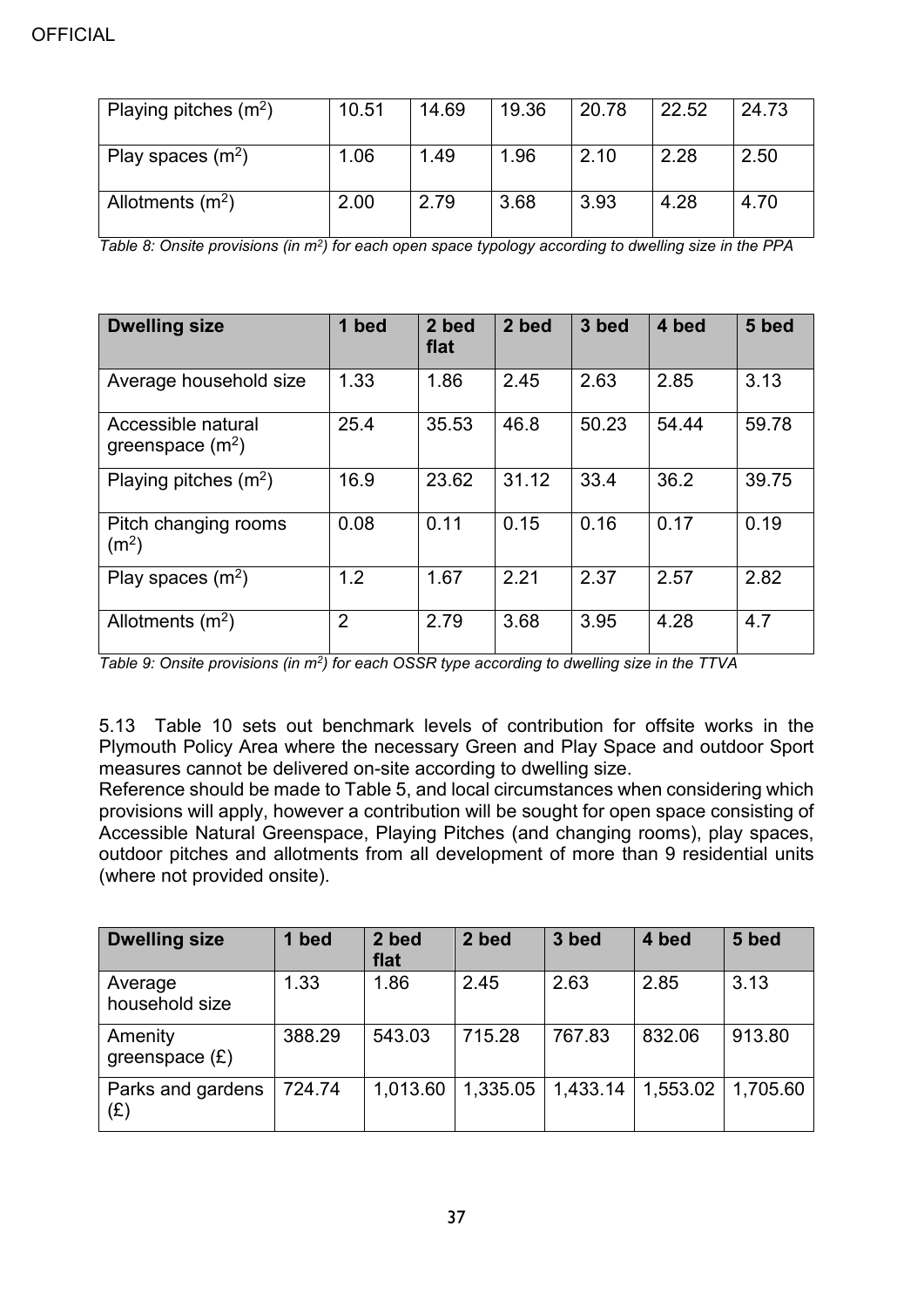| Natural and semi-<br>natural<br>greenspace $(E)$ | 277.29   | 387.79   | 510.80   | 548.33   | 594.20   | 652.57   |
|--------------------------------------------------|----------|----------|----------|----------|----------|----------|
| Playing pitches $(E)$                            | 745.73   | 1,042.90 | 1,373.72 | 1,474.64 | 1,598.00 | 1,755.00 |
| Play spaces $(E)$                                | 304.85   | 426.33   | 561.56   | 602.82   | 653.25   | 717.43   |
| Allotments $(E)$                                 | 20.89    | 29.22    | 38.49    | 41.32    | 44.77    | 49.17    |
| Outdoor sports $(E)$                             | 22.13    | 30.96    | 40.77    | 43.77    | 47.43    | 52.09    |
| <b>TOTAL open</b><br>space contribution          | 2,483.92 | 3,473.81 | 4,575.67 | 4,911.85 | 5,322.73 | 5,845.66 |

*Table 10: Offsite provision (in £s) for each Green and Open Space, Sport and Recreation measures according to dwelling size in PPA*

5.14 Within the Plymouth Policy Area for the Delivery of Central Park, Saltram Countryside Park, Derriford Community Park and Plym Valley Strategic Green Spaces the above Open Space Contributions can be partially or wholly dedicated to any of the aforementioned Strategic Green Space as these green spaces are expected to deliver greenspace benefits for the city-wide population. Further the aforementioned Strategic Green Spaces consists of some or all of the above outlined Green Space typologies, where developer contributions will be sought for any of the aforementioned SGSs a specific improvement project will be specified.

5.15 For wet sports and dry sports facilities we will be taking a strategic approach and will only be seeking contributions on a case by case situation. Developer contributions will not be the sole funder of Wet and Dry Sports facilities. For the PPA area the contributions will be as follows.

| <b>Dwelling size</b>      | bed    | 2 bed<br>flat | 2 bed  | 3 bed  | 4 bed  | 5 bed  |
|---------------------------|--------|---------------|--------|--------|--------|--------|
| Average<br>household size | 1.33   | 1.86          | 2.45   | 2.63   | 2.85   | 3.13   |
| Wet sports $(E)$          | 259.08 | 362.33        | 477.26 | 512.32 | 555.18 | 609.72 |
| Dry sports $(E)$          | 243.84 | 341.01        | 449.18 | 482.18 | 522.52 | 573.85 |

5.16 Standard calculated using Sport England Facility Calculator which takes into account local population profiles and sports participation rates.

5.17 Table 11 sets out the level of contributions within the Thriving Towns and Villages Area where OSSR provision is to be made offsite according to dwelling size. Reference should be made to Table 2, and local circumstances when considering which provisions will apply, however the likelihood is that Accessible Natural Greenspace, Playing Pitches (and changing rooms), play spaces and allotment contributions will apply in all cases (where not provided onsite).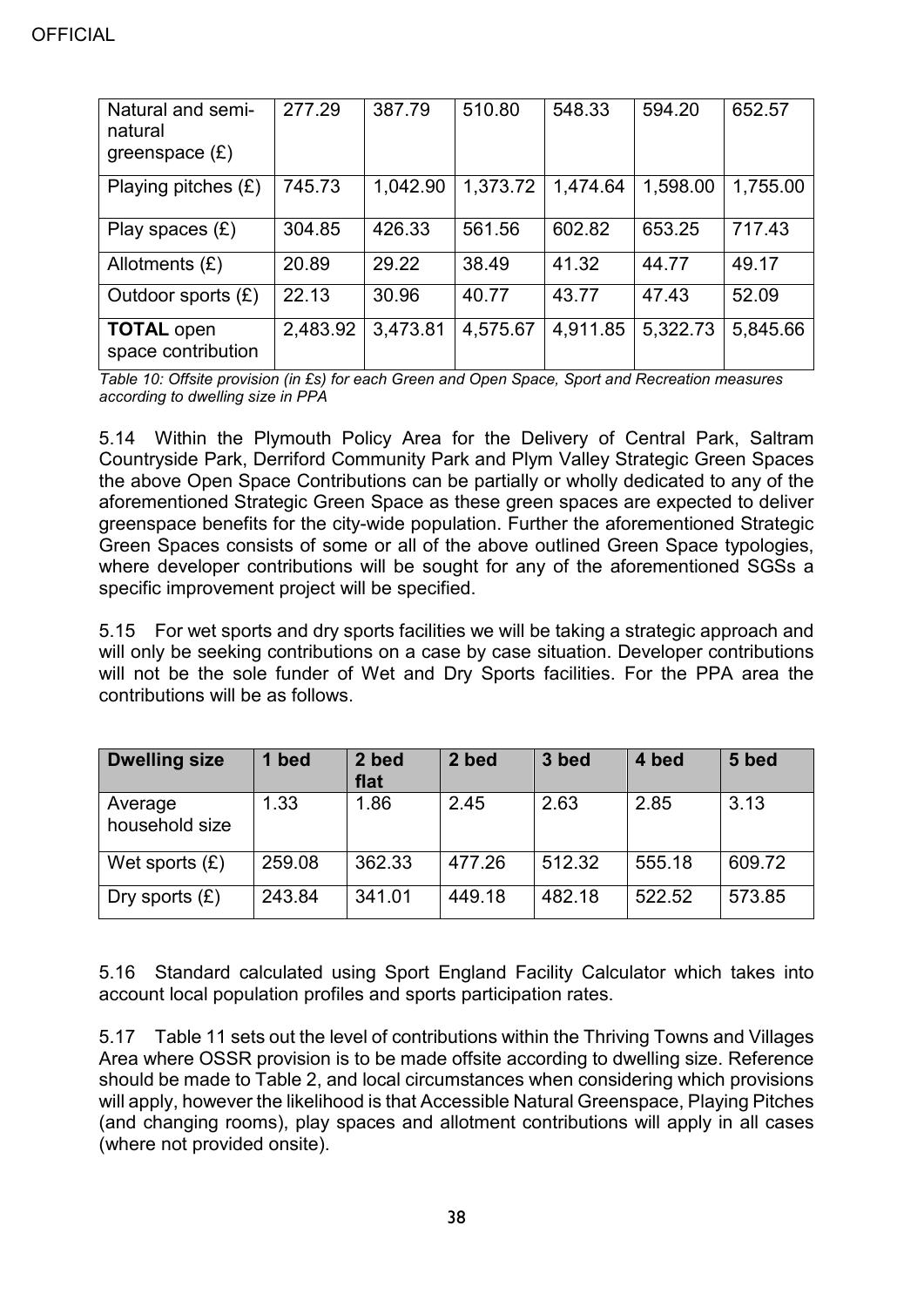| <b>Dwelling size</b>                                  | 1 bed  | 2 bed<br>flat | 2 bed  | 3 bed   | 4 bed  | 5 bed   |
|-------------------------------------------------------|--------|---------------|--------|---------|--------|---------|
| Average<br>household size                             | 1.33   | 1.86          | 2.45   | 2.63    | 2.85   | 3.13    |
| Accessible natural<br>greenspace $(E)$                | 363    | 508           | 669    | 718     | 778    | 854     |
| <b>Playing pitches</b><br>and changing<br>rooms $(E)$ | 509.60 | 712.68        | 938.74 | 1007.71 | 1092   | 1199.29 |
| Play spaces $(E)$                                     | 343    | 480           | 632    | 679     | 735    | 808     |
| Allotments $(E)$                                      | 20.9   | 29.22         | 38.49  | 41.32   | 44.77  | 49.17   |
| Outdoor sports $(E)$                                  | 107.73 | 150.66        | 198.45 | 213.03  | 230.85 | 253.53  |
| <b>TOTAL open</b><br>space contribution               | 1,344  | 1,881         | 2,477  | 2,659   | 2,881  | 3,164   |

*Table 11: Offsite provision (in £s) for each OSSR type according to dwelling size in the TTVA*

5.18 For wet sports and dry sports facilities we will be taking a strategic approach and will only be seeking contributions on a case by case situation. Developer contributions will not be the sole funder of Wet and Dry Sports facilities. For the TTV area the contributions will be as follows.

| <b>Dwelling size</b>      | bed    | 2 bed<br>flat | 2 bed  | 3 bed  | 4 bed  | 5 bed  |
|---------------------------|--------|---------------|--------|--------|--------|--------|
| Average<br>household size | 1.33   | 1.86          | 2.45   | 2.63   | 2.85   | 3.13   |
| Wet sports $(E)$          | 249.30 | 348.64        | 459.23 | 492.97 | 534.20 | 586.69 |
| Dry sports $(E)$          | 225.12 | 314.82        | 414.69 | 445.15 | 482.39 | 529.78 |

5.19 Standard calculated using Sport England Facility Calculator which takes into account local population profiles and sports participation rates.

5.20 Table 12 details annual and 20 year commuted maintenance sums for Green and Open Space, Sport and Recreation measures (per m²) for both the PPA and TTVA. The Costs are based on real life costing of PCC street services department.

| Green and open space, sport and<br>recreation measures | Annual cost/m <sup>2</sup> | 20 year cost/ $m2$ |
|--------------------------------------------------------|----------------------------|--------------------|
| Amenity greenspace $(E)$                               | 1.64                       | 32.84              |
| Parks and gardens $(E)$                                | 2.72                       | 54.45              |
| Natural and semi-natural greenspace $(E)$              | 1.51                       | 30.21              |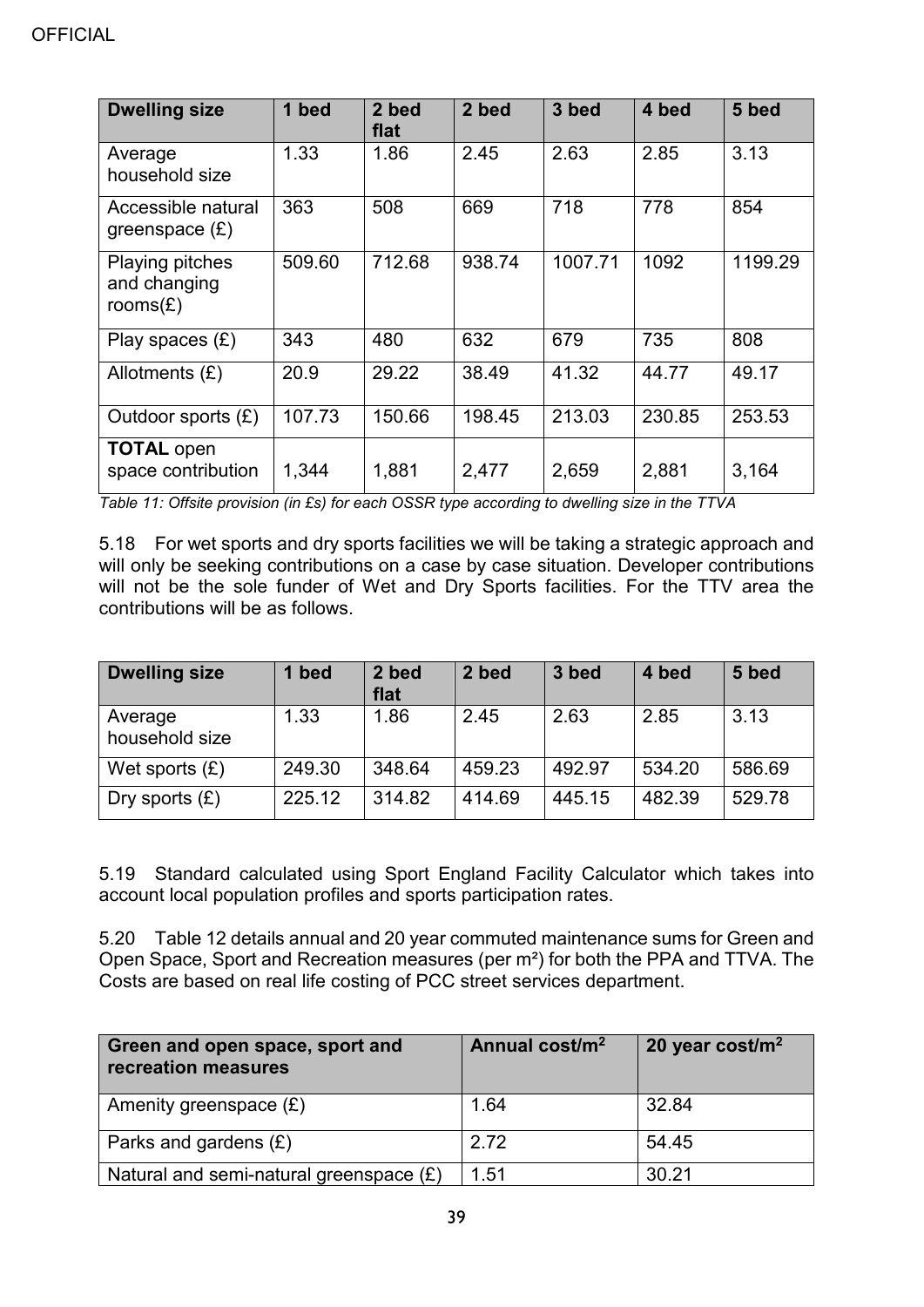| Accessible natural greenspace (£, TTVA<br>only)                                                  | 1.58  | 31.52 |
|--------------------------------------------------------------------------------------------------|-------|-------|
| Playing pitches $(E)$                                                                            | 1.74  | 34.84 |
| Play spaces $(E)$ (These costs are based<br>on previous PCC SPD costs adjusted for<br>inflation) | 26.69 | 533.8 |
| Allotments $(E)$                                                                                 | 0.43  | 8.6   |
| Outdoor sports (based on outdoor<br>tennis court) $(E)$                                          | 2.50  | 50    |

*Table 12: Commuted maintenance sums for PPA and TTVA*

#### 5.21 Further references:

- Plymouth Policy Area Open Space Assessment
- The Plymouth Play assessment 2017
- The Plymouth and South West Devon Sports and Leisure Facilities Plan 2016 to 2034: Assessment report
- West Devon OSSR Study (2017)
- South Hams OSSR Study (2017)
- Thriving Towns and Village OSSR Study (2017) this combining the 2 quantity standards within the West Devon and South Hams OSSR Studies into combined standards for the TTV Policy Area, as reflected within this chapter and tables above.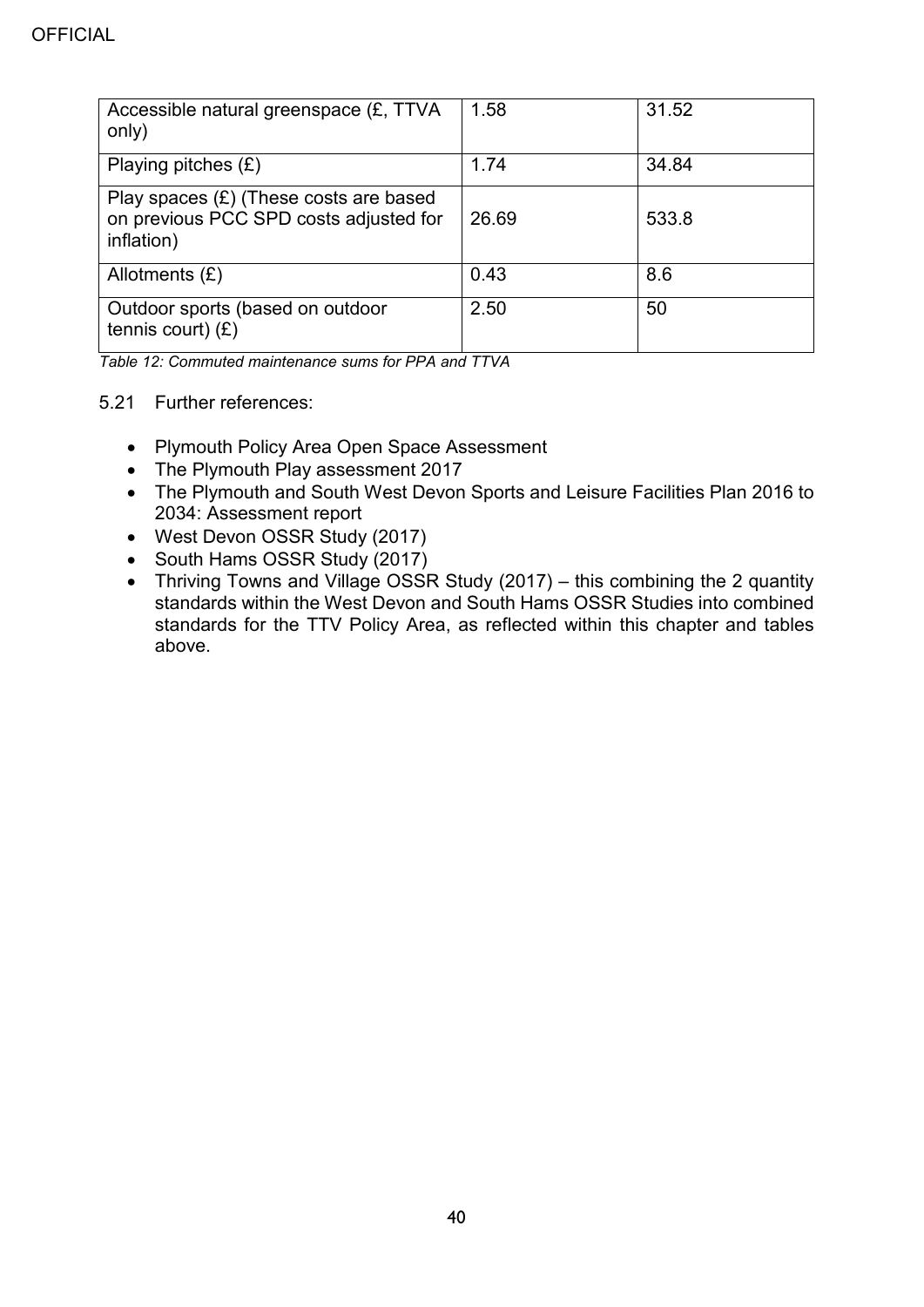# <span id="page-40-0"></span>**6. European Marine Site (EMS)**

## <span id="page-40-1"></span>**Article 1: Calculating the Contributions for Marine Recreational Impacts**

6.1 The Plymouth Sound and Estuaries European Marine Sites (EMS) Recreation Mitigation and Management Scheme represents the mitigation plan to manage the increased recreational impacts that would arise from the new dwellings and recreational accommodation from the JLP. This strategy is the most accurate and comprehensive expression of how the risks will be managed and is fully compatible with the requirements arising from the conclusion of the Habitat Regulations Assessment of the adopted Joint Local Plan as confirmed by the Inspector. This strategy spans the period up to the end of the Joint Local Plan Period and sets out how the pressures will be managed in-perpetuity, which is taken as being 80 years.

6.2 The Recreation Mitigation and Management Scheme identifies a range of activities and operations related to recreational pressure that threaten the favourable status of the European Marine Site (EMS). These plans are the most accurate and comprehensive expression of recreational management issues that these areas face, and form the basis for calculating the level of contribution required.

6.3 Contributions are based on costs over the plan period as well as for a further 80 years as under the Conservation of Habitats and Species Regulations 2017, mitigation needs to be provided for 'in perpetuity' which is accepted as 80 years.

6.4 The estimate for delivering the Mitigation and Management Scheme during the required period is £6,271,423 based on the number of dwellings expected to be delivered, however the number of dwellings to be delivered is a best estimate, the number actually constructed could be different to the estimate. However, the package of mitigation measures in the scheme is 'scalable', which means that the amount of mitigation can be increased or decreased in line with actual housebuilding. As stated in the Habitat Regulations Assessment, and reflected in the JLP, the EMS Recreation Study identified that the people living within 12.3km of the EMA boundary will, through their recreational activities, impact on the EMS. The projected housing numbers for all local planning authorities within 12.3km zone of influence has then been used to produce a cost per dwelling.

6.5 This cost per head is used to define the following contributions per dwelling:

| Total number of houses to be delivered within the<br>12.3km Zone of Influence | <b>No. houses</b> |
|-------------------------------------------------------------------------------|-------------------|
| Cornwall                                                                      | 1,200             |
| Plymouth                                                                      | 8,241             |
| South Hams                                                                    | 6,462             |
| <b>West Devon</b>                                                             | 985               |
| <b>Total houses</b>                                                           | 16,888            |

*Table 13: Numbers of houses to be built and cost of delivery of the EMS Recreation Mitigation and Management Scheme*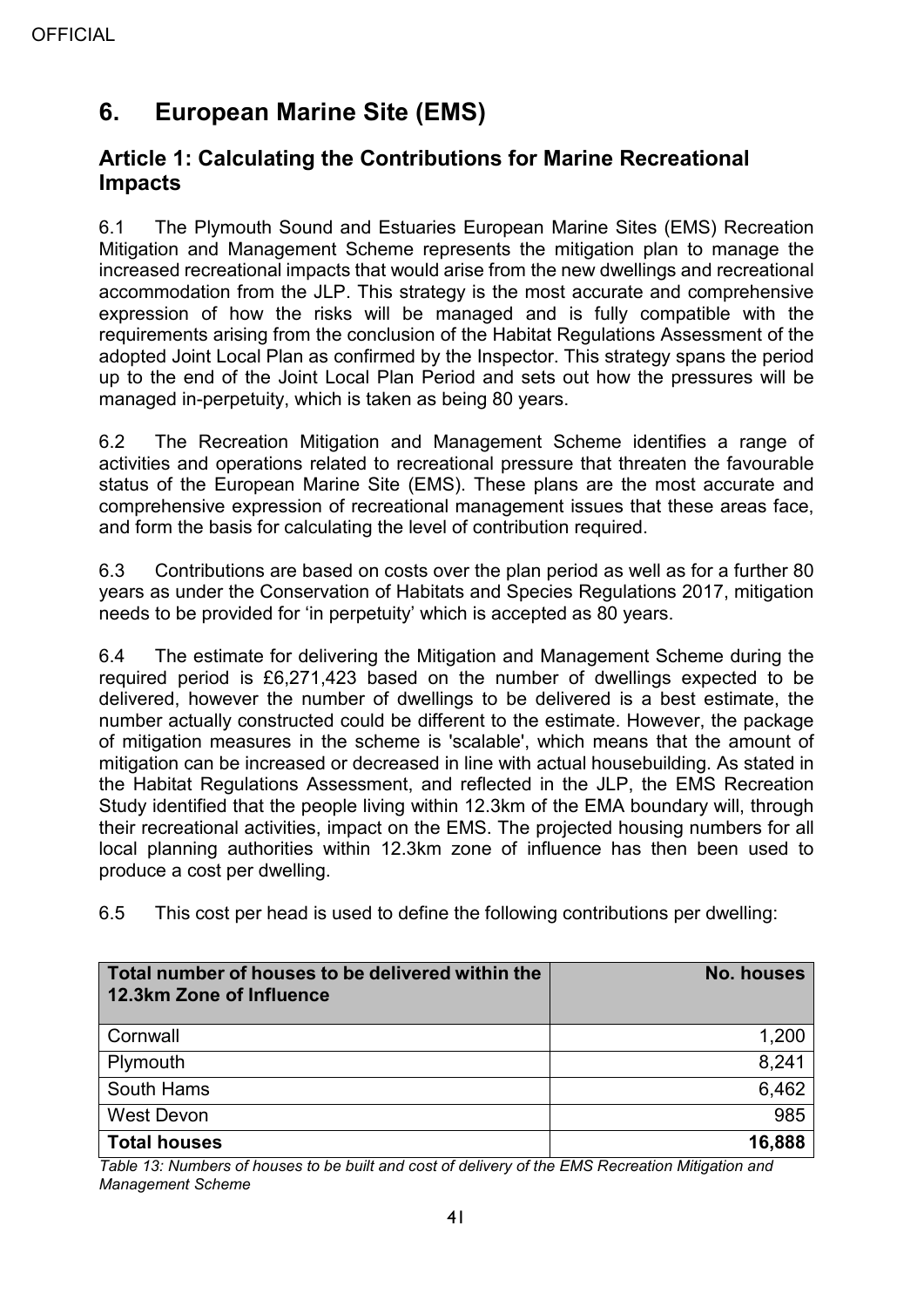

*Figure 1: Zone of Charging of 12.3km*

| Cost for managing the EMS recreational impacts for<br>the plan period and in perpetuity | £6,271,423 |
|-----------------------------------------------------------------------------------------|------------|
| Average cost per dwelling                                                               | £371.35    |

6.6 This cost per dwelling is used to define the following contributions per dwelling based on housing data from Plymouth City Council for the period of 2006 - 2015 and on average occupancy figures from the 2001 Census data.

| Size av household   | <b>Occupancy</b> | Cost per unit £ |
|---------------------|------------------|-----------------|
| 1 bedroom           | 1.33             | 236.62          |
| 2 bedroom flat      | 1.86             | 330.92          |
| 2 bedroom house     | 2.45             | 435.89          |
| 3 bedroom dwelling  | 2.63             | 467.91          |
| 4+ bedroom dwelling | 2.85             | 507.05          |
| Cost per head       |                  | 177.91          |

*Table 14: Rates per size dwelling*